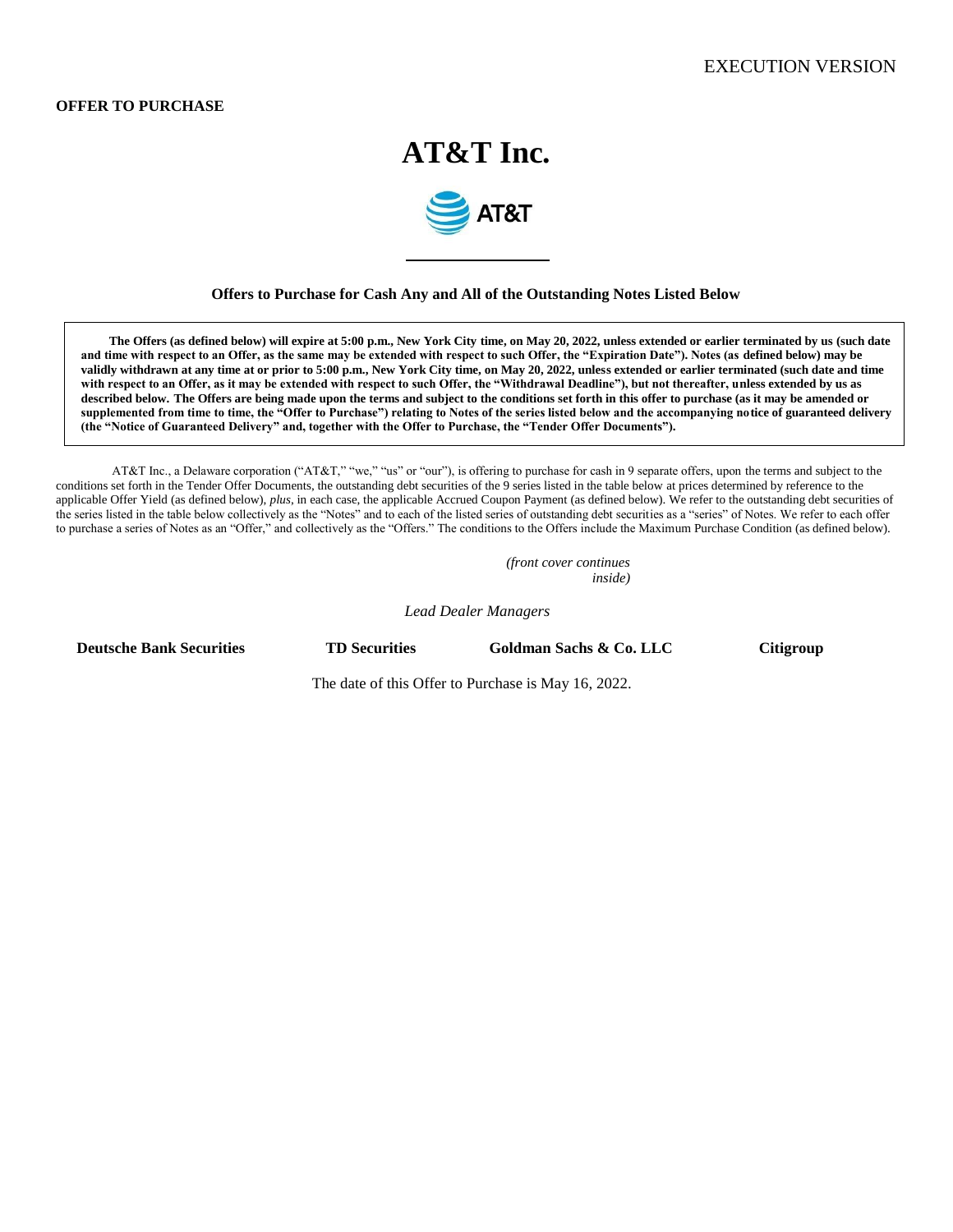#### *(front cover, continued)*

| Acceptance<br><b>Priority</b><br>Level <sup>(1)</sup> | <b>Title of Notes</b>        | <b>Issuer</b> | Principal<br>Amount<br>Outstanding<br>(in millions) | <b>CUSIP</b><br><b>Number</b> | Par Call<br>$\mathbf{Date}^{(2)}$ | <b>Maturity Date</b> | Reference<br>U.S.<br><b>Treasury</b><br>Security $^{(3)}$ | <b>Bloomberg</b><br>Reference<br>$Page^{(3)}$ | Fixed<br><b>Spread</b><br>(Basis<br>Points) |
|-------------------------------------------------------|------------------------------|---------------|-----------------------------------------------------|-------------------------------|-----------------------------------|----------------------|-----------------------------------------------------------|-----------------------------------------------|---------------------------------------------|
| 1                                                     | 3.500% Global Notes due 2061 | AT&T<br>Inc.  | \$1,500                                             | 00206RKF8                     | August 1,<br>2060                 | February 1,<br>2061  | 2.250%<br>due<br>02/15/2052                               | PX1                                           | 177                                         |
| 2                                                     | 3.300% Global Notes due 2052 | AT&T<br>Inc.  | \$2,250                                             | 00206RKE1                     | August 1,<br>2051                 | February 1,<br>2052  | 2.250%<br>due<br>02/15/2052                               | PX1                                           | 165                                         |
| 3                                                     | 3.100% Global Notes due 2043 | AT&T<br>Inc.  | \$2,500                                             | 00206RKD3                     | August 1,<br>2042                 | February 1,<br>2043  | 2.375%<br>due<br>02/15/2042                               | PX1                                           | 145                                         |
| $\overline{4}$                                        | 3.850% Global Notes due 2060 | AT&T<br>Inc.  | \$1,500                                             | 00206RKB7                     | December 1.<br>2059               | June 1, 2060         | 2.250%<br>due<br>02/15/2052                               | PX1                                           | 182                                         |
| 5                                                     | 3.650% Global Notes due 2051 | AT&T<br>Inc.  | \$3,000                                             | 00206RKA9                     | December 1,<br>2050               | June 1, 2051         | 2.250%<br>due<br>02/15/2052                               | PX1                                           | 165                                         |
| 6                                                     | 3.500% Global Notes due 2041 | AT&T<br>Inc.  | \$2,500                                             | 00206RJZ6                     | December 1,<br>2040               | June 1, 2041         | 2.375%<br>due<br>02/15/2042                               | PX1                                           | 150                                         |
| 7                                                     | 2.250% Global Notes due 2032 | AT&T<br>Inc.  | \$2,500                                             | 00206RKH4                     | November 1.<br>2031               | February 1,<br>2032  | 2.875%<br>due<br>05/15/2032                               | PX1                                           | 130                                         |
| 8                                                     | 1.650% Global Notes due 2028 | AT&T<br>Inc.  | \$2,250                                             | 00206RKG6                     | December 1,<br>2027               | February 1,<br>2028  | 2.750%<br>due<br>04/30/2027                               | PX1                                           | 105                                         |
| 9                                                     | 2.300% Global Notes due 2027 | AT&T<br>Inc.  | \$2,500                                             | 00206RJX1                     | April 1, 2027                     | June 1, 2027         | 2.750%<br>due<br>04/30/2027                               | PX1                                           | 95                                          |

(1) Subject to the satisfaction or waiver of the conditions of the Offers described in this Offer to Purchase, if the Maximum Purchase Condition (as defined below) is not satisfied with respect to every series of Notes, we will accept Notes for purchase in the order of their respective Acceptance Priority Level specified in the table above (each, an "Acceptance Priority Level," with 1 being the highest Acceptance Priority Level and 9 being the lowest Acceptance Priority Level). It is possible that a series of Notes with a particular Acceptance Priority Level will not be accepted for purchase even if one or more series with a higher or lower Acceptance Priority Level are accepted for purchase. (2) For each series of Notes in respect of which a par call date is indicated, the calculation of the applicable Total Consideration (as defined below) will be performed taking into account such par call date. See Annex A-1 to this Offer to Purchase for an overview of the calculation of the Total Consideration (including the par call detail) with respect to the Notes.

\_\_\_\_\_\_\_\_\_\_\_\_\_\_\_\_\_\_\_\_\_\_\_\_\_\_\_\_\_\_\_\_\_\_\_\_\_\_\_\_\_\_\_\_\_\_\_\_\_\_\_\_\_\_\_\_\_\_\_\_\_\_\_\_\_\_\_\_\_\_\_\_\_\_\_\_\_\_\_\_\_\_\_\_\_\_\_\_\_\_\_\_\_\_\_\_

\_\_\_\_\_\_\_\_\_\_\_\_\_\_\_\_\_\_\_\_\_\_\_\_\_\_\_\_\_\_\_\_\_\_\_\_\_\_\_\_\_\_\_\_\_\_\_\_\_\_\_\_\_\_\_\_\_\_\_\_\_\_\_\_\_\_\_\_\_\_\_\_\_\_\_\_\_\_\_\_\_\_\_\_\_\_\_\_\_\_\_\_\_\_\_\_

(3) The Total Consideration for each series of Notes (such consideration, the "Total Consideration") payable per each \$1,000 principal amount of such series of Notes validly tendered for purchase will be based on the fixed spread specified in the table above (the "Fixed Spread") for such series of Notes, plus the yield of the specified Reference Security for that series as quoted on the Bloomberg reference page specified in the table above as of 11:00 a.m., New York City time on May 20, 2022, unless extended with respect to the applicable Offer (such date and time with respect to an Offer, as the same may be extended with respect to such Offer, the "Price Determination Date"). See "Description of the Offers—Determination of the Total Consideration." The Total Consideration does not include the applicable Accrued Coupon Payment, which will be payable in cash in addition to the applicable Total Consideration.

Each Offer is conditioned on the satisfaction of conditions described in this Offer to Purchase, including that the aggregate Total Consideration, excluding the applicable Accrued Coupon Payment, payable for Notes purchased in the Offers (the "Aggregate Purchase Consideration") not exceed \$3,000,000,000 (the "Maximum Purchase Consideration"), and on the Maximum Purchase Consideration being sufficient to pay the Total Consideration, excluding the applicable Accrued Coupon Payment, for all validly tendered Notes of such series (after accounting for all validly tendered Notes that have a higher Acceptance Priority Level) (the "Maximum Purchase Condition"). The Offers are not contingent upon the tender of any minimum principal amount of Notes.

Subject to the satisfaction or waiver of the conditions of the Offers described in this Offer to Purchase, we will, in accordance with the Acceptance Priority Levels, accept for purchase all Notes of each series validly tendered and not validly withdrawn, so long as (1) the Total Consideration, excluding the Accrued Coupon Payment, for all validly tendered and not validly withdrawn Notes of such series, *plus* (2) the Total Consideration, excluding the Accrued Coupon Payment, for all validly tendered and not validly withdrawn Notes of all series having a higher Acceptance Priority Level than such series of Notes is equal to, or less than, the Maximum Purchase Consideration; provided, however, we may: (x) waive the Maximum Purchase Condition with respect to one or more Offers and accept all Notes of the series sought in such Offer, and of any series of Notes sought in Offers with a higher Acceptance Priority Level, validly tendered and not validly withdrawn; or (y) skip any Offer for Notes that would have caused the Maximum Purchase Consideration to be exceeded and purchase all Notes of a given series in an Offer having a lower Acceptance Priority Level so long as we are able to purchase the full amount of validly tendered and not validly withdrawn Notes in such Offer without exceeding the Maximum Purchase Consideration. See the discussion with respect to Non-Covered Notes (as defined below) under "Description of the Offers— Conditions to the Offers."

If a given series of Notes is accepted for purchase pursuant to the Offers, all Notes of that series that are validly tendered will be accepted for purchase. No series of Notes will be subject to proration pursuant to the Offers.

We reserve the right, but are under no obligation, to increase or waive the Maximum Purchase Consideration, in our sole discretion subject to applicable law, with or without extending the Withdrawal Date. No assurance can be given that we will increase or waive the Maximum Purchase Consideration. If Holders (as defined below) tender more Notes in the Offers than they expect to be accepted for purchase based on the Maximum Purchase Consideration and we subsequently accept more than such Holders expected of such Notes tendered as a result of an increase of the Maximum Purchase Consideration, such Holders may not be able to withdraw any of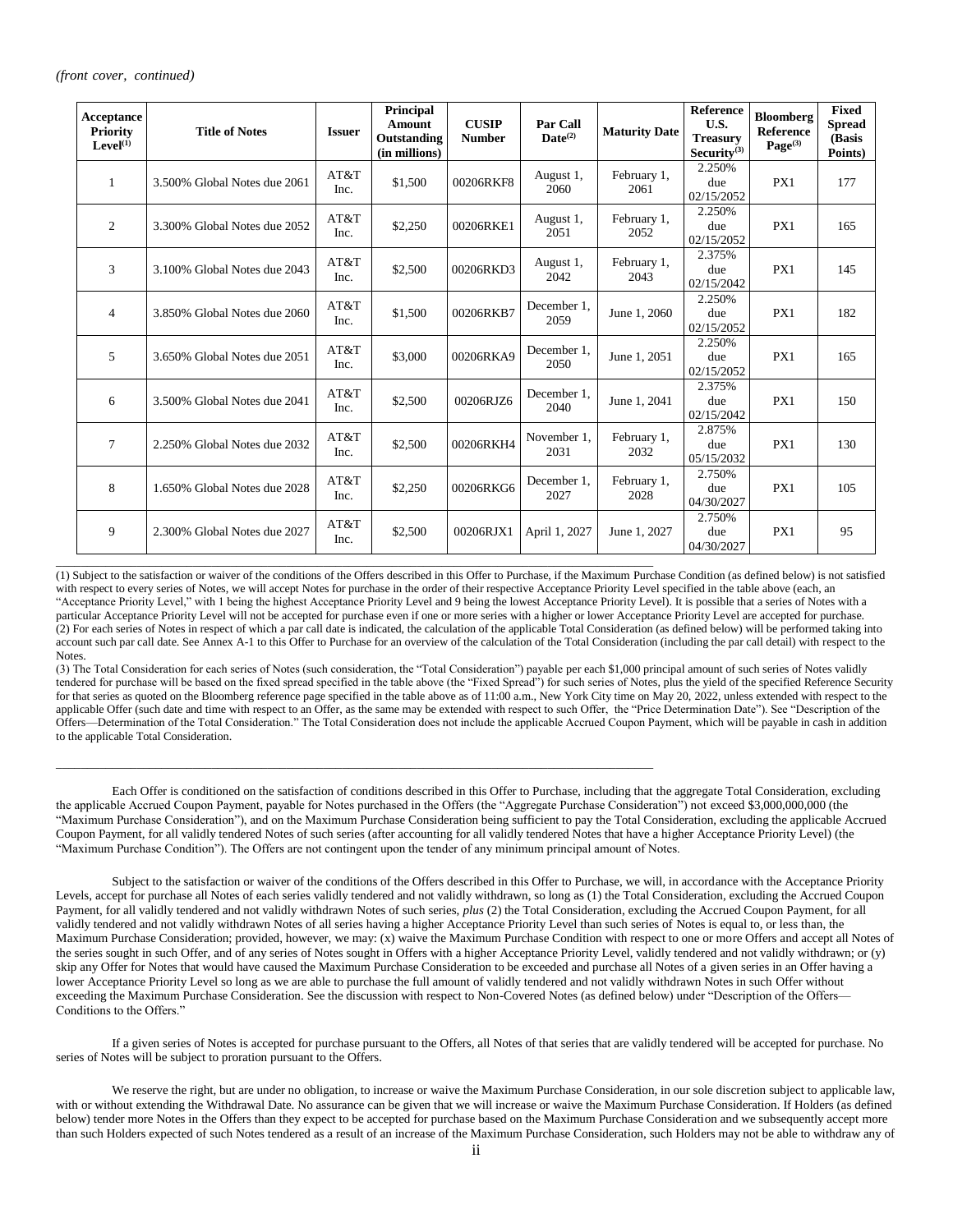their previously tendered Notes. Accordingly, Holders should not tender any Notes that they do not wish to be accepted for purchase. See "Description of the Offers— Conditions to the Offers."

It is possible that an Offer with a particular Acceptance Priority Level will result in the Maximum Purchase Consideration being exceeded and therefore the series of Notes sought in such Offer will not be accepted for purchase even if one or more series of Notes with a higher or lower Acceptance Priority Level are accepted for purchase. The Offers are not conditioned on any minimum amount of Notes being tendered, and none of the Offers is conditioned on the consummation of any of the other Offers or any other offer by AT&T, including but not limited to the offer to purchase for cash 54 outstanding debt securities, dated as of May 16, 2022 (the "Simultaneous Higher Coupon USD Offering"). For the avoidance of doubt, the Offers are independent and distinct from the Simultaneous Higher Coupon USD Offering and none of the Offers are contingent upon the Simultaneous Higher Coupon USD Offering.

Provided that all conditions to the Offers have been satisfied or waived by us by the Expiration Date, we will settle all Notes validly tendered at or prior to the Expiration Date and accepted for purchase in such Offers on (i) the fourth business day after the Expiration Date, which is expected to be May 26, 2022, with respect to any Notes validly tendered prior to the Expiration Date, unless extended with respect to any Offer and/or (ii) the second business day after the Guaranteed Delivery Date (as defined below), which is expected to be May 26, 2022, with respect to any Notes validly tendered at or prior to the Guaranteed Delivery Date using the Guaranteed Delivery Procedures (as defined below), unless extended with respect to any Offer (collectively, the "Settlement Date").

Subject to applicable law and limitations described elsewhere in this Offer to Purchase, AT&T expressly reserves the right, with respect to each Offer, to amend, extend or, if any of the conditions described herein is not (i) satisfied at any time at or prior to the Expiration Date or (ii) timely waived, terminate such Offer. See "Description of the Offers—Expiration Date; Extensions." Each Offer is subject to various conditions described herein.

You should consider the risk factors beginning on page 9 of this Offer to Purchase before you decide whether to participate in the Offers.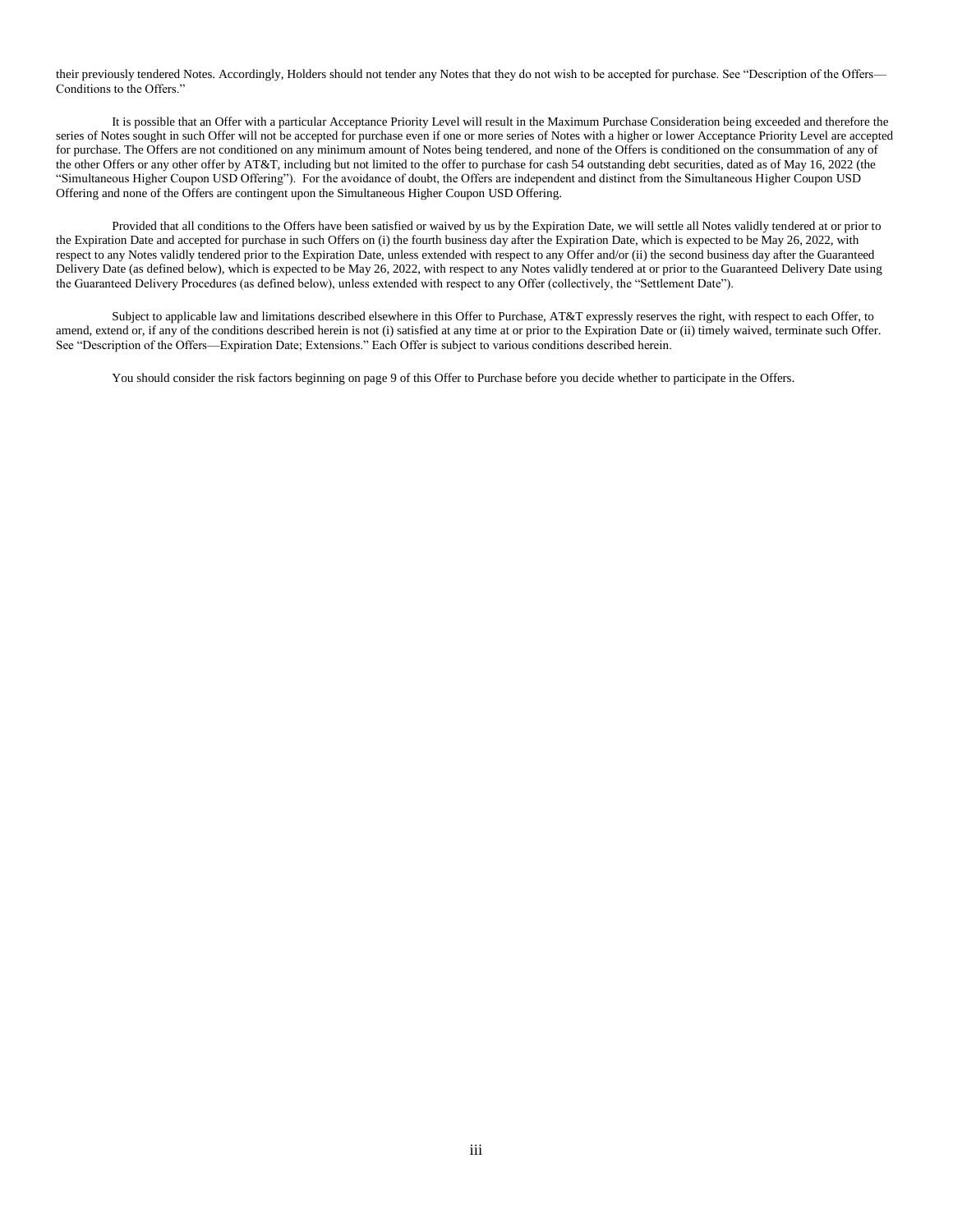# **IMPORTANT INFORMATION**

The Offers are being made upon the terms and subject to the conditions set forth in the Tender Offer Documents. This Offer to Purchase contains important information that holders of Notes (each, a "Holder," and collectively "Holders") are urged to read before any decision is made with respect to any Offer. If you are in any doubt as to the action you should take, we recommend that you seek your own legal or financial advice, including as to any tax consequences, from your stockbroker, bank manager, attorney, solicitor, accountant or financial advisor. Any questions regarding procedures for tendering Notes or requests for additional copies of this Offer to Purchase and the Notice of Guaranteed Delivery should be directed to the Information Agent (as defined below). Copies of this Offer to Purchase and the Notice of Guaranteed Delivery are available for Holders at the following Offer Website: https://gbscusa.com/registration/att. There is no separate letter of transmittal in connection with the Offers.

AT&T hereby makes the concurrent, but separate, Offers to all Holders to purchase, upon the terms and subject to the conditions set forth in the Tender Offer Documents, the outstanding securities of the series listed in the table on the front cover of this Offer to Purchase. Subject to applicable law and limitations described elsewhere in this Offer to Purchase, AT&T expressly reserves the right, with respect to each Offer, to amend, extend or, if any of the conditions described herein is not timely satisfied or waived, terminate such Offer.

Unless the context indicates otherwise, all references to a valid tender of Notes in this Offer to Purchase shall mean that such Notes have been validly tendered at or prior to the Expiration Date and have not been validly withdrawn at or prior to the applicable Withdrawal Date.

AT&T reserves the right to transfer or assign, in whole or from time to time in part, to one or more of its affiliates, the right to purchase all or any of the Notes tendered pursuant to an Offer, or to pay all or any portion of the applicable Total Consideration and the applicable Accrued Coupon Payment for such Notes, but any such transfer or assignment will in no way prejudice the rights of tendering Holders to receive payment for such Notes validly tendered and accepted for payment pursuant to an Offer or to receive the applicable Total Consideration and applicable Accrued Coupon Payment from AT&T.

Unless the context otherwise requires, references in this Offer to Purchase to Holders include:

- each person who is shown in the records of the clearing and settlement systems of DTC (as defined below) as a holder of any Notes (a "Direct Participant");
- any broker, dealer, commercial bank, trust company or other nominee or custodian who holds Notes (each an "intermediary"); and
- each beneficial owner of Notes holding such Notes, directly or indirectly, in an account, or through the accounts of an intermediary, in the name of a Direct Participant acting on the beneficial owner's behalf,

except that for the purposes of the purchase of any Notes and the payment of any cash representing the Total Consideration or Accrued Interest, as the case may be, to the extent the beneficial owner of the relevant Notes is not a Direct Participant, such payment will be made only to the relevant Direct Participant, and the making of such payment to DTC and by DTC to the relevant Direct Participant will satisfy any obligations of AT&T, the Tender Agent (as defined below) and DTC in respect of such Notes.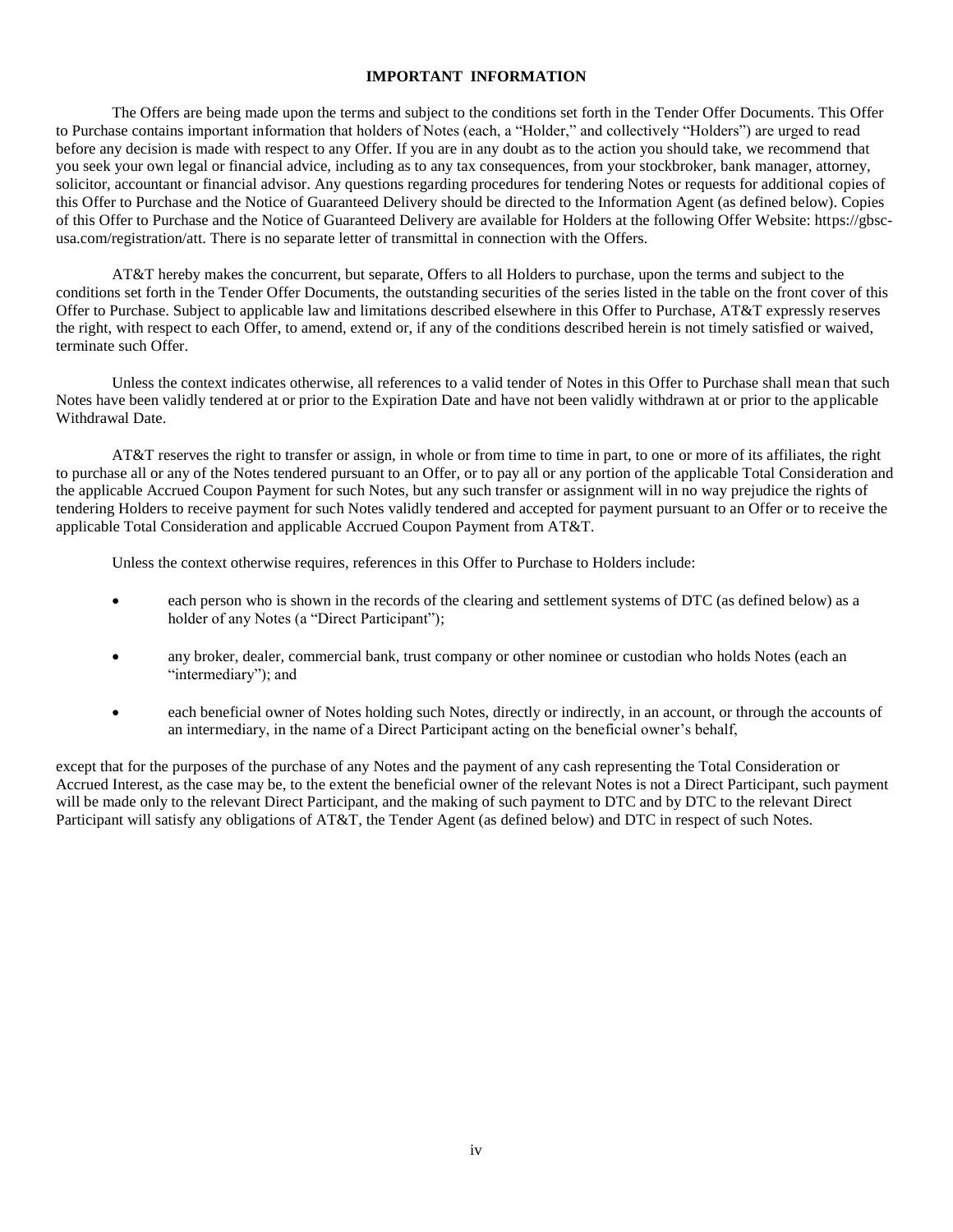# **Important Dates and Times**

Please take note of the following important dates and times in connection with the Offers.

| Date                            | <b>Time and Calendar Date</b>                                                                                                                                                            | <b>Event</b>                                                                                                                                                                                                                                                                                                                                                                                                                                                                        |
|---------------------------------|------------------------------------------------------------------------------------------------------------------------------------------------------------------------------------------|-------------------------------------------------------------------------------------------------------------------------------------------------------------------------------------------------------------------------------------------------------------------------------------------------------------------------------------------------------------------------------------------------------------------------------------------------------------------------------------|
| Commencement of the Offers      | May 16, 2022.                                                                                                                                                                            | The day the Offers are announced and the Offer to Purchase<br>is made available to Holders.                                                                                                                                                                                                                                                                                                                                                                                         |
| Price Determination Date        | 11:00 a.m., New York City time,<br>on May 20, 2022, unless extended<br>with respect to any Offer.                                                                                        | The date and time at which the Reference Yield (as defined<br>below) of the applicable Reference Security for each series<br>of Notes will be measured.                                                                                                                                                                                                                                                                                                                             |
|                                 |                                                                                                                                                                                          | Promptly after the applicable Price Determination Date,<br>AT&T will issue a press release specifying the Offer Yield<br>(as defined below) and Total Consideration for each series of<br>Notes accepted for purchase.                                                                                                                                                                                                                                                              |
| Withdrawal Date                 | 5:00 p.m., New York City time, on<br>May 20, 2022, unless extended<br>with respect to any Offer.                                                                                         | The date and time by which Notes may be validly<br>withdrawn, unless a later date and time is required by law.<br>See "Description of the Offers-Withdrawal of Tenders."                                                                                                                                                                                                                                                                                                            |
| <b>Expiration Date</b>          | 5:00 p.m., New York City time, on<br>May 20, 2022, unless extended<br>with respect to any Offer.                                                                                         | The date and time by which Holders must validly tender<br>Notes in order to be eligible to receive the applicable Total<br>Consideration and Accrued Coupon Payment on the<br>Settlement Date.                                                                                                                                                                                                                                                                                      |
|                                 |                                                                                                                                                                                          | Promptly after the Expiration Date, AT&T will issue a press<br>release specifying the aggregate principal amount of Notes<br>validly tendered and accepted for purchase in each Offer.                                                                                                                                                                                                                                                                                              |
| <b>Guaranteed Delivery Date</b> | 5:00 p.m., New York City time, on<br>the second business day after the<br>Expiration Date, which is expected<br>to be May 24, 2022, unless<br>extended with respect to any Offer.        | The deadline for Holders who, at or prior to the Expiration<br>Date, deliver a Notice of Guaranteed Delivery and all other<br>required documentation to the Tender Agent (or comply with<br>DTC's (as defined below) procedures applicable to<br>guaranteed delivery) to validly tender Notes using the<br>Guaranteed Delivery Procedures in order to be eligible to<br>receive the applicable Total Consideration and applicable<br>Accrued Coupon Payment on the Settlement Date. |
| <b>Settlement Date</b>          | Promptly following the Expiration<br>Date and the Guaranteed Delivery<br>Date and is expected to be May 26,<br>2022, the fourth business day after<br>the Expiration Date and the second | Any Notes validly tendered and accepted by us will be<br>settled in the amount and manner described in this Offer to<br>Purchase (subject to the terms and conditions set forth in this<br>Offer to Purchase).                                                                                                                                                                                                                                                                      |
|                                 | business day after the Guaranteed<br>Delivery Date, unless extended<br>with respect to any Offer.                                                                                        | Applicable cash amounts will be paid for any Notes validly<br>tendered after the Expiration Date and at or prior to the<br>Guaranteed Delivery Date pursuant to the Guaranteed<br>Delivery Procedures, and, in each case, accepted for<br>purchase by us in the amount and manner described in this<br>Offer to Purchase.                                                                                                                                                           |

**The above times and dates are subject to our right to amend, extend, and/or, if any of the conditions described herein is not timely satisfied or waived, terminate the Offers (subject to applicable law and as provided in this Offer to Purchase). Holders of Notes are advised to check with any bank, securities broker or other intermediary through which they hold Notes as to when such intermediary would need to receive instructions from a beneficial owner in order for that beneficial owner to be able to participate in, or withdraw their instruction to participate in, an Offer before the deadlines specified in this Offer to**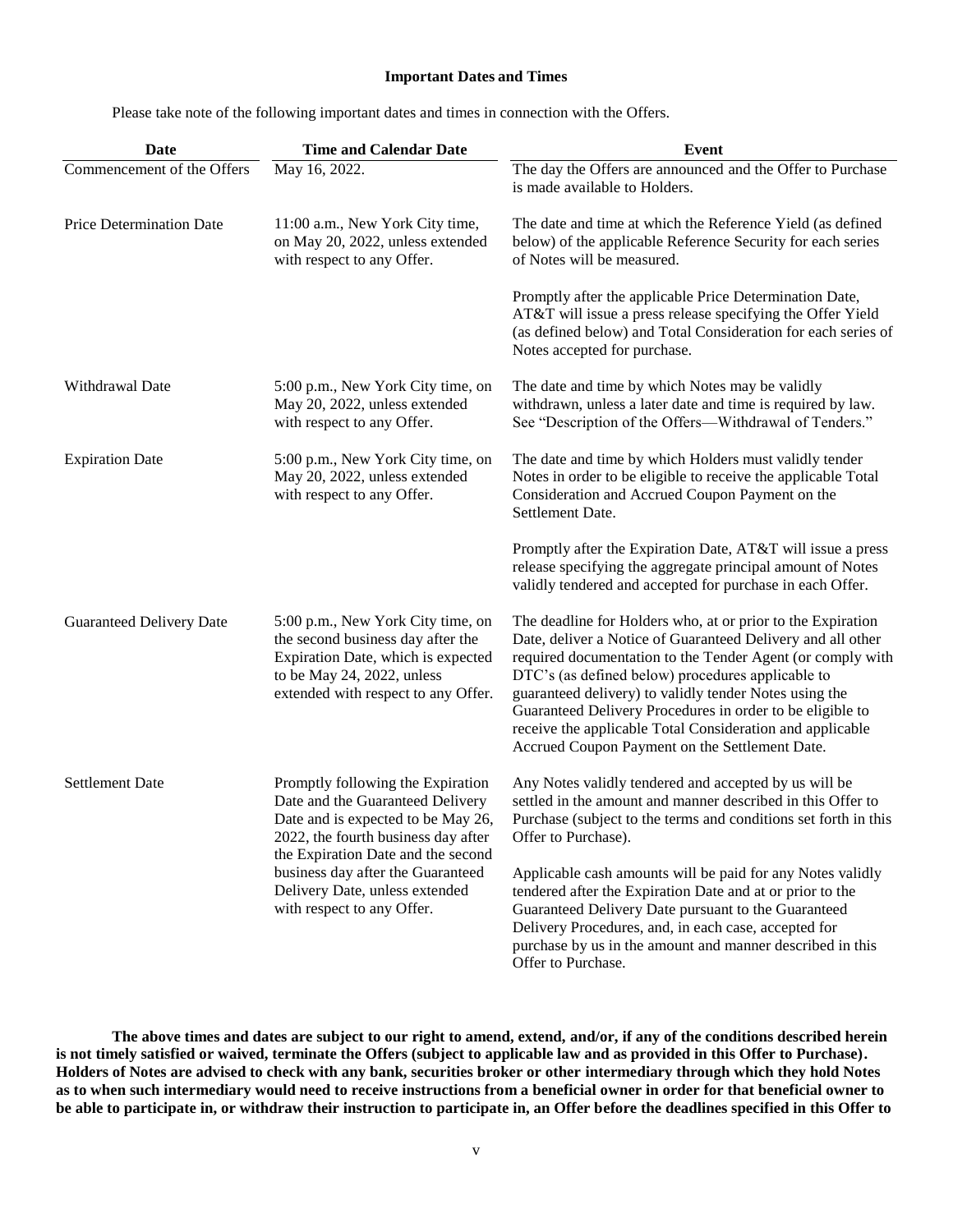**Purchase. The deadlines set by any such intermediary and DTC for the submission and withdrawal of tender instructions may be earlier than the relevant deadlines specified above.**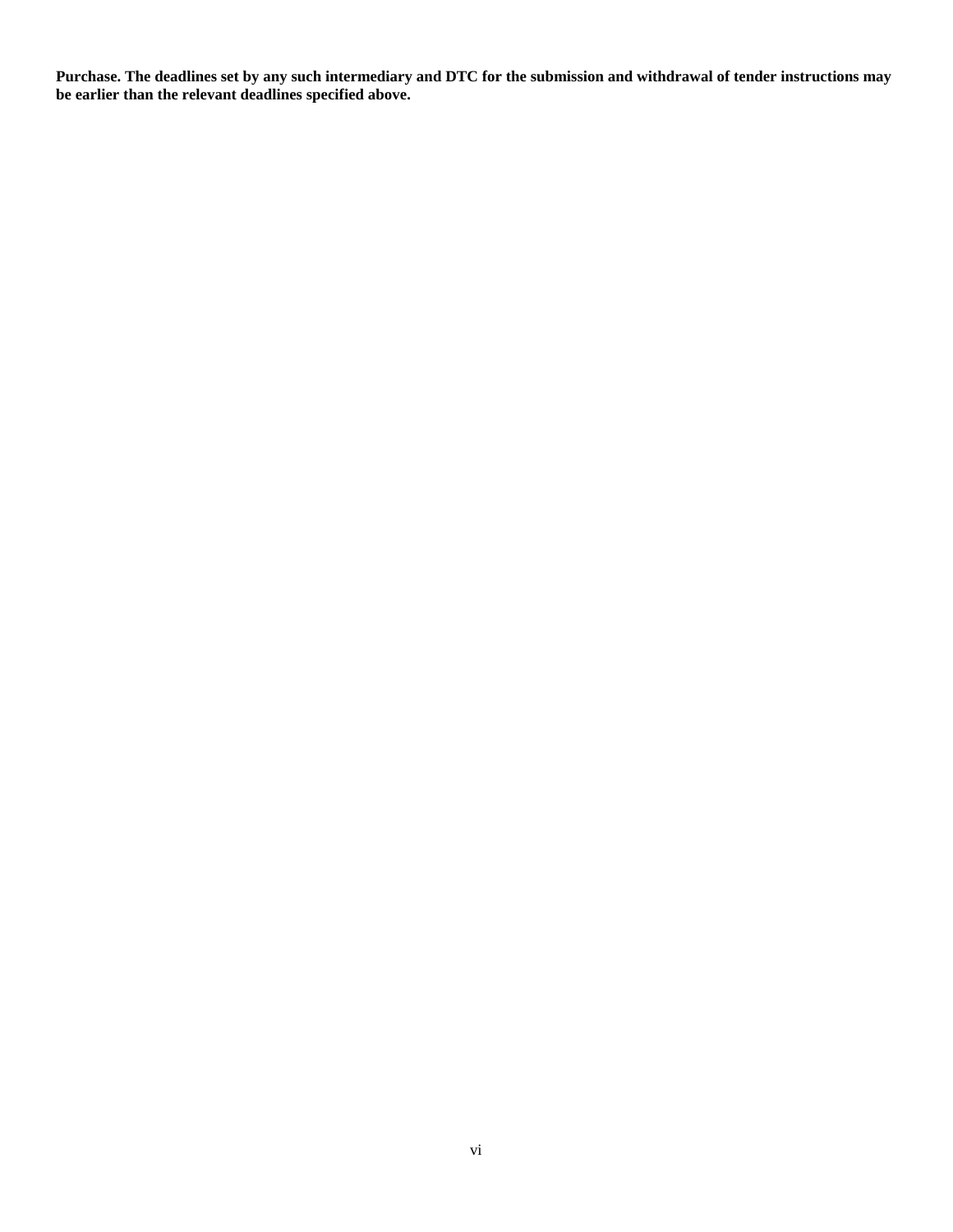# **TABLE OF CONTENTS**

# Page

| ANNEX A: FORMULA TO DETERMINE THE TOTAL CONSIDERATION FOR THE NOTES  A-1 |
|--------------------------------------------------------------------------|
|                                                                          |
|                                                                          |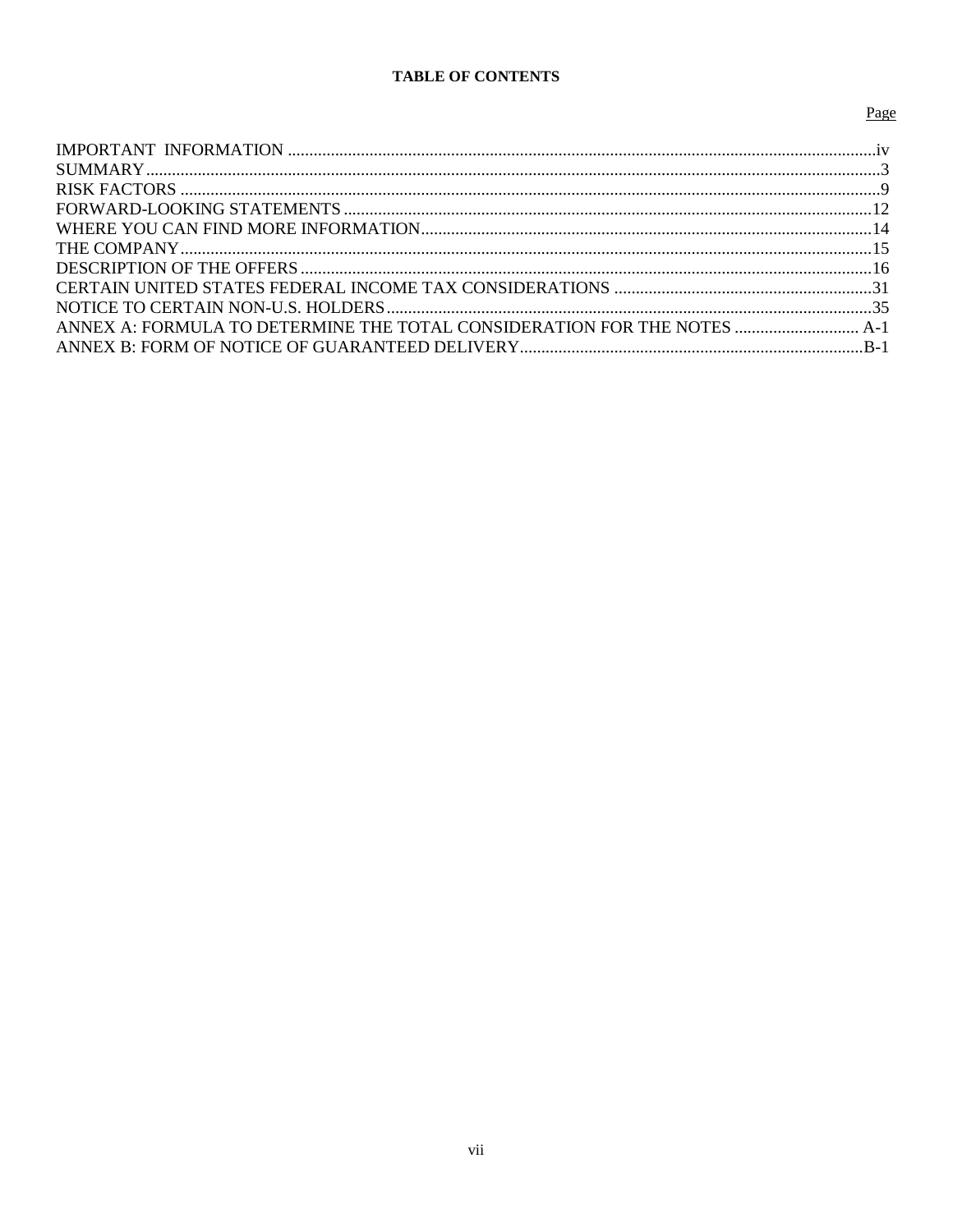This Offer to Purchase does not constitute an offer or an invitation by, or on behalf of, us or by, or on behalf of, the Dealer Managers (as defined below) to participate in the Offers in any jurisdiction in which it is unlawful to make such an offer or solicitation in such jurisdiction. The distribution of this Offer to Purchase may be restricted by law in certain jurisdictions. Persons into whose possession this Offer to Purchase comes are required by us and the Dealer Managers to inform themselves about and to observe any such restrictions. This Offer to Purchase may not be used for or in connection with an offer or solicitation by anyone in any jurisdiction in which such offer or solicitation is not authorized or to any person to whom it is unlawful to make such offer or solicitation. See "Notice to Certain Non-U.S. Holders."

This Offer to Purchase contains summaries of certain documents that we believe are accurate, and it incorporates certain documents and information by reference. We refer you to the actual documents and information for a more complete understanding of what is discussed in this Offer to Purchase, and we qualify all summaries by such reference. We will make copies of such documents and information available to you upon request. See "Where You Can Find More Information."

In making a decision regarding the Offers, you must rely on your own examination of us and the terms of the Offers, including the merits and risks involved. You should not consider any information in this Offer to Purchase to be legal, business or tax advice. You should consult your own counsel, accountant and other advisors as to legal, tax, business, financial and related aspects of an acceptance of the Offers.

## **Neither the U.S. Securities and Exchange Commission (the "SEC") nor any other regulatory body has recommended or approved or passed upon the accuracy or adequacy of this Offer to Purchase. Any representation to the contrary is unlawful and a criminal offense.**

You should contact the Lead Dealer Managers (as defined below) with any questions about the terms of the Offers.

Notwithstanding anything herein to the contrary, except as reasonably necessary to comply with applicable securities laws, investors (and each employee, representative or other agent of the investors) may disclose to any and all persons, without limitation of any kind, the United States federal and state income tax treatment and structure of the Offers and all materials of any kind (including opinions or other tax analyses) that are provided to the investors relating to such tax treatment and tax structure. For this purpose, "tax structure" is limited to facts relevant to the United States federal and state income tax treatment of the Offers and does not include information relating to our identity or that of our affiliates, agents or advisors.

**None of AT&T, the Dealer Managers, the trustee with respect to each series of Notes (each trustee, a "Trustee") under the applicable indenture governing each series of Notes, the Tender Agent or the Information Agent makes any recommendation as to whether or not Holders of the Notes should tender their Notes in the Offers.**

**You should read this entire Offer to Purchase (including the information incorporated by reference) and related documents and any amendments or supplements carefully before making your decision to participate in the Offers.**

Holders must tender their Notes in accordance with the procedures described under "Description of the Offers—Procedures for Tendering."

No dealer, salesperson or other person has been authorized to give any information or to make any representation not contained in, or incorporated by reference into, this Offer to Purchase, and, if given or made, such information or representation may not be relied upon as having been authorized by AT&T, the Tender Agent, the Information Agent, any Dealer Manager or any Trustee. The delivery of this Offer to Purchase will not under any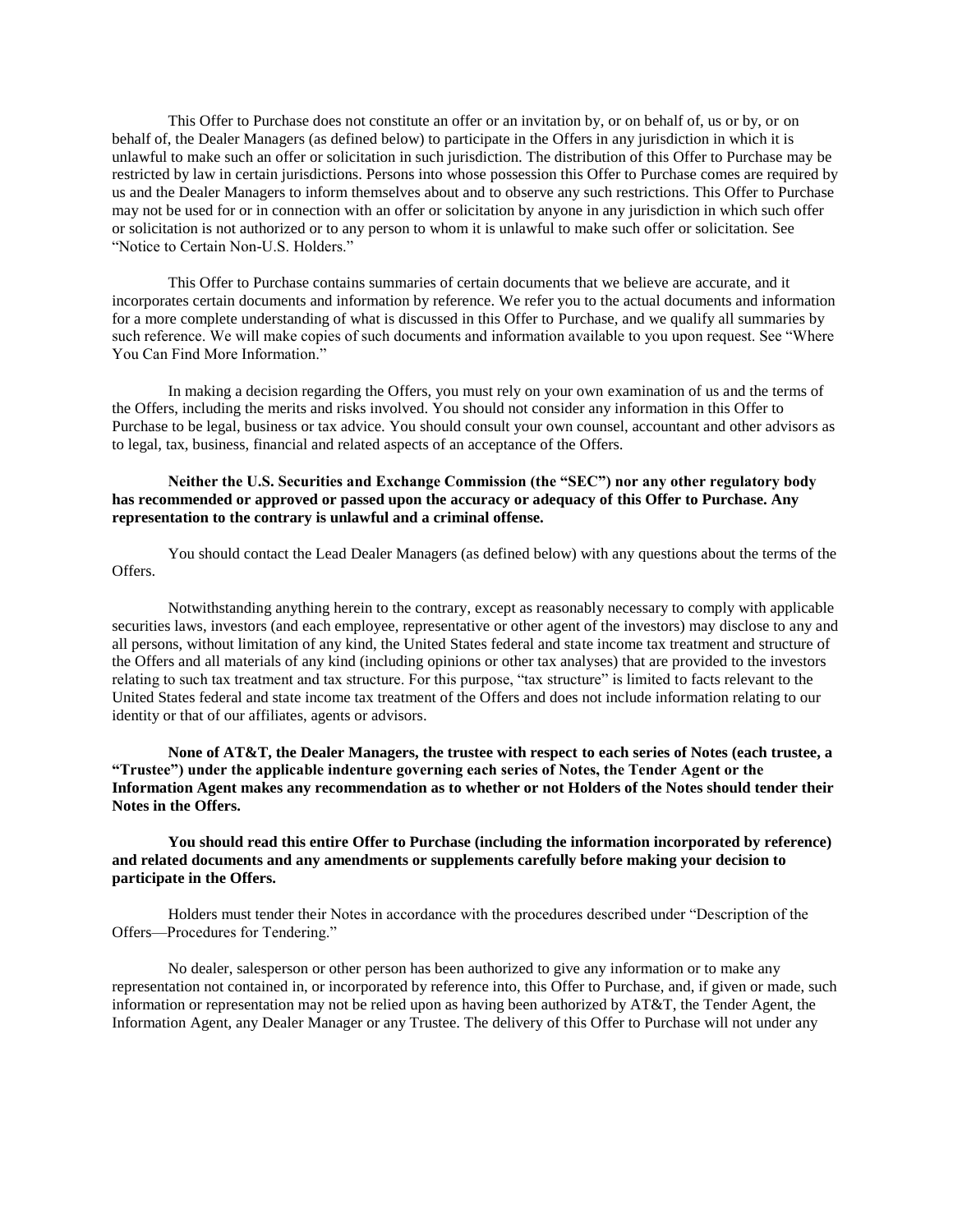circumstance create any implication that the information herein is current as of any time subsequent to the date hereof or that there has been no change in the affairs of AT&T since the date of this Offer to Purchase.

After the Expiration Date, AT&T or its affiliates may from time to time purchase additional Notes in the open market, in privately negotiated transactions, through tender offers, exchange offers or otherwise, or AT&T may redeem Notes pursuant to the terms of the applicable indenture governing each series of Notes. Any future purchases may be on the same terms or on terms that are more or less favorable to Holders of Notes than the terms of the Offers and, in either case, could be for cash or other consideration. Any future purchases will depend on various factors existing at that time. There can be no assurance as to which, if any, of these alternatives (or combinations thereof) AT&T will choose to pursue in the future.

The Dealer Managers or their respective affiliates may from time to time purchase additional Notes for their own account or the accounts of their customers in the open market or in privately negotiated transactions.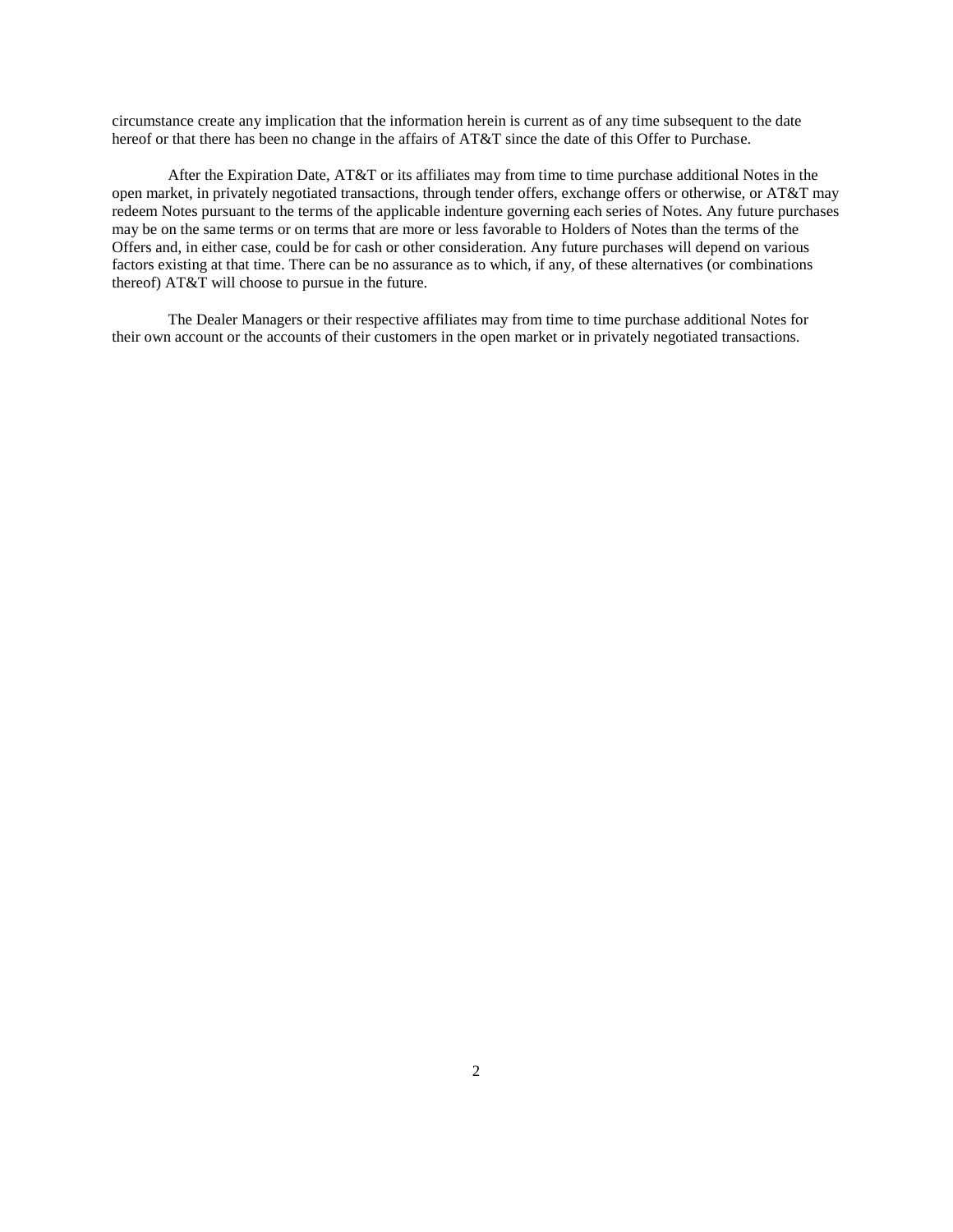# **SUMMARY**

*This summary highlights selected information appearing elsewhere, or incorporated by reference, in this Offer to Purchase and is, therefore, qualified in its entirety by the more detailed information appearing elsewhere, or incorporated by reference, in this Offer to Purchase. It may not contain all the information that is important to you. We urge you to read carefully this entire Offer to Purchase and the other documents to which it refers to understand fully the terms of the Offers. You should pay special attention to "Risk Factors" and "Forward-Looking Statements."*

| AT&T hereby makes the concurrent, but separate, Offers to all<br>Holders to purchase, upon the terms and subject to the conditions<br>set forth in the Tender Offer Documents, the Notes of the series<br>listed in the table on the front cover of this Offer to Purchase, in<br>each case, for cash, as described below under "Description of the<br>Offers—Determination of the Total Consideration."                                                                                                                                                                                                                                                                                                                                                          |
|-------------------------------------------------------------------------------------------------------------------------------------------------------------------------------------------------------------------------------------------------------------------------------------------------------------------------------------------------------------------------------------------------------------------------------------------------------------------------------------------------------------------------------------------------------------------------------------------------------------------------------------------------------------------------------------------------------------------------------------------------------------------|
| Each Offer is independent of the other Offers, and AT&T may<br>terminate or modify any Offer without terminating or modifying<br>any other Offer. The Offers are not conditioned on any minimum<br>amount of Notes being tendered, and none of the Offers is<br>conditioned on the consummation of any of the other Offers or<br>any other offering by AT&T, including but not limited to the offer<br>to purchase for cash 54 outstanding debt securities, dated as of<br>May 16, 2022 (the "Simultaneous Higher Coupon USD<br>Offering"). For the avoidance of doubt, the Offers are<br>independent and distinct from the Simultaneous Higher Coupon<br>USD Offering and none of the Offers are contingent upon the<br>Simultaneous Higher Coupon USD Offering. |
| Unless the context indicates otherwise, all references to a valid<br>tender of Notes in this Offer to Purchase shall mean that such<br>Notes have been validly tendered at or prior to the Expiration Date<br>and have not been validly withdrawn at or prior to the applicable<br>Withdrawal Date.                                                                                                                                                                                                                                                                                                                                                                                                                                                               |
| As of the date of this Offer to Purchase, the aggregate outstanding<br>principal amount of Notes subject to the Offers is<br>\$20,500,000,000.                                                                                                                                                                                                                                                                                                                                                                                                                                                                                                                                                                                                                    |
| We refer to the total consideration payable by us for each \$1,000<br>principal amount of each series of Notes validly tendered at or<br>prior to the Expiration Date and accepted by us as the "Total<br>Consideration" for such series.                                                                                                                                                                                                                                                                                                                                                                                                                                                                                                                         |
| Upon the terms and subject to the conditions set forth in the<br>Tender Offer Documents, Holders who (i) validly tender Notes at<br>or prior to the Expiration Date (and do not validly withdraw such<br>Notes at or prior to the Withdrawal Date), or (ii) deliver a properly<br>completed and duly executed Notice of Guaranteed Delivery (or<br>comply with DTC's procedures applicable to guaranteed delivery)<br>and all other required documents at or prior to the Expiration Date<br>and validly tender their Notes at or prior to the Guaranteed<br>Delivery Date pursuant to the Guaranteed Delivery Procedures,                                                                                                                                        |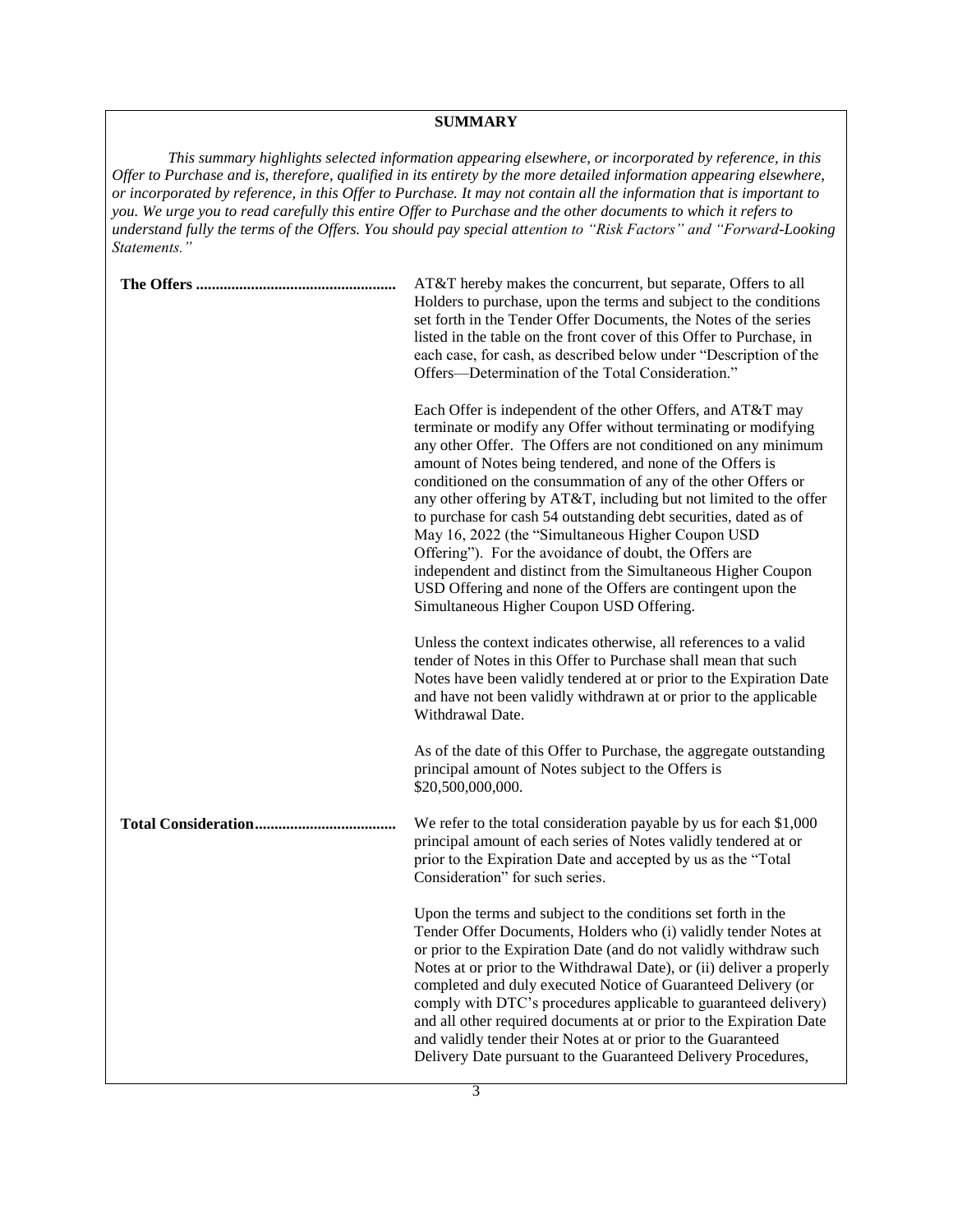and, in each case, whose Notes are accepted for purchase by us, will receive the applicable Total Consideration for each \$1,000 principal amount of such Notes in cash on the Settlement Date.

The applicable Total Consideration payable with respect to any series of Notes does not include the applicable Accrued Coupon Payment, which will be payable, in cash, in addition to the applicable Total Consideration.

#### **Determination of the Total Consideration**

The applicable Total Consideration payable by us for each \$1,000 principal amount of each series of Notes validly tendered at or prior to the Expiration Date, and accepted by us pursuant to the Offers, will be determined in accordance with standard market practice, as described in this Offer to Purchase, using the applicable Offer Yield, which will be equal to the sum of: (i) the applicable Reference Yield, as calculated by the Lead Dealer Managers, which shall be based on the bid-side price of the applicable Reference Security specified on the front cover of this Offer to Purchase for such series of Notes at the applicable Price Determination Date quoted on the Bloomberg Reference Page specified on the front cover of this Offer to Purchase for such series of Notes (or any other recognized quotation source selected by the Lead Dealer Managers in their sole discretion if such quotation report is not available or is manifestly erroneous) (the "Reference Security"), *plus* (ii) the applicable Fixed Spread specified on the front cover of this Offer to Purchase for such series of Notes.

Accordingly, the applicable Total Consideration payable by us for each \$1,000 principal amount of each series of Notes accepted by us will equal:

- (i) the present value on the Settlement Date, as determined at the applicable Price Determination Date, of \$1,000 principal amount of such Notes due on the maturity date of such Notes or, if applicable, the par call date of such series of Notes, and all scheduled interest payments on such principal amount of Notes to be made from (but excluding) the Settlement Date, up to and including such maturity date or par call date, discounted to the Settlement Date in accordance with standard market practice as described by the formulas set forth in Annex A-1 to this Offer to Purchase, at a discount rate equal to the applicable Offer Yield, *minus*
- (ii) the applicable Accrued Coupon Payment per \$1,000 principal amount of such Notes;

such price being rounded to the nearest cent or penny, as applicable, per \$1,000 principal amount of such Notes.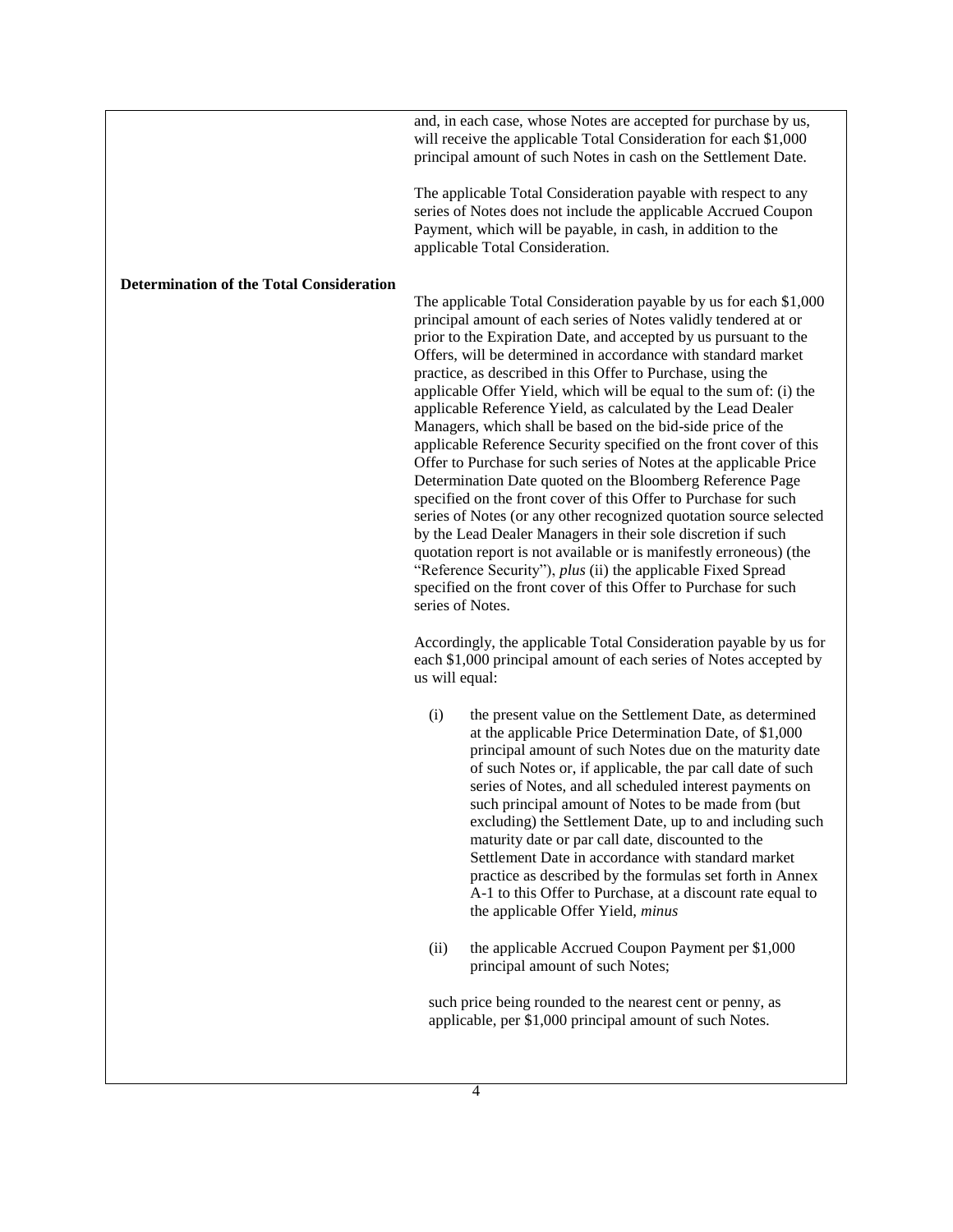| <b>Accrued Coupon Payment </b>                 | In addition to the applicable Total Consideration, Holders whose<br>Notes are accepted for purchase will receive a cash payment equal<br>to the accrued and unpaid interest on such Notes from and<br>including the immediately preceding interest payment date for<br>such Notes to, but excluding, the Settlement Date (the "Accrued<br>Interest," and the payment thereof, the "Accrued Coupon<br>Payment"). The Accrued Coupon Payment in respect of Notes<br>accepted for purchase will be calculated in accordance with the<br>terms of such Notes. For the avoidance of doubt, Accrued Interest<br>will cease to accrue on the Settlement Date for all Notes accepted<br>in the Offers. Under no circumstances will any interest be payable<br>because of any delay in the transmission of funds to Holders by<br>DTC or its participants. See "Description of the Offers-Accrued<br>Coupon Payment."                                                                                                                                                                      |
|------------------------------------------------|-----------------------------------------------------------------------------------------------------------------------------------------------------------------------------------------------------------------------------------------------------------------------------------------------------------------------------------------------------------------------------------------------------------------------------------------------------------------------------------------------------------------------------------------------------------------------------------------------------------------------------------------------------------------------------------------------------------------------------------------------------------------------------------------------------------------------------------------------------------------------------------------------------------------------------------------------------------------------------------------------------------------------------------------------------------------------------------|
| <b>Conditions to the Offers and Acceptance</b> |                                                                                                                                                                                                                                                                                                                                                                                                                                                                                                                                                                                                                                                                                                                                                                                                                                                                                                                                                                                                                                                                                   |
|                                                | Our obligation to accept Notes of a given series validly tendered<br>in the Offers is subject to the satisfaction or waiver of the<br>conditions applicable to the Offer for such series described under<br>"Description of the Offers—Conditions to the Offers," including<br>(1) that we will not be obligated to consummate any Offer upon<br>the occurrence of any change or development that in our<br>reasonable judgment would or might reasonably be expected to<br>prohibit, restrict or delay the consummation of such Offer or<br>materially reduces the anticipated benefits to us of such Offer or<br>that has had, or could reasonably be expected to have, a material<br>adverse effect on us, our businesses, condition (financial or<br>otherwise) or prospects; and (2) the Maximum Purchase<br>Condition. Subject to applicable law and limitations described<br>elsewhere in this Offer to Purchase, we may waive any of the<br>conditions in our sole discretion. The Offers are not contingent<br>upon the tender of any minimum principal amount of Notes. |
|                                                | Subject to the satisfaction or waiver of the conditions of the Offers<br>described in this Offer to Purchase, we will, in accordance with<br>the Acceptance Priority Levels, accept for purchase all Notes of<br>each series validly tendered and not validly withdrawn, so long as<br>(1) the Total Consideration, excluding the Accrued Coupon<br>Payment, for all validly tendered and not validly withdrawn Notes                                                                                                                                                                                                                                                                                                                                                                                                                                                                                                                                                                                                                                                             |
|                                                | of such series, plus (2) the Total Consideration, excluding the<br>Accrued Coupon Payment, for all validly tendered and not validly<br>withdrawn Notes of all series having a higher Acceptance Priority                                                                                                                                                                                                                                                                                                                                                                                                                                                                                                                                                                                                                                                                                                                                                                                                                                                                          |
|                                                | Level than such series of Notes is equal to, or less than, the<br>Maximum Purchase Consideration; provided, however, we may:<br>(x) waive the Maximum Purchase Condition with respect to one or                                                                                                                                                                                                                                                                                                                                                                                                                                                                                                                                                                                                                                                                                                                                                                                                                                                                                   |
|                                                | more Offers and accept all Notes of the series sought in such<br>Offer, and of any series of Notes sought in Offers with a higher<br>Acceptance Priority Level, validly tendered and not validly<br>withdrawn; or (y) skip any Offer for Notes that would have caused<br>the Maximum Purchase Consideration to be exceeded and                                                                                                                                                                                                                                                                                                                                                                                                                                                                                                                                                                                                                                                                                                                                                    |
|                                                | purchase all Notes of a given series in an Offer having a lower<br>Acceptance Priority Level so long as we are able to purchase the<br>full amount of validly tendered and not validly withdrawn Notes<br>in such Offer without exceeding the Maximum Purchase                                                                                                                                                                                                                                                                                                                                                                                                                                                                                                                                                                                                                                                                                                                                                                                                                    |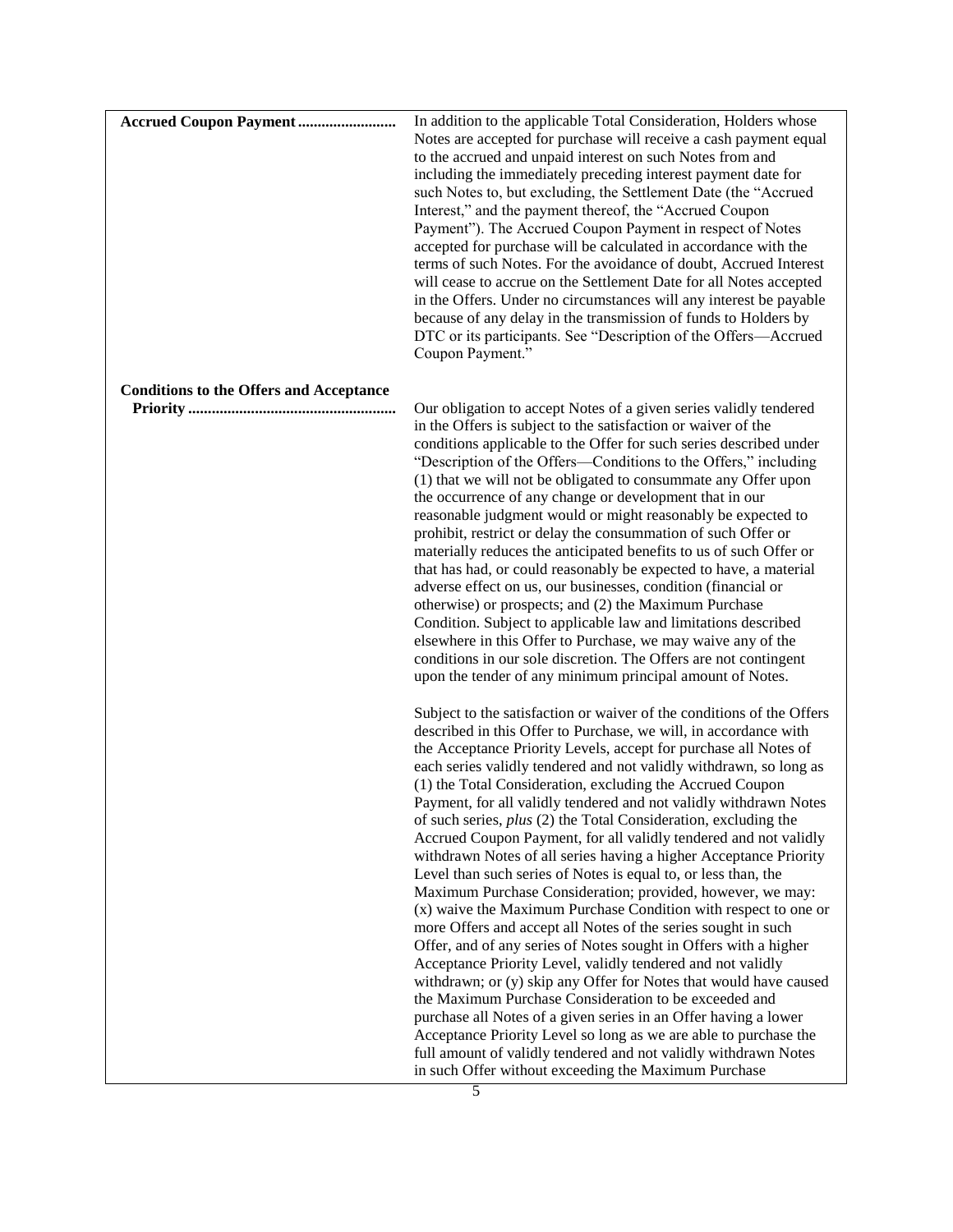|                                  | Consideration. See the discussion with respect to Non-Covered<br>Notes under "Description of the Offers—Conditions to the<br>Offers."                                                                                                                                                                                                                                                                                                                                                                                                                                                                                                                                                                                                                                                         |
|----------------------------------|-----------------------------------------------------------------------------------------------------------------------------------------------------------------------------------------------------------------------------------------------------------------------------------------------------------------------------------------------------------------------------------------------------------------------------------------------------------------------------------------------------------------------------------------------------------------------------------------------------------------------------------------------------------------------------------------------------------------------------------------------------------------------------------------------|
|                                  | If a given series of Notes is accepted for purchase pursuant to the<br>Offers, all Notes of that series that are validly tendered will be<br>accepted for purchase. No series of Notes will be subject to<br>proration pursuant to the Offers.                                                                                                                                                                                                                                                                                                                                                                                                                                                                                                                                                |
|                                  | We reserve the right, in our sole discretion, subject to applicable<br>law, to waive any one or more of the conditions to any Offer at<br>any time. We also reserve the right, but are under no obligation, to<br>increase or waive the Maximum Purchase Consideration, in our<br>sole discretion subject to applicable law, with or without<br>extending the Withdrawal Date. No assurance can be given that<br>we will increase or waive the Maximum Purchase Consideration.<br>See "Description of the Offers—Conditions to the Offers."                                                                                                                                                                                                                                                   |
|                                  | It is possible that an Offer with a particular Acceptance Priority<br>Level will result in the Maximum Purchase Consideration being<br>exceeded and therefore the series of Notes sought in such Offer<br>will not be accepted for purchase even if one or more series of<br>Notes with a higher or lower Acceptance Priority Level are<br>accepted for purchase.                                                                                                                                                                                                                                                                                                                                                                                                                             |
| Commencement of the Offers       | May 16, 2022.                                                                                                                                                                                                                                                                                                                                                                                                                                                                                                                                                                                                                                                                                                                                                                                 |
|                                  | 11:00 a.m., New York City time, on May 20, 2022, unless<br>extended with respect to any Offer.                                                                                                                                                                                                                                                                                                                                                                                                                                                                                                                                                                                                                                                                                                |
|                                  | 5:00 p.m., New York City time, on May 20, 2022, unless extended<br>with respect to any Offer.                                                                                                                                                                                                                                                                                                                                                                                                                                                                                                                                                                                                                                                                                                 |
|                                  | 5:00 p.m., New York City time, on May 20, 2022, unless extended<br>with respect to any Offer.                                                                                                                                                                                                                                                                                                                                                                                                                                                                                                                                                                                                                                                                                                 |
| <b>Guaranteed Delivery Date </b> | 5:00 p.m., New York City time, on the second business day after<br>the Expiration Date, expected to be May 24, 2022 with respect to<br>each Offer, unless extended with respect to any Offer.                                                                                                                                                                                                                                                                                                                                                                                                                                                                                                                                                                                                 |
|                                  | The Settlement Date for an Offer of any Notes validly tendered at<br>or prior to the Expiration Date (and not validly withdrawn at or<br>prior to the Withdrawal Date), and accepted for purchase by us,<br>will be promptly following the Expiration Date. The Settlement<br>Date for an Offer of any Notes validly tendered after the<br>Expiration Date and at or prior to the Guaranteed Delivery Date<br>pursuant to the Guaranteed Delivery Procedures and accepted for<br>purchase by us will be promptly following the Guaranteed<br>Delivery Date. The Settlement Date is expected to be May 26,<br>2022, the fourth business day following the Expiration Date and<br>the second business day following the Guaranteed Delivery Date,<br>unless extended with respect to any Offer. |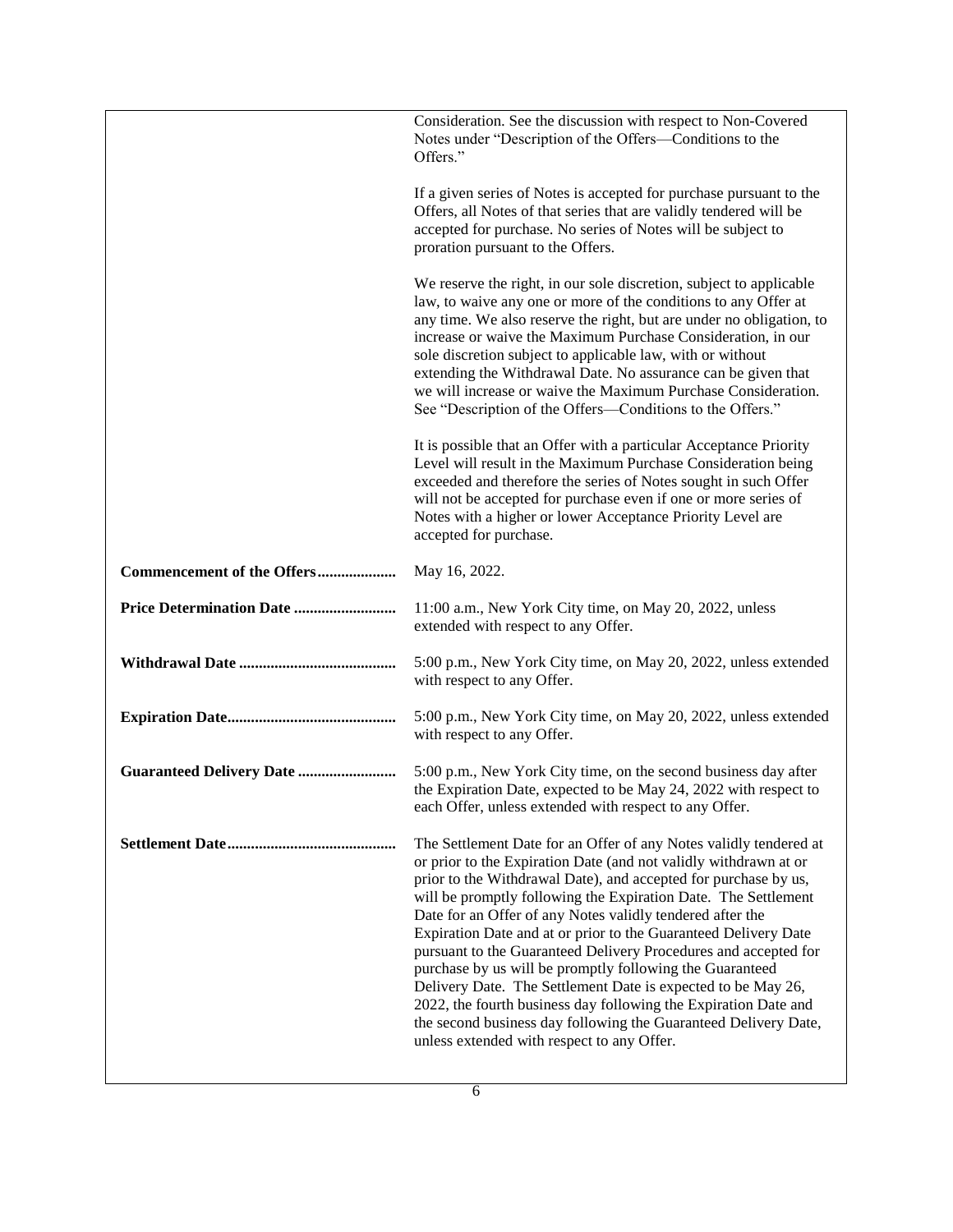|                                  | Notes tendered in an Offer may be validly withdrawn at any time<br>at or prior to the applicable Withdrawal Date for such Offer.<br>Subject to applicable law, we may extend the Expiration Date with<br>respect to any Offer, with or without extending the related<br>Withdrawal Date. Notes tendered after the applicable Withdrawal<br>Date may not be withdrawn, except where additional withdrawal<br>rights are required by law (as determined by AT&T in its sole<br>discretion). See "Description of the Offers--Withdrawal of<br>Tenders."                                                                                                                                                                                                                                                                                                                                                                                                                                                                                                                                                             |
|----------------------------------|------------------------------------------------------------------------------------------------------------------------------------------------------------------------------------------------------------------------------------------------------------------------------------------------------------------------------------------------------------------------------------------------------------------------------------------------------------------------------------------------------------------------------------------------------------------------------------------------------------------------------------------------------------------------------------------------------------------------------------------------------------------------------------------------------------------------------------------------------------------------------------------------------------------------------------------------------------------------------------------------------------------------------------------------------------------------------------------------------------------|
| <b>AT&amp;T's Right to Amend</b> | Although AT&T has no present plans or arrangements to do so, it<br>expressly reserves the right, subject to applicable law, to (i) delay<br>accepting any Notes, extend the Offer for any series of Notes, or,<br>upon failure of a condition to be satisfied prior to the Expiration<br>Date or timely waived, terminate any Offer and not accept any<br>Notes of such series and (ii) amend, modify or waive at any time,<br>or from time to time, the terms of any Offer in any respect,<br>including waiver of any conditions to consummation of such<br>Offer.                                                                                                                                                                                                                                                                                                                                                                                                                                                                                                                                              |
|                                  | Subject to the qualifications described above, if AT&T exercises<br>any such right to amend, modify or waive the terms or conditions<br>of the Offers with respect to any series of Notes, AT&T will give<br>written notice thereof to the Tender Agent and will make a public<br>announcement thereof as promptly as practicable and as required<br>by applicable law. AT&T will extend the applicable Withdrawal<br>Date or Expiration Date, as the case may be, if required by<br>applicable law. Furthermore, if the terms of an Offer with respect<br>to any series of Notes are amended in a manner determined by<br>AT&T to constitute a material change adversely affecting any<br>Holder, AT&T will promptly disclose any such amendment in a<br>manner reasonably calculated to inform Holders of such<br>amendment, and AT&T will extend such Offer for a time period<br>that AT&T deems appropriate, depending upon the significance of<br>the amendment and the manner of disclosure to Holders, but<br>subject to applicable law, if such Offer would otherwise expire<br>during such time period. |
|                                  | AT&T is making the Offers to retire and cancel Notes for<br>aggregate Total Consideration of up to \$3,000,000,000, excluding<br>the Accrued Coupon Payment, subject to the conditions set forth<br>in this Offer to Purchase, including the Maximum Purchase<br>Condition.                                                                                                                                                                                                                                                                                                                                                                                                                                                                                                                                                                                                                                                                                                                                                                                                                                      |
|                                  | All of the Notes are held in book-entry form through the facilities<br>of The Depository Trust Company ("DTC").                                                                                                                                                                                                                                                                                                                                                                                                                                                                                                                                                                                                                                                                                                                                                                                                                                                                                                                                                                                                  |
|                                  | If you desire to tender Notes held through DTC, you must transfer<br>such Notes to the Tender Agent through DTC's Automated<br>Tender Offer Program ("ATOP"). If you hold Notes through a<br>broker, dealer, commercial bank, trust company or other nominee<br>or custodian, you must contact them if you wish to tender your                                                                                                                                                                                                                                                                                                                                                                                                                                                                                                                                                                                                                                                                                                                                                                                   |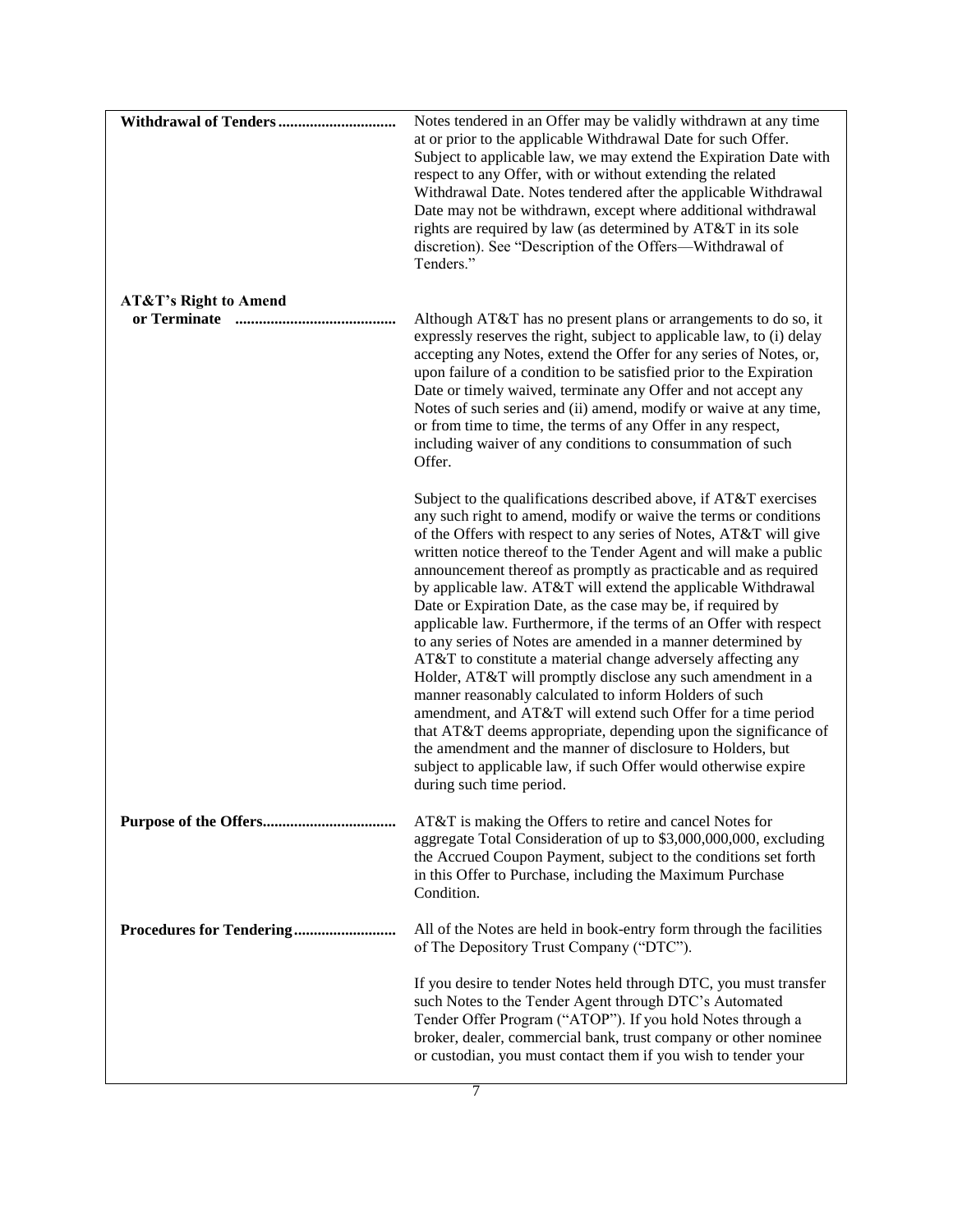|                                       | Notes. See "Description of the Offers-Procedures for<br>Tendering." There is no separate letter of transmittal in connection<br>with the Offers.                                                                                                                                                                                                                                                                                                                                                                                                                                                                                                                                                                           |
|---------------------------------------|----------------------------------------------------------------------------------------------------------------------------------------------------------------------------------------------------------------------------------------------------------------------------------------------------------------------------------------------------------------------------------------------------------------------------------------------------------------------------------------------------------------------------------------------------------------------------------------------------------------------------------------------------------------------------------------------------------------------------|
|                                       | For a summary of certain U.S. federal income tax considerations<br>of the Offers to Holders of Notes, see "Certain United States<br>Federal Income Tax Considerations."                                                                                                                                                                                                                                                                                                                                                                                                                                                                                                                                                    |
|                                       | AT&T intends to use cash on hand to fund the aggregate Total<br>Consideration and applicable Accrued Coupon Payment for<br>validly tendered Notes that are accepted for purchase pursuant to<br>the Offers.                                                                                                                                                                                                                                                                                                                                                                                                                                                                                                                |
| <b>Information and Tender Agent </b>  | Global Bondholder Services Corporation is the information agent<br>(the "Information Agent") and the tender agent (the "Tender<br>Agent") for the Offers. The address and telephone numbers of<br>Global Bondholder Services Corporation are listed on the back<br>cover of this Offer to Purchase.                                                                                                                                                                                                                                                                                                                                                                                                                        |
|                                       | The series of Notes are not listed or admitted for trading on any<br>securities exchange. Investors are urged to consult with their bank,<br>broker or financial advisor in order to obtain information<br>regarding the market prices for the Notes.                                                                                                                                                                                                                                                                                                                                                                                                                                                                      |
|                                       | Deutsche Bank Securities Inc., TD Securities, Goldman Sachs &<br>Co. LLC and Citigroup are the lead dealer managers (the "Lead<br>Dealer Managers") for the Offers. The addresses and telephone<br>numbers of the Lead Dealer Managers are listed on the back cover<br>of this Offer to Purchase.                                                                                                                                                                                                                                                                                                                                                                                                                          |
| <b>Further Information; Questions</b> | Questions concerning tender procedures and requests for<br>additional copies of this Offer to Purchase should be directed to<br>the Information Agent at its address or telephone numbers listed<br>on the back cover of this Offer to Purchase. Questions concerning<br>the terms of the Offers should be directed to the Lead Dealer<br>Managers at their respective telephone numbers listed on the back<br>cover of this Offer to Purchase. This Offer to Purchase, as well as<br>the Notice of Guaranteed Delivery and the other relevant notices<br>and documents, will also be available on the Offer Website,<br>https://gbsc-usa.com/registration/att, operated by the Information<br>Agent and the Tender Agent. |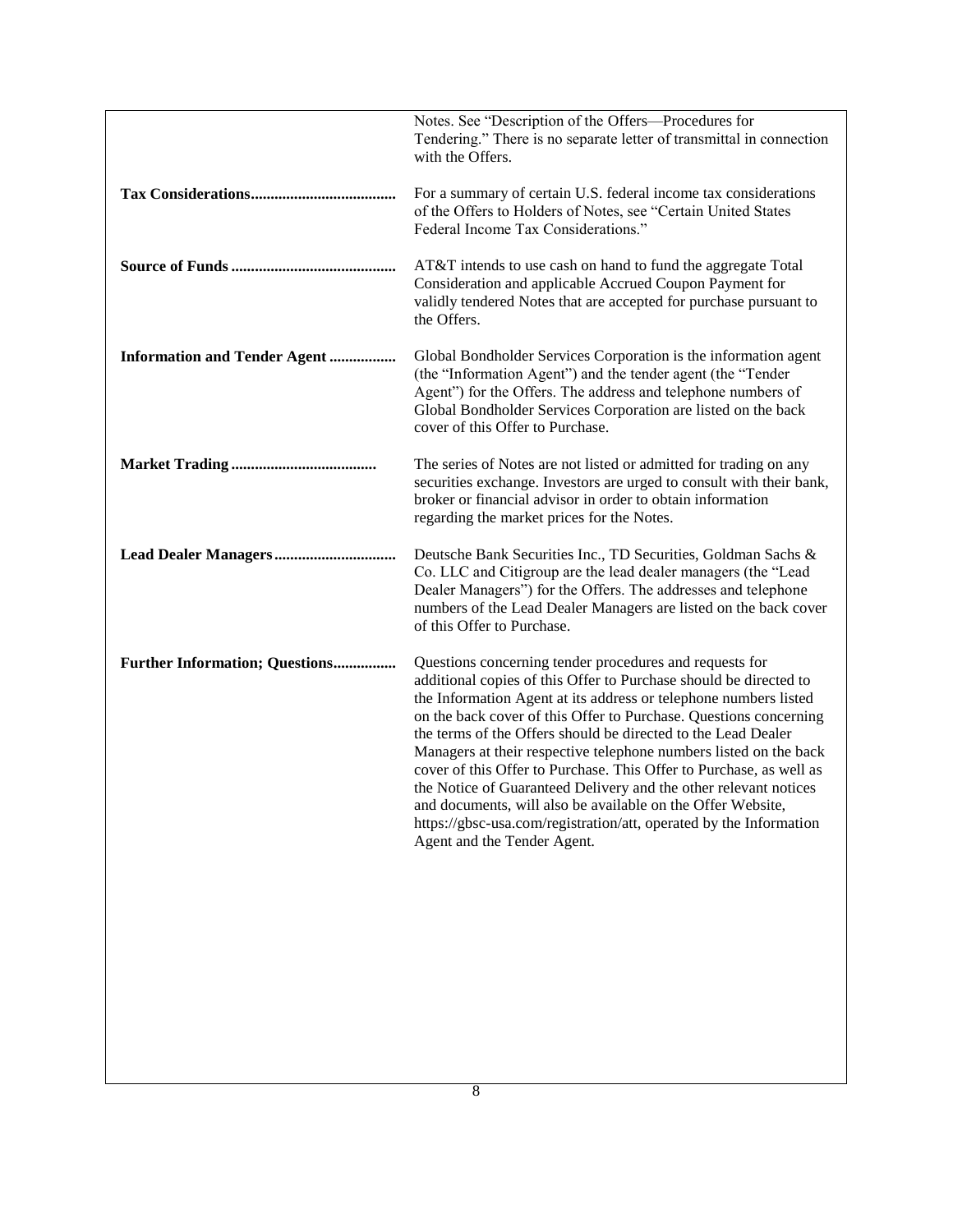## **RISK FACTORS**

*Before making a decision whether to tender Notes pursuant to the Offers, Holders of Notes should carefully consider the risks and uncertainties described in this Offer to Purchase, including the risk factors set forth in the documents and reports filed with the SEC that are incorporated by reference herein. The risks and uncertainties described below are not the only risks and uncertainties we face. Additional risks and uncertainties not presently known to us or that we currently deem immaterial may also impair our business operations. If any of the aforementioned risks actually occur, our business, financial condition and results of operations could suffer. The risks discussed below also include forward-looking statements and our actual results may differ substantially from those discussed in these forward-looking statements. See "Forward-Looking Statements."*

## **Our board of directors has not made a recommendation as to whether you should tender your Notes, and we have not obtained a third-party determination that the Offers are fair to Holders of our Notes**

Our board of directors has not made, and will not make, any recommendation as to whether Holders of Notes should tender their Notes for cash pursuant to the Offers. We have not retained, and do not intend to retain, any unaffiliated representative to act solely on behalf of the holders of the Notes for purposes of negotiating the terms of these Offers, or preparing a report or making any recommendation concerning the fairness of these Offers. Therefore, if you tender your Notes, you may not receive more than or as much value as if you chose to keep them. Holders of Notes must make their own independent decisions regarding their participation in the Offers.

## **Upon consummation of the Offers, holders who tender their Notes for cash that are accepted for purchase will lose their rights under such Notes and will not receive repayment of the principal amount thereof or any accrued and unpaid interest**

If you tender Notes and your Notes are accepted for purchase pursuant to the Offers, you will lose all of your rights as a holder of the tendered Notes, including, without limitation, your right to future interest and principal payments with respect to the tendered Notes. In the event you tender Notes and such Notes are accepted for purchase pursuant to the Offers, you will lose your rights to payment of the principal amount thereof and accrued and unpaid interest.

#### **Uncertainty as to the trading markets for Notes not purchased**

The Notes are not listed on any exchange. Quotations for Notes that are not widely traded may differ from actual trading prices and should be viewed only as approximations. Holders are urged to contact their brokers with respect to current information regarding the Notes. To the extent that Notes are tendered and accepted in the Offers, any existing trading market for the remaining Notes may become more limited. Holders of unpurchased Notes may attempt to obtain quotations for the Notes from their brokers; however, there can be no assurance that any trading market will exist for the Notes following consummation of the Offers. The extent of the market for the Notes following consummation of the Offers will depend upon the number of holders remaining at such time, the interest in maintaining a market in such Notes on the part of securities firms and other factors.

We intend to retire and cancel the Notes we purchase in the Offers. A reduced trading volume may decrease the price and increase the volatility of the trading price of the Notes that remain outstanding following the Offers. Consequently, the liquidity, market value and price volatility of Notes that are not purchased by us may be adversely affected.

#### **Certain credit ratings for the Notes may be withdrawn following the Offers**

Certain credit ratings on the untendered Notes may be withdrawn after the completion of the Offers, which could materially adversely affect the market price for each series of untendered Notes.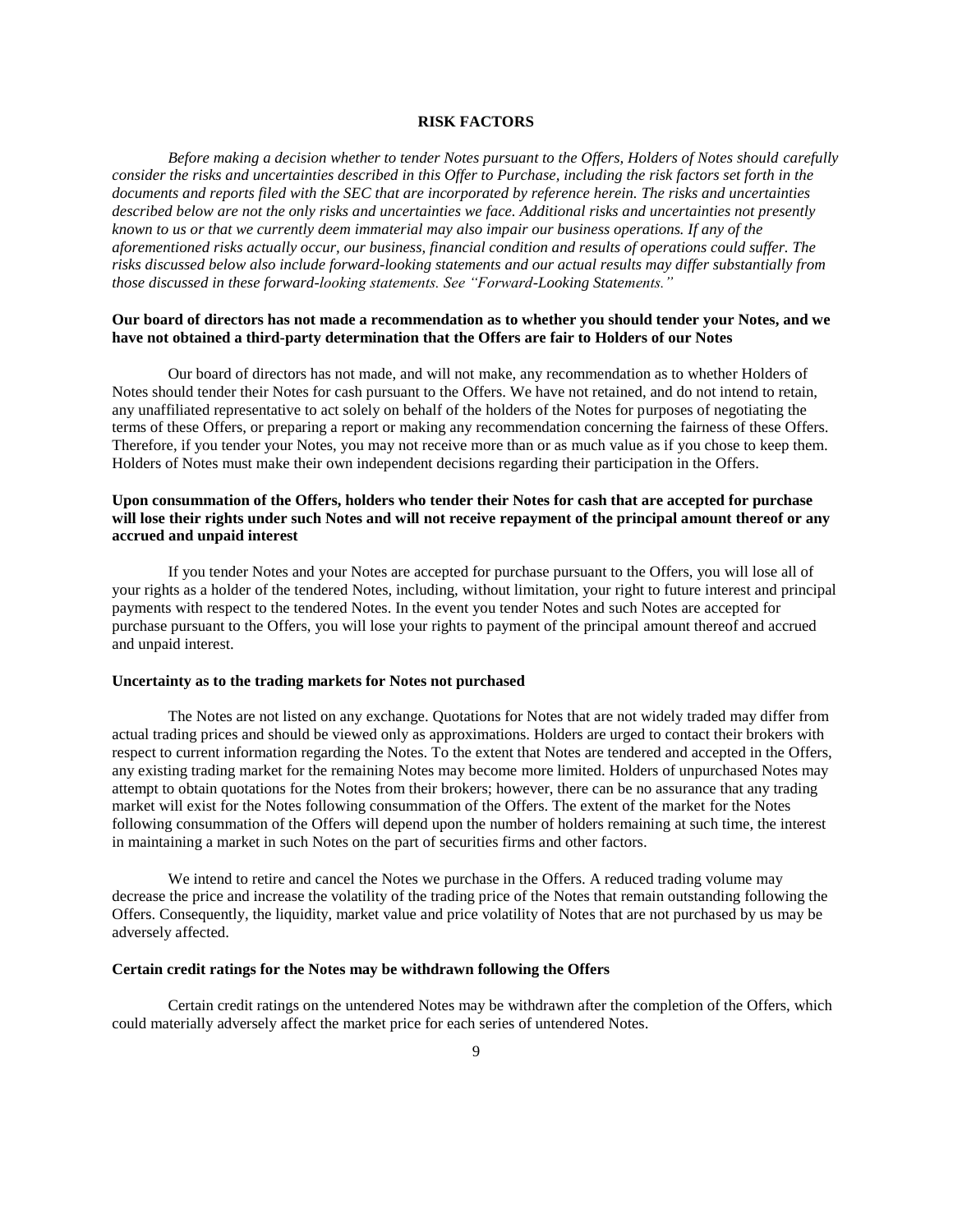#### **Treatment of the Notes not purchased**

Notes not purchased in the Offers will remain outstanding. The terms and conditions governing such Notes will remain unchanged. No amendments to these terms and conditions are being sought.

From time to time after the Expiration Date, AT&T or its affiliates may acquire Notes of any series that are not purchased in the Offers through open market purchases, privately negotiated transactions, tender offers, exchange offers, redemptions or otherwise, upon such terms and at such prices as AT&T or its affiliates may determine or as may be provided for in the applicable indenture or other documents governing such series of Notes (which may be on terms more or less favorable than those contemplated in the Offers and, in either case, could be for cash or other consideration).

#### **Responsibility for complying with the procedures of the Offers**

Holders of Notes are responsible for complying with all of the procedures for tendering Notes. If the instructions are not strictly complied with, a Holder's participation in the Offers may be rejected. None of AT&T, the Dealer Managers, the Information Agent or the Tender Agent assumes any responsibility for informing any Holder of Notes of irregularities with respect to such Holder's participation in the Offers.

## **Consummation of one or all of the Offers may not occur**

Each Offer is subject to the satisfaction or waiver of certain conditions, including the Maximum Purchase Condition. See "Description of the Offers—Conditions to the Offers." Even if the Offers are completed, they may not be completed on the schedule described in this Offer to Purchase. Accordingly, Holders participating in the Offers may have to wait longer than expected to receive the applicable Total Consideration, during which time such Holders will not be able to effect transfers of their Notes tendered in the Offers.

#### **Completion, termination and amendment**

Until we announce whether we have accepted valid tenders of Notes pursuant to the Offers, no assurance can be given that the Offers will be completed. In addition, subject to applicable law and limitations described elsewhere in this Offer to Purchase, we expressly reserve the right, with respect to each Offer, to amend, extend or, if any of the conditions described herein is not (i) satisfied at any time at or prior to the Expiration Date or (ii) timely waived, terminate such Offer.

#### **Compliance with offer and distribution restrictions**

Holders of Notes are referred to "Notice to Certain Non-U.S. Holders" and the agreements, acknowledgements, representations, warranties and undertakings contained therein, which Holders will make upon submission of an Agent's Message (as defined below). Non-compliance with these could result in, among other things, the unwinding of trades and/or heavy penalties.

#### **Responsibility to consult advisers**

Holders should consult their own tax, accounting, financial and legal advisers regarding the suitability to themselves of the tax or accounting consequences of participating in the Offers.

None of AT&T, the Dealer Managers, any Trustee, the Tender Agent or the Information Agent or their respective directors, employees or affiliates is acting for any Holder, or will be responsible to any Holder for providing any protections that would be afforded to its clients or for providing advice in relation to the Offers, and accordingly none of AT&T, the Dealer Managers, any Trustee, the Tender Agent or the Information Agent or their respective directors, employees and affiliates makes any recommendation whatsoever regarding the Offers, or any recommendation as to whether Holders should tender their Notes for purchase pursuant to the Offers.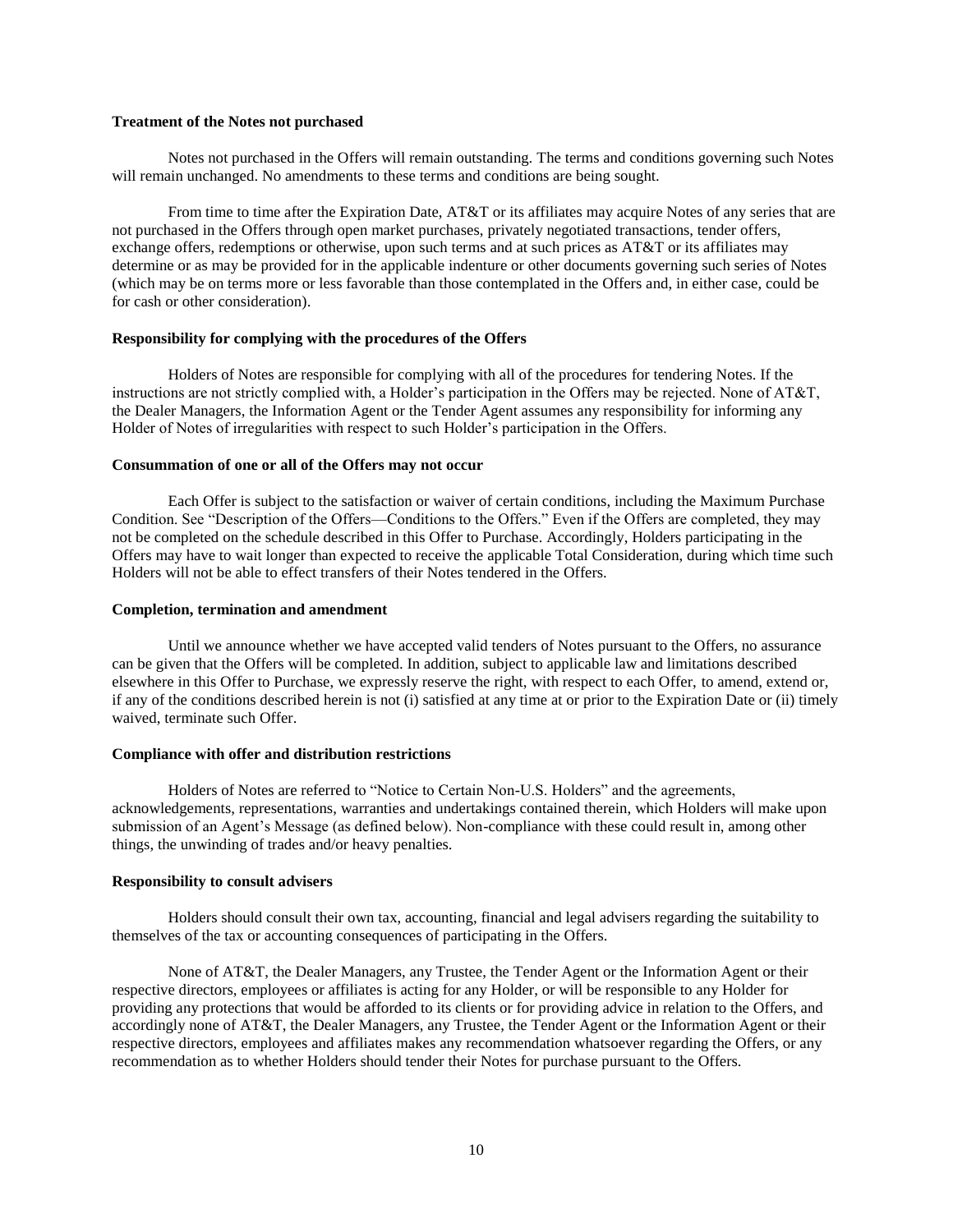# **Consideration for the Notes may not reflect their fair value**

The consideration offered for each series of Notes does not reflect any independent valuation of the Notes and does not take into account events or changes in financial markets (including interest rates) after the commencement of the Offers. We have not obtained or requested a fairness opinion from any banking or other firm as to the fairness of the consideration for the Notes.

If a Holder tenders its Notes, such Holder may or may not receive more, or as much, value than if such Holder chose to keep them.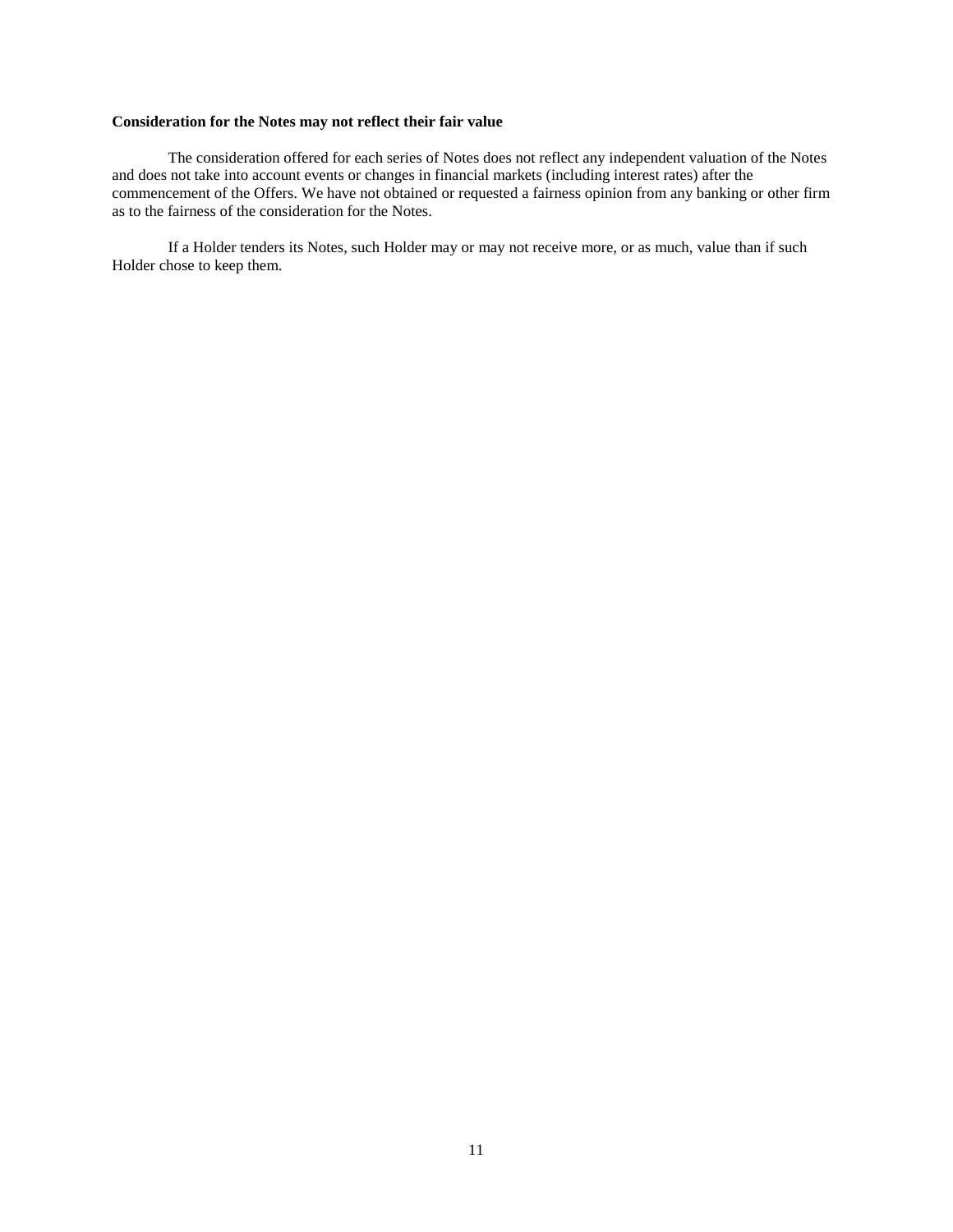## **FORWARD-LOOKING STATEMENTS**

Information set forth in this Offer to Purchase contains forward-looking statements that are subject to risks and uncertainties, and actual results could differ materially. Many of these factors are discussed in more detail in the "Risk Factors" section. The following factors could cause our future results to differ materially from those expressed in the forward-looking statements:

- The severity, magnitude and duration of the COVID-19 pandemic and containment, mitigation and other measures taken in response, including the potential impacts of these matters on our business and operations.
- Our inability to predict the extent to which the COVID-19 pandemic and related impacts will continue to impact our business operations, financial performance and results of operations.
- Adverse economic, political and/or capital access changes or war or other hostilities in the markets served by us or in countries in which we have investments and/or operations, including the impact on customer demand and our ability and our suppliers' ability to access financial markets at favorable rates and terms.
- Increases in our benefit plans' costs, including increases due to adverse changes in the United States and foreign securities markets, resulting in worse-than-assumed investment returns and discount rates; adverse changes in mortality assumptions; adverse medical cost trends; and unfavorable or delayed implementation or repeal of healthcare legislation, regulations or related court decisions.
- The final outcome of FCC and other federal, state or foreign government agency proceedings (including judicial review, if any, of such proceedings) and legislative efforts involving issues that are important to our business, including, without limitation, pending Notices of Apparent Liability; the transition from legacy technologies to IP-based infrastructure, including the withdrawal of legacy TDM-based services; universal service; broadband deployment; wireless equipment siting regulations and, in particular, siting for 5G service; E911 services; competition policy; privacy; net neutrality; multichannel video programming distributor services and equipment; content licensing and copyright protection; availability of new spectrum on fair and balanced terms; and wireless and satellite license awards and renewals.
- Enactment of additional state, local, federal and/or foreign regulatory and tax laws and regulations, or changes to existing standards and actions by tax agencies and judicial authorities including the resolution of disputes with any taxing jurisdictions, pertaining to our subsidiaries and foreign investments, including laws and regulations that reduce our incentive to invest in our networks, resulting in lower revenue growth and/or higher operating costs.
- U.S. and foreign laws and regulations regarding intellectual property rights protection and privacy, personal data protection and user consent are complex and rapidly evolving and could result in adverse impacts to our business plans, increased costs, or claims against us that may harm our reputation.
- The ability of our competitors to offer product/service offerings at lower prices due to lower cost structures and regulatory and legislative actions adverse to us, including non-regulation of comparable alternative technologies and/or government-owned or subsidized networks.
- Disruption in our supply chain for a number of reasons, including, difficulties in obtaining export licenses for certain technology, inability to secure component parts, general business disruption, workforce shortage, natural disasters, safety issues, economic and political instability, including the outbreak of war or other hostilities, and public health emergencies.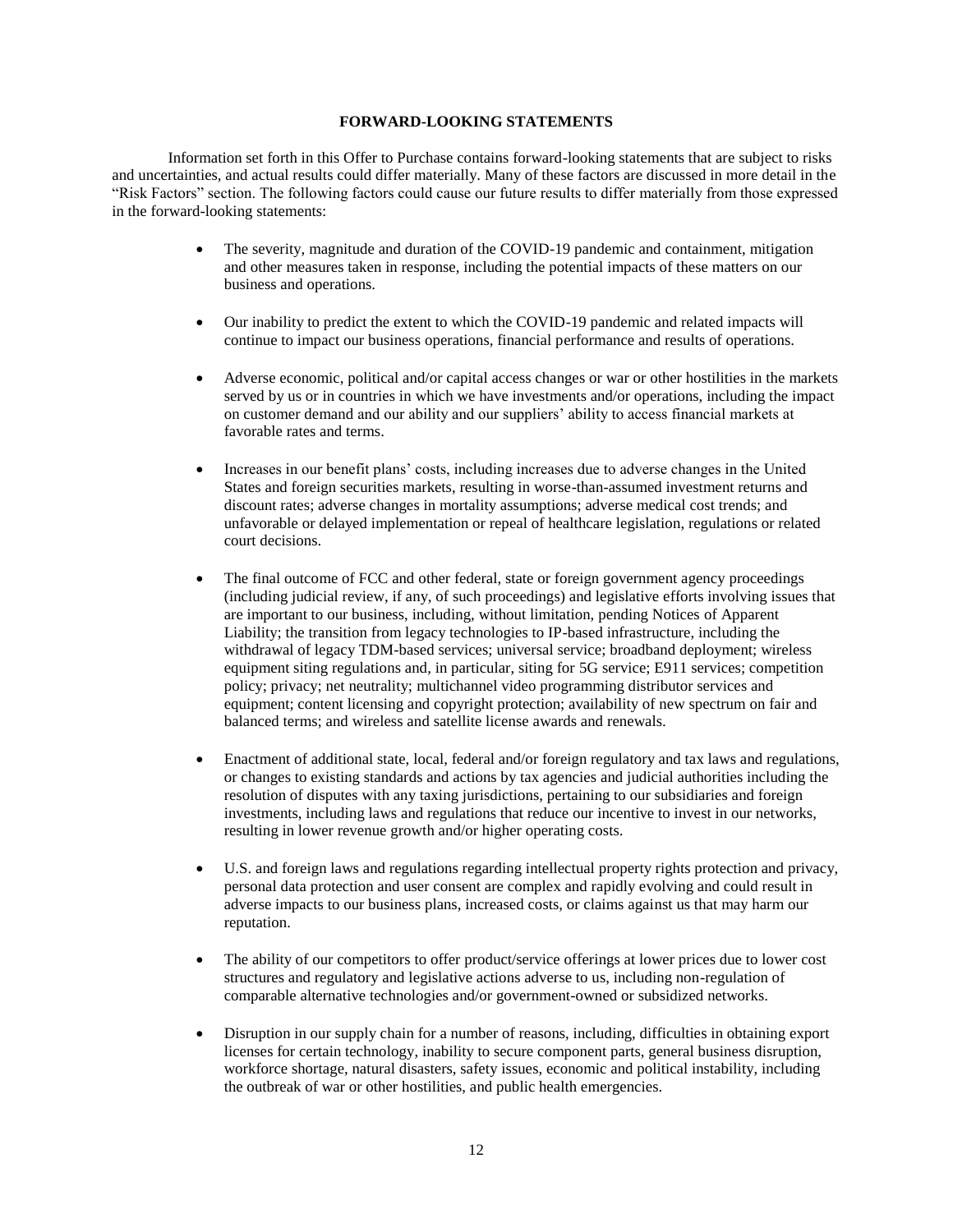- The continued development and delivery of attractive and profitable wireless and broadband offerings and devices; the extent to which regulatory and build-out requirements apply to our offerings; our ability to match speeds offered by our competitors and the availability, cost and/or reliability of the various technologies and/or content required to provide such offerings.
- The availability and cost and our ability to adequately fund additional wireless spectrum and network upgrades; and regulations and conditions relating to spectrum use, licensing, obtaining additional spectrum, technical standards and deployment and usage, including network management rules.
- Our ability to manage growth in wireless data services, including network quality and acquisition of adequate spectrum at reasonable costs and terms.
- The outcome of pending, threatened or potential litigation (which includes arbitrations), including, without limitation, patent and product safety claims by or against third parties or claims based on alleged misconduct by employees.
- The impact from major equipment or software failures on our networks; the effect of security breaches related to the network or customer information; our inability to obtain handsets, equipment/software or have handsets, equipment/software serviced in a timely and cost-effective manner from suppliers; or severe weather conditions or other climate-related events including flooding and hurricanes, natural disasters including earthquakes and forest fires, pandemics, energy shortages, wars or terrorist attacks.
- The issuance by the Financial Accounting Standards Board or other accounting oversight bodies of new accounting standards or changes to existing standards.
- Our response to competition and regulatory, legislative and technological developments.
- The uncertainty surrounding further congressional action regarding spending and taxation, which may result in changes in government spending and affect the ability and willingness of businesses and consumers to spend in general.
- Our ability to realize or sustain the expected benefits of our business transformation initiatives, which are designed to reduce costs, streamline distribution, remove redundancies and simplify and improve processes and support functions.
- Our ability to successfully complete divestitures, as well as achieve our expectations regarding the financial impact of the completed and/or pending transactions.

Readers are cautioned that other factors discussed in this report, although not enumerated here, also could materially affect our future earnings.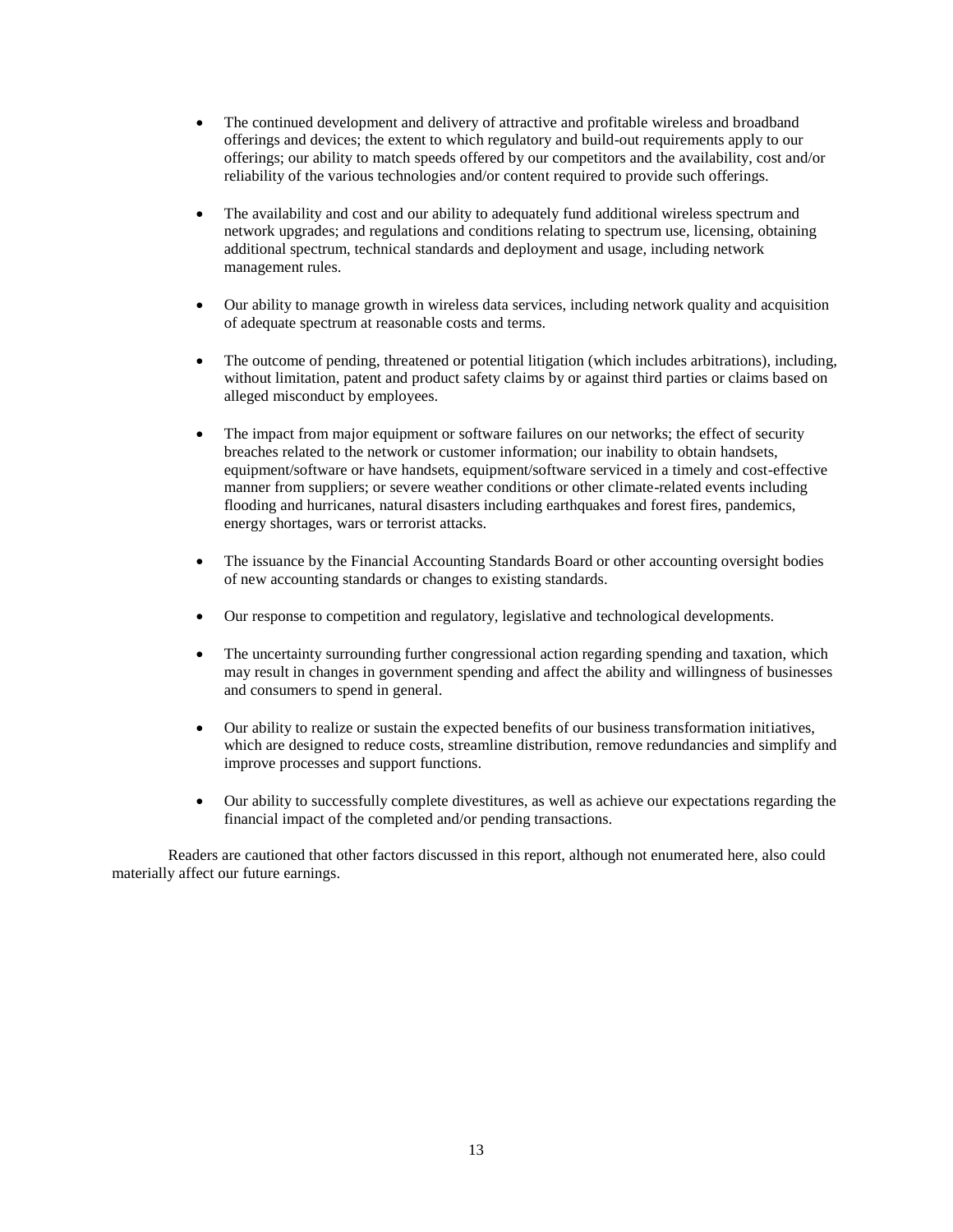## **WHERE YOU CAN FIND MORE INFORMATION**

We are required to file annual, quarterly and current reports, proxy statements and other information with the SEC. The SEC maintains an internet site that has reports, proxy and information statements and other information about AT&T. The address of that site is http://www.sec.gov. The reports and other information filed by AT&T with the SEC are also available at its internet website, www.att.com. This website address is for information only and is not intended to be an active link or to incorporate any website information into this document.

Copies of the materials referred to in the preceding paragraph and any current amendment or supplement to this Offer to Purchase, may also be obtained from the Information Agent at its address set forth on the back cover of this Offer to Purchase.

We "incorporate by reference" the information we file with the SEC, which means that we disclose important information to you by referring you to those documents. The information incorporated by reference is considered to be part of this Offer to Purchase, and information that we file later with the SEC and incorporate herein will automatically update and supersede this information. We incorporate by reference the documents listed below and any future filings we will make with the SEC under Section 13(a), 13(c), 14 or 15(d) of the Exchange Act after the date of this Offer to Purchase and until we complete the Offers (other than, in each case, documents or information deemed to have been furnished and not filed in accordance with the SEC rules):

- (1) Annual Report on Form 10-K for the year ended December 31, 2021 filed on February 16, 2022.
- (2) The definitive proxy statement on Schedule 14A filed on March 22, 2022, as supplemented by the proxy statement supplements filed on March 22, 2022 and April 11, 2022.
- (3) The Quarterly Report on Form 10-Q for the three-month period ended March 31, 2022 filed on May 3, 2022.
- (4) Current Reports on Form 8-K filed with the SEC on January 5, 2022 (only with respect to the items "filed" and not "furnished"), January 26, 2022 (only with respect to the items "filed" and not "furnished"), February 1, 2022 (only with respect to the items "filed" and not "furnished"), March 2, 2022, March 11, 2022 (only with respect to the items "filed" and not "furnished"), March 15, 2022 (only with respect to the items "filed" and not "furnished"), March 25, 2022 (only with respect to the items "filed" and not "furnished"), April 11, 2022 (only with respect to the items "filed" and not "furnished"), April 14, 2022, April 18, 2022 (only with respect to the items "filed" and not "furnished"), and April 21, 2022 (only with respect to the items "filed" and not "furnished").

Documents incorporated by reference are available from the SEC as described above or from us without charge, or from the Information Agent, excluding exhibits to those documents unless the exhibit is specifically incorporated by reference as an exhibit in this document. The Information Agent may be contacted at the address set forth on the back cover of this Offer to Purchase. You may request a copy of this Offer to Purchase and any of the documents incorporated by reference into this Offer to Purchase or other information concerning AT&T, without charge, by written or telephonic request directed to AT&T, Attention: Stockholder Services, One AT&T Plaza, 208 South Akard Street, Dallas, Texas 75202, Telephone (210) 821-4105; or from the SEC through the SEC website at the address provided above.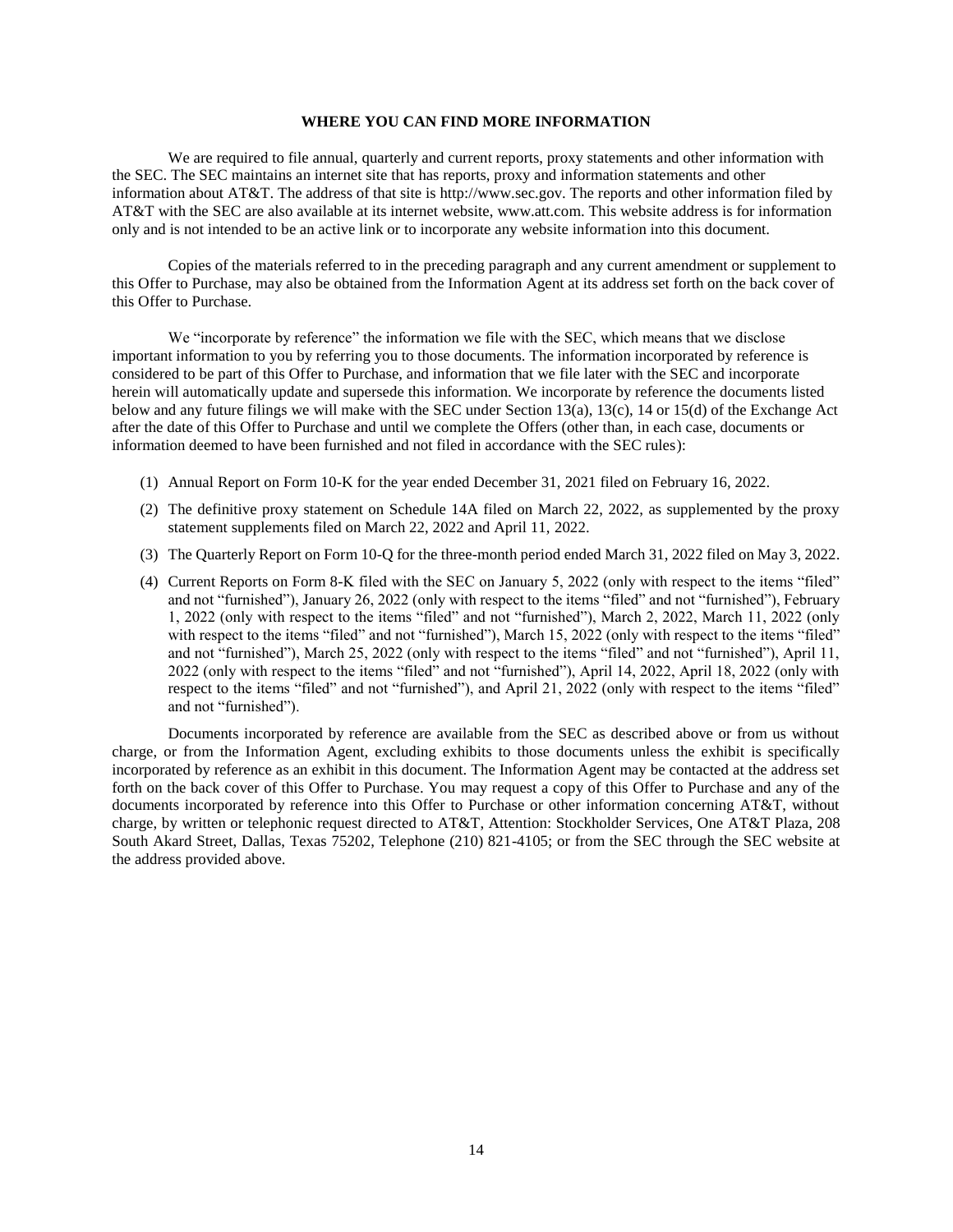## **THE COMPANY**

AT&T Inc. is a holding company whose subsidiaries and affiliates operate worldwide in the telecommunications and technology industries. AT&T was incorporated under the laws of the State of Delaware in 1983 and has its principal executive offices at 208 S. Akard St., Dallas, Texas, 75202 (telephone number 210-821- 4105). We maintain an internet website at www.att.com. This website address is for information only and is not intended to be an active link or to incorporate any website information into this document.

We offer our services and products to consumers in the U.S. and services and products to businesses and other providers of telecommunications services worldwide.

For a description of our business, financial condition, results of operations and other important information regarding us, see our filings with the SEC incorporated by reference in this Offer to Purchase. For instructions on how to find copies of these and our other filings incorporated by reference in this Offer to Purchase, see "Where You Can Find More Information" above.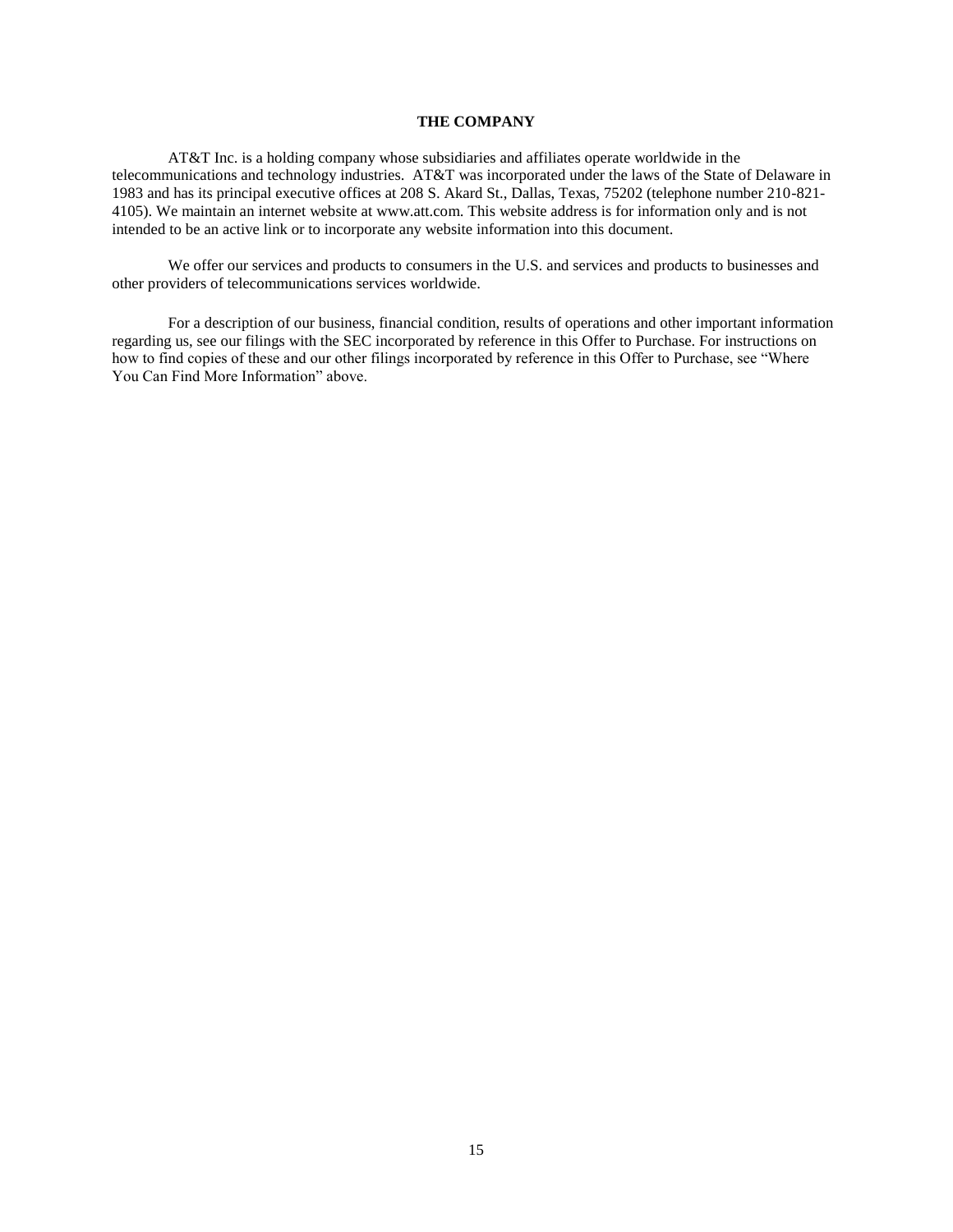## **DESCRIPTION OF THE OFFERS**

## **Purpose of the Offers**

AT&T is making the Offers to retire and cancel Notes for aggregate Total Consideration of up to \$3,000,000,000, excluding the aggregate Accrued Coupon Payment, subject to the conditions set forth in this Offer to Purchase, including the Maximum Purchase Condition.

#### **General**

AT&T hereby makes the concurrent, but separate, Offers to all Holders to purchase, upon the terms and subject to the conditions set forth in the Tender Offer Documents (including the Maximum Purchase Condition), the Notes of the series listed in the table on the front cover of this Offer to Purchase, in each case, for cash, as described below under "—Determination of the Total Consideration."

Each Offer is independent of the other Offers, and AT&T may terminate or modify any Offer without terminating or modifying any other Offer. The Offers are not conditioned on any minimum amount of Notes being tendered, and none of the Offers is conditioned on the consummation of any of the other Offers or any other offering by AT&T, including but not limited to the offer to purchase for cash 54 outstanding debt securities, dated as of May 16, 2022 (the "Simultaneous Higher Coupon USD Offering"). For the avoidance of doubt, the Offers are independent and distinct from the Simultaneous Higher Coupon USD Offering and none of the Offers are contingent upon the Simultaneous Higher Coupon USD Offering.

As of the date of this Offer to Purchase, the aggregate outstanding principal amount of Notes subject to the Offers is \$20,500,000,000.

Notes tendered in an Offer may be validly withdrawn at any time at or prior to the applicable Withdrawal Date for such Offer. Subject to applicable law, we may extend the Expiration Date for any Offer, with or without extending the related Withdrawal Date. Notes tendered after the applicable Withdrawal Date may not be withdrawn, except where additional withdrawal rights are required by law (as determined by AT&T in its sole discretion).

#### **Determination of the Total Consideration**

Upon the terms and subject to the conditions set forth in the Tender Offer Documents, Holders who (i) validly tender Notes at or prior to the Expiration Date and do not validly withdraw such Notes at or prior to the Withdrawal Date, or (ii) deliver a properly completed and duly executed Notice of Guaranteed Delivery (or comply with DTC's procedures applicable to guaranteed delivery) and all other required documents at or prior to the Expiration Date and validly tender their Notes at or prior to the Guaranteed Delivery Date pursuant to the Guaranteed Delivery Procedures, and whose Notes are accepted for purchase by us will receive the applicable Total Consideration for each \$1,000 principal amount of Notes, which will be payable in cash.

The Total Consideration applicable to a series of Notes will be calculated at the applicable Price Determination Date. The applicable Total Consideration payable by us for each \$1,000 principal amount of each series of Notes validly tendered at or prior to the Expiration Date, and accepted by us pursuant to the Offers, will be determined in accordance with standard market practice, as described in this Offer to Purchase, using the applicable yield to maturity or, if applicable, the par call date of such series of Notes (the "Offer Yield"), which will be equal to the sum of:

(i) the yield (the "Reference Yield"), as calculated by the Lead Dealer Managers, that equates to the bid-side price of the applicable Reference Security specified on the front cover of this Offer to Purchase for such series of Notes at the applicable Price Determination Date quoted on the Bloomberg Reference Page specified on the front cover of this Offer to Purchase for such series of Notes (or any other recognized quotation source selected by the Lead Dealer Managers in their sole discretion if such quotation report is not available or is manifestly erroneous), *plus*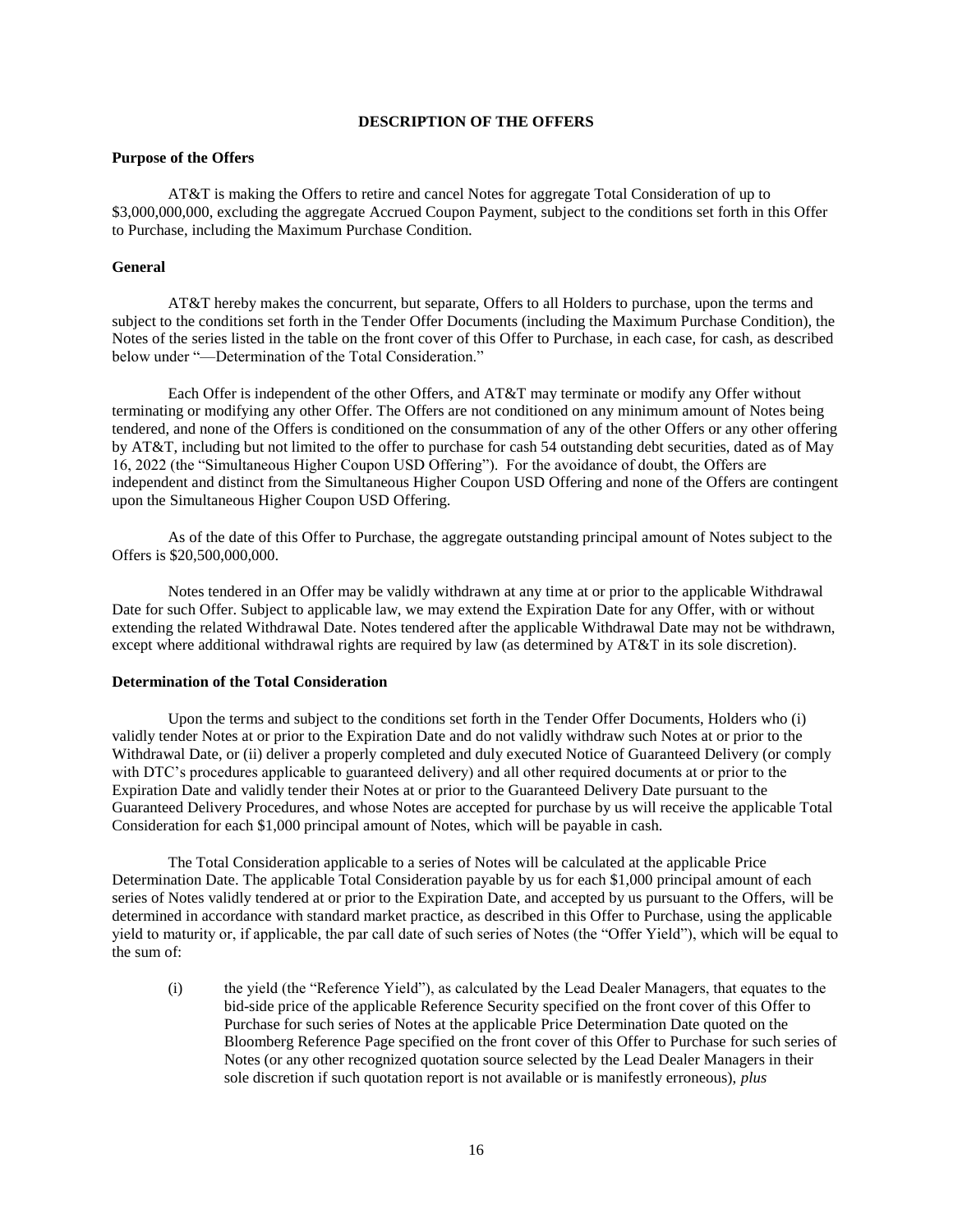(ii) the applicable Fixed Spread specified on the front cover of this Offer to Purchase for such series of Notes.

The applicable Total Consideration payable by us for each \$1,000 principal amount of each series of Notes accepted by us will equal:

- (i) the present value on the Settlement Date, as determined at the applicable Price Determination Date, of \$1,000 principal amount of such Notes due on the maturity date of such Notes or, if applicable, the par call date of such series of Notes, and all scheduled interest payments on such principal amount of Notes to be made from (but excluding) the Settlement Date, up to and including such maturity date or par call date, discounted to the Settlement Date in accordance with standard market practice as described by the formulas set forth in Annex A-1 to this Offer to Purchase, at a discount rate equal to the applicable Offer Yield, *minus*
- (ii) the applicable Accrued Coupon Payment per \$1,000 principal amount of such Notes;

such price being rounded to the nearest cent or penny, as applicable, per \$1,000 principal amount of such Notes.

Promptly after the applicable Price Determination Date, we will issue a press release specifying the Offer Yield and Total Consideration for each series of Notes accepted for purchase.

With respect to the Offers, the applicable Total Consideration payable by us for each \$1,000 principal amount of Notes that are validly tendered at or prior to the Expiration Date and accepted by us will be paid in cash on the Settlement Date.

The applicable Total Consideration payable with respect to any series of Notes does not include the applicable Accrued Coupon Payment, which will be payable, in cash, in addition to the applicable Total Consideration.

#### **Accrued Coupon Payment**

In addition to the applicable Total Consideration, Holders whose Notes are accepted for purchase will receive a cash payment equal to the accrued and unpaid interest on such Notes from and including the immediately preceding interest payment date for such series of Notes to, but excluding, the Settlement Date. The Accrued Coupon Payment in respect of Notes accepted for purchase will be calculated in accordance with the terms of such series of Notes. For the avoidance of doubt, Accrued Interest will cease to accrue on the Settlement Date for all Notes accepted in the Offers. Under no circumstances will any interest be payable because of any delay in the transmission of funds to Holders by DTC or its participants.

## **Expiration Date; Extensions**

The Expiration Date will be the date and time indicated as such on the front cover of this Offer to Purchase, unless extended with respect to any Offer, in which case the Expiration Date for such Offer will be such time and date to which the Expiration Date is extended.

Subject to applicable law, AT&T, in its sole discretion, may extend the Expiration Date with respect to an Offer for any reason, with or without extending the related Withdrawal Date. To extend the Expiration Date, AT&T will notify the Tender Agent and will make a public announcement thereof before 9:00 a.m., New York City time, on the next business day after the previously scheduled Expiration Date, as applicable. Such announcement will state that AT&T is extending the Expiration Date for a specified period. During any such extension, all Notes previously validly tendered in an extended Offer will remain subject to such Offer and may be accepted for purchase by us.

## **Settlement Date**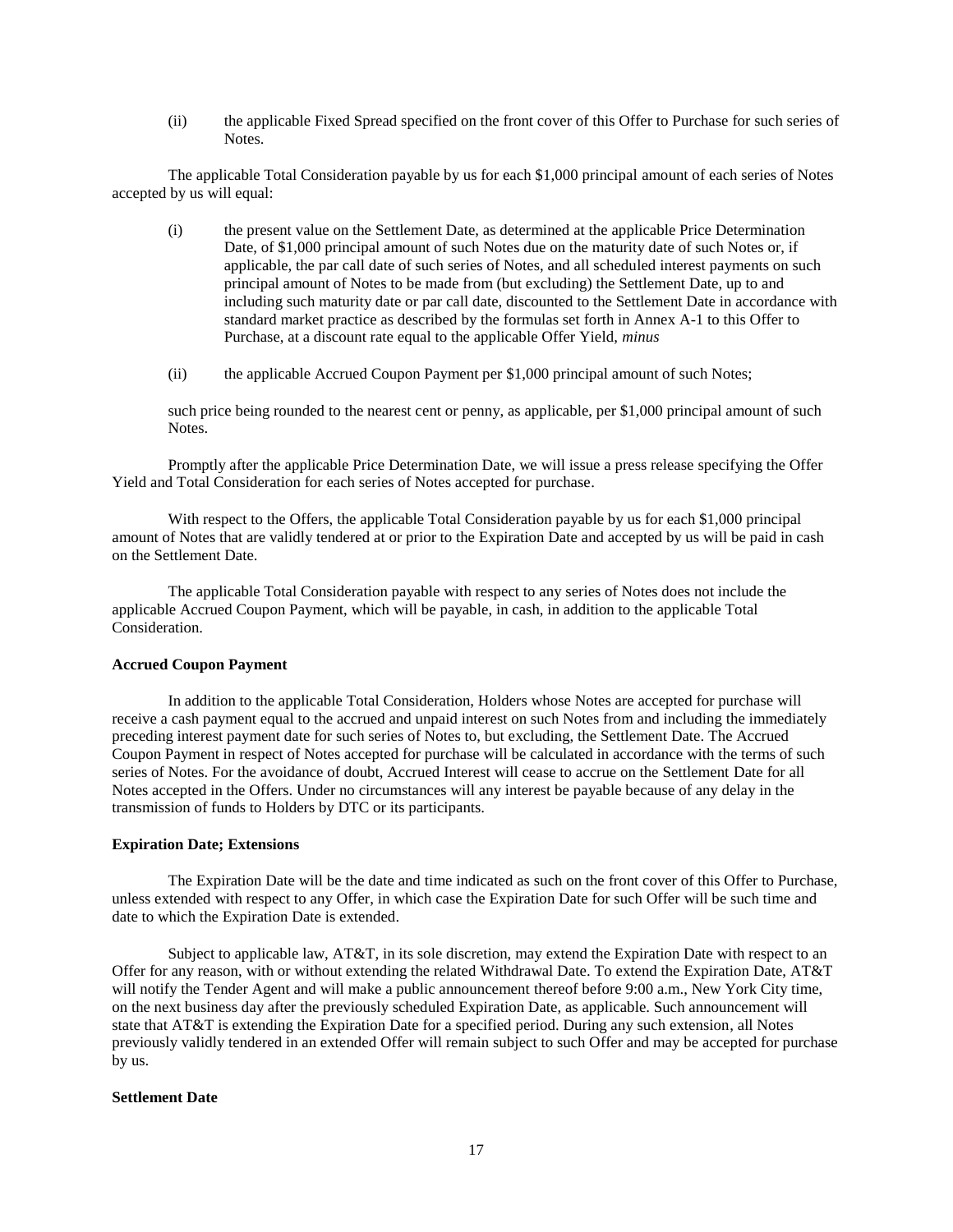For any Notes that have been validly tendered at or prior to the Expiration Date and accepted for purchase, settlement will occur on the Settlement Date, subject to all conditions of the Offers having been either satisfied or, if waivable, waived by us.

The "Settlement Date" with respect to an Offer will be promptly following the Expiration Date and the Guaranteed Delivery Date and is expected to be May 26, 2022, which is the fourth business day after the Expiration Date and the second business day after the Guaranteed Delivery Date.

Holders whose Notes are accepted for purchase in the Offers will receive the applicable Total Consideration and Accrued Coupon Payment, payable on the Settlement Date. No tenders of Notes will be valid if submitted after the Expiration Date or the Guaranteed Delivery Date, as applicable. In the event of termination of the Offers prior to the Expiration Date, the Notes tendered pursuant to the Offers prior to the Expiration Date will be promptly returned to the tendering Holders.

On the Settlement Date, we will deposit with DTC an amount of cash sufficient to (1) purchase all Notes validly tendered by book-entry transfer and accepted by us pursuant to the Offers and (2) pay any Accrued Coupon Payments then due to Holders of such Notes.

We will announce our acceptance of validly tendered Notes pursuant to the Offers and the aggregate principal amount of each series of Notes accepted for purchase in each Offer as promptly as practicable after the Expiration Date, subject to the satisfaction or waiver of the conditions described in this Offer to Purchase.

#### **Conditions to the Offers**

## *General Conditions*

Notwithstanding any other provision of this Offer to Purchase, with respect to each Offer, we will not be obligated to (i) accept for purchase any validly tendered Notes or (ii) pay any cash amounts or complete such Offer, unless the Maximum Purchase Condition described below is met and each of the following conditions is satisfied at or prior to the Expiration Date:

- (1) there shall not have been any change or development that in our reasonable judgment would or might reasonably be expected to prohibit, restrict or delay the consummation of such Offer or materially reduces the anticipated benefits to us of such Offer or that has had, or could reasonably be expected to have, a material adverse effect on us, our businesses, condition (financial or otherwise) or prospects;
- (2) there shall not have been instituted or threatened in writing any action, proceeding or investigation by or before any governmental authority, including any court, governmental, regulatory or administrative branch or agency, tribunal or instrumentality, that relates in any manner to such Offer and that in our reasonable judgment makes it advisable to us to terminate such Offer;
- (3) we shall have obtained all governmental approvals and third-party consents that we, in our reasonable judgment, consider necessary for the completion of such Offer as contemplated by this Offer to Purchase and all such approvals or consents shall remain in effect; and
- (4) there shall not have occurred:
	- a. any general suspension of or limitation on prices for trading in securities in the United States securities or financial markets;
	- b. any disruption in the trading of our common stock;
	- c. a material impairment in the general trading market for debt securities;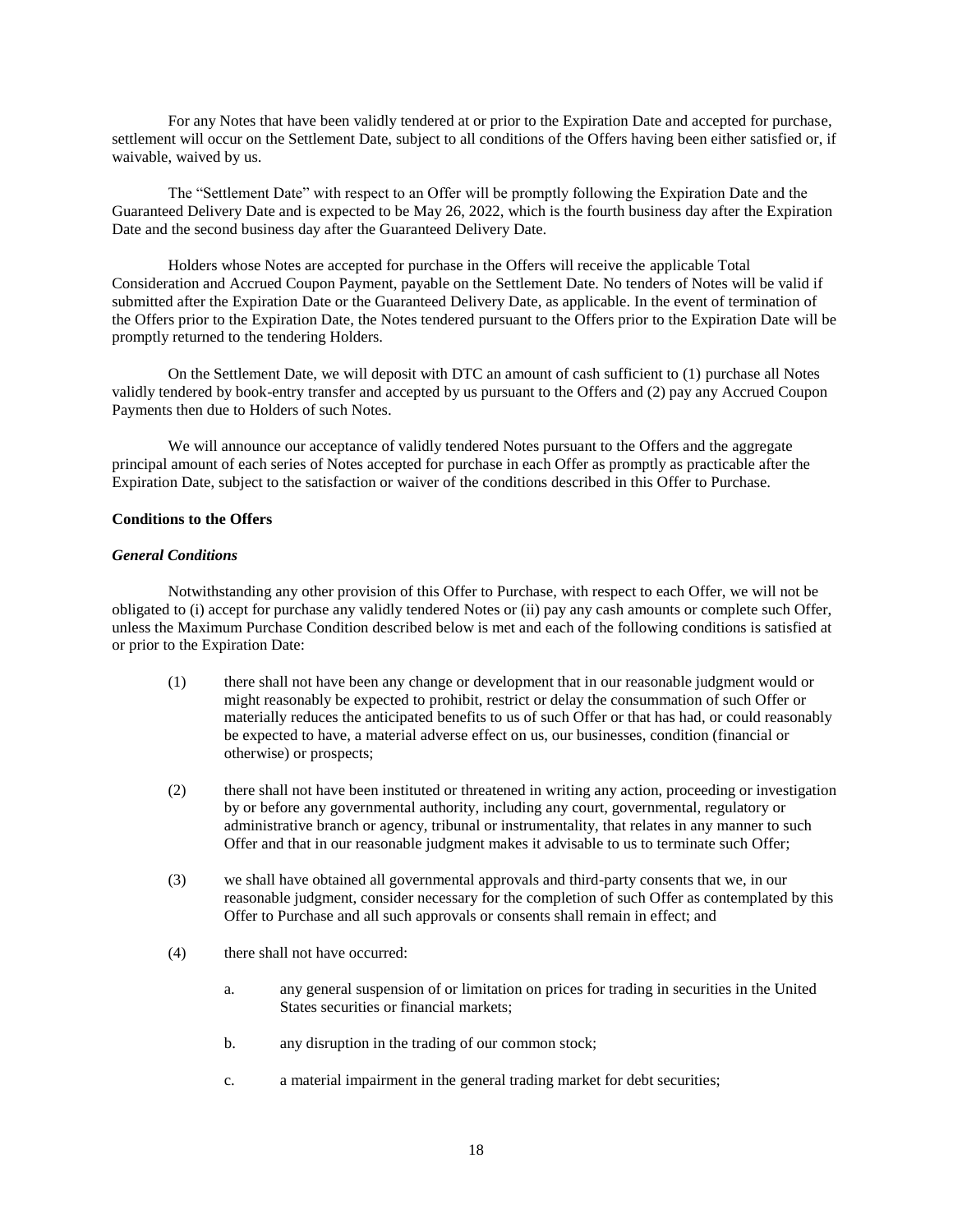- d. a declaration of a banking moratorium or any suspension of payments with respect to banks in the United States; or
- e. a commencement or significant worsening of a war or armed hostilities or other national or international calamity, including, but not limited to, catastrophic terrorist attacks against the United States or its citizens.

The conditions described in this section ("—Conditions to the Offers") are for our sole benefit, and we may assert them regardless of the circumstances giving rise to any such condition, including any action or inaction by us. The foregoing conditions may be waived by us, in whole or in part, at any time and from time to time, in our sole discretion, but subject to the following sentence and applicable law. If any of the foregoing conditions have not been met, we may (but will not be obligated to), subject to the terms of this Offer to Purchase and applicable law, (a) terminate any Offer, (b) extend any Offer, on the same or amended terms, and thereby delay acceptance of any validly tendered Notes, or (c) waive the unsatisfied condition or conditions and accept all validly tendered Notes.

Subject to applicable law and as elsewhere described in this Offer to Purchase, each Offer may be amended, extended or, upon failure of a condition to be satisfied prior to the Expiration Date or timely waived, terminated individually by us in our sole discretion. If we terminate an Offer, all of the Notes tendered pursuant to such Offer will not be accepted for purchase and will be returned promptly to the tendering Holders thereof in accordance with applicable law at our expense. See "Withdrawal of Tenders" below.

Our failure at any time to exercise any of the above rights will not be deemed a waiver of any other right, and each right will be deemed an ongoing right that may be asserted at any time and from time to time.

### *Maximum Purchase Condition*

Our obligation to complete an Offer with respect to a particular series of Notes validly tendered is conditioned on the satisfaction of conditions described in this Offer to Purchase, including that the aggregate Total Consideration, excluding the Accrued Coupon Payment, payable for Notes purchased in the Offers (the "Aggregate Purchase Consideration") not exceed \$3,000,000,000 (the "Maximum Purchase Consideration"), and on the Maximum Purchase Consideration being sufficient to pay the Total Consideration, excluding the Accrued Coupon Payment, for all validly tendered Notes of such series (after accounting for all validly tendered Notes that have a higher Acceptance Priority Level) (the "Maximum Purchase Condition"). We reserve the right, but are under no obligation, to increase or waive the Maximum Purchase Consideration, in our sole discretion subject to applicable law, with or without extending the Withdrawal Date. No assurance can be given that we will increase or waive the Maximum Purchase Consideration. If Holders tender more Notes in the Offers than they expect to be accepted for purchase based on the Maximum Purchase Consideration and we subsequently accept more than such Holders expected of such Notes tendered as a result of an increase of the Maximum Purchase Consideration, such Holders may not be able to withdraw any of their previously tendered Notes. Accordingly, Holders should not tender any Notes that they do not wish to be accepted for purchase.

If the Maximum Purchase Condition is not satisfied with respect to each series of Notes, for (i) a series of Notes (the "First Non-Covered Notes") for which the Maximum Purchase Consideration is less than the sum of (x) the Aggregate Purchase Consideration for all validly tendered First Non-Covered Notes and (y) the Aggregate Purchase Consideration for all validly tendered Notes of all series, having a higher Acceptance Priority Level as set forth on the cover of this Offer to Purchase (with 1 being the highest Acceptance Priority Level and 9 being the lowest Acceptance Priority Level) than the First Non-Covered Notes, and (ii) all series of Notes with an Acceptance Priority Level lower than the First Non-Covered Notes (together with the First Non-Covered Notes, the "Non-Covered Notes"), then we may, at any time on or prior to the Expiration Date:

(a) terminate an Offer with respect to one or more series of Non-Covered Notes for which the Maximum Purchase Condition has not been satisfied, and promptly return all validly tendered Notes of such series, and any other series of Non-Covered Notes, to the respective tendering Holders; or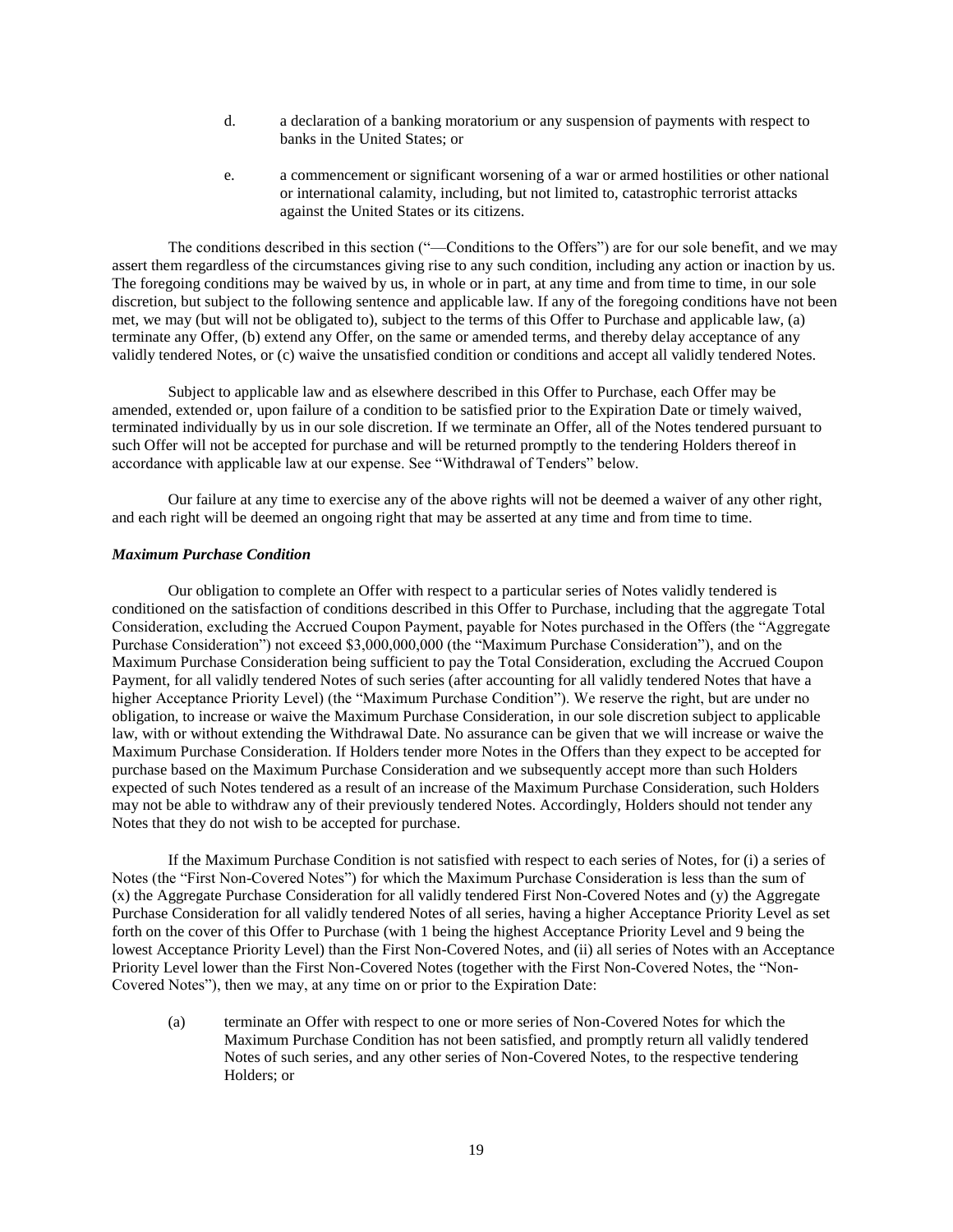- (b) waive the Maximum Purchase Condition with respect to one or more series of Non-Covered Notes and accept all Notes of such series, and of any series of Notes having a higher Acceptance Priority Level, validly tendered; or
- (c) if there is any series of Non-Covered Notes with a lower Acceptance Priority Level than the First Non-Covered Notes for which:
	- (i) the Aggregate Purchase Consideration necessary to purchase all validly tendered Notes of such series, *plus*
	- (ii) the Aggregate Purchase Consideration necessary to purchase all validly tendered Notes of all series having a higher Acceptance Priority Level than such series of Notes, other than any series of Non-Covered Notes that has or have not also been accepted as contemplated by this clause (c), is equal to, or less than, the Maximum Purchase Consideration, accept all validly tendered Notes of all such series having a lower Acceptance Priority Level, until there is no series of Notes with a higher or lower Acceptance Priority Level to be considered for purchase for which the conditions set forth above are met.

It is possible that a series of Notes with a particular Acceptance Priority Level will fail to meet the conditions set forth above and therefore will not be accepted for purchase even if one or more series with a higher or lower Acceptance Priority Level are accepted for purchase.

If any series of Notes is accepted for purchase pursuant to the Offers, all Notes of that series that are validly tendered will be accepted for purchase. No series of Notes will be subject to proration pursuant to the Offers.

For purposes of determining whether the Maximum Purchase Condition is satisfied, we will assume that all Notes tendered pursuant to the Guaranteed Delivery Procedures will be duly delivered at or prior to the Guaranteed Delivery Date and we will not subsequently adjust the acceptance of the Notes in accordance with the Acceptance Priority Levels if any such Notes are not so delivered. We reserve the right, subject to applicable law, to waive the Maximum Purchase Condition with respect to any Offer.

#### **Denominations**

Notes of a given series may be tendered only in principal amounts equal to the minimum authorized denomination and integral multiples in excess of the minimum authorized denomination for such series as set forth in the table below (each, an "Authorized Denomination"). No alternative, conditional or contingent tenders will be accepted. Holders who tender less than all of their Notes must continue to hold Notes in the minimum Authorized Denomination of \$2,000 (a "Minimum Authorized Denomination") with an integral multiple in excess of the Minimum Authorized Denomination of \$1,000.

# **Additional Purchases of Notes**

After the Expiration Date, AT&T or its affiliates may from time to time purchase additional Notes in the open market, in privately negotiated transactions, through tender offers or exchange offers or otherwise, or AT&T may redeem Notes pursuant to the terms of the applicable indenture governing each series of Notes. Any future purchases may be on the same terms or on terms that are more or less favorable to Holders of Notes than the terms of the Offers and, in either case, could be for cash or other consideration. Any future purchases will depend on various factors existing at that time. Any purchase or offer to purchase will not be made except in accordance with applicable law.

The Dealer Managers or their affiliates may from time to time purchase additional Notes in the open market or in privately negotiated transactions.

## **AT&T's Right to Amend or Terminate**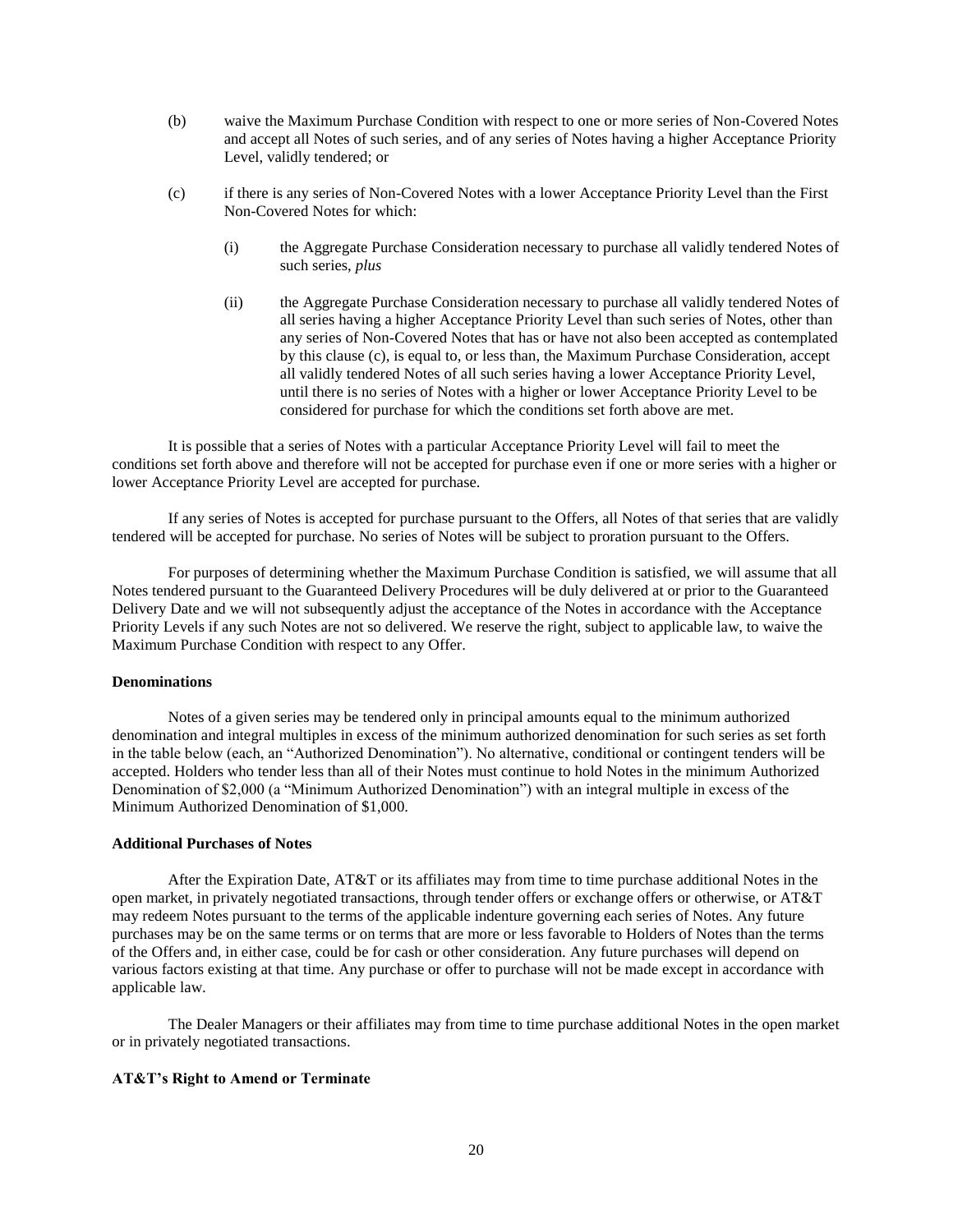AT&T expressly reserves the right, subject to applicable law, to:

- delay accepting any Notes, extend the Offer with respect to any series of Notes, or, upon failure of a condition to be satisfied prior to the Expiration Date or timely waived, terminate such Offer and not accept any Notes; and
- amend, modify or waive at any time, or from time to time, the terms of any Offer in any respect, including waiver of any conditions to consummation of such Offer.

Subject to the qualifications described above, if AT&T exercises any such right, AT&T will give written notice thereof to the Tender Agent and will make a public announcement thereof as promptly as practicable and as required by applicable law. AT&T will extend the applicable Withdrawal Date or Expiration Date, as the case may be, if required by applicable law. Without limiting the manner in which AT&T may choose to make a public announcement of any extension, amendment or termination of any Offer, AT&T will not be obligated to publish, advertise or otherwise communicate any such public announcement, other than by making a timely press release and in accordance with applicable law.

The minimum period during which an Offer will remain open following material changes in the terms of such Offer or in the information concerning such Offer will depend upon the facts and circumstances of such changes, including the relative materiality of the changes. With respect to a change in consideration, any affected Offer will remain open for a minimum five business day period following the date that notice of such change is first published or sent to Holders to allow for adequate dissemination of such change. If the terms of an Offer are amended in a manner determined by us to constitute a material change, we will promptly disclose any such amendment in a manner reasonably calculated to inform Holders of such amendment, and we will extend such Offer for a time period that we deem appropriate, depending upon the significance of the amendment and the manner of disclosure to Holders, but subject to applicable law, if such Offer would otherwise expire during such time period.

#### **Procedures for Tendering**

All of the Notes are held in book-entry form through the facilities of DTC. If you wish to tender your Notes in any Offer, you should follow the applicable instructions below. Notes may be tendered only in Authorized Denominations. Holders who tender less than all of their Notes must continue to hold Notes in the Authorized Denominations. There is no separate letter of transmittal in connection with the Offers.

If you hold your Notes through a custodial entity, including a broker, dealer, bank or trust company or other nominee, in order to participate in the Offers, you must instruct that custodial entity to participate on your behalf in accordance with the procedures described below. Please refer to any materials forwarded to you by such custodial entity to determine how you can timely instruct your custodian to take these actions. You should ask your custodian if you will be charged a fee to tender your Notes through the custodian or nominee.

By tendering Notes pursuant to an Offer, a Holder will have represented, warranted and agreed that such Holder is the beneficial owner of, or a duly authorized representative of one or more such beneficial owners of, and has full power and authority to tender, sell, assign and transfer, the Notes tendered thereby and that when such Notes are accepted and the applicable consideration is paid by us, we will acquire good, indefeasible, marketable and unencumbered title thereto, free and clear of all liens, restrictions, charges and encumbrances and not subject to any adverse claim or right and that such Holder will cause such Notes to be delivered in accordance with the terms of the relevant Offer. The Holder, by tendering Notes, will also have agreed to (a) not sell, pledge, hypothecate or otherwise encumber or transfer any Notes tendered from the date of such tender and that any such purported sale, pledge, hypothecation or other encumbrance or transfer will be void and of no effect and (b) execute and deliver such further documents and give such further assurances as may be required in connection with such Offer and the transactions contemplated thereby, in each case on and subject to the terms and conditions of such Offer. In addition, by tendering Notes, a Holder will also have released us, our affiliates and each Trustee from any and all claims that Holders may have arising out of or relating to the Notes.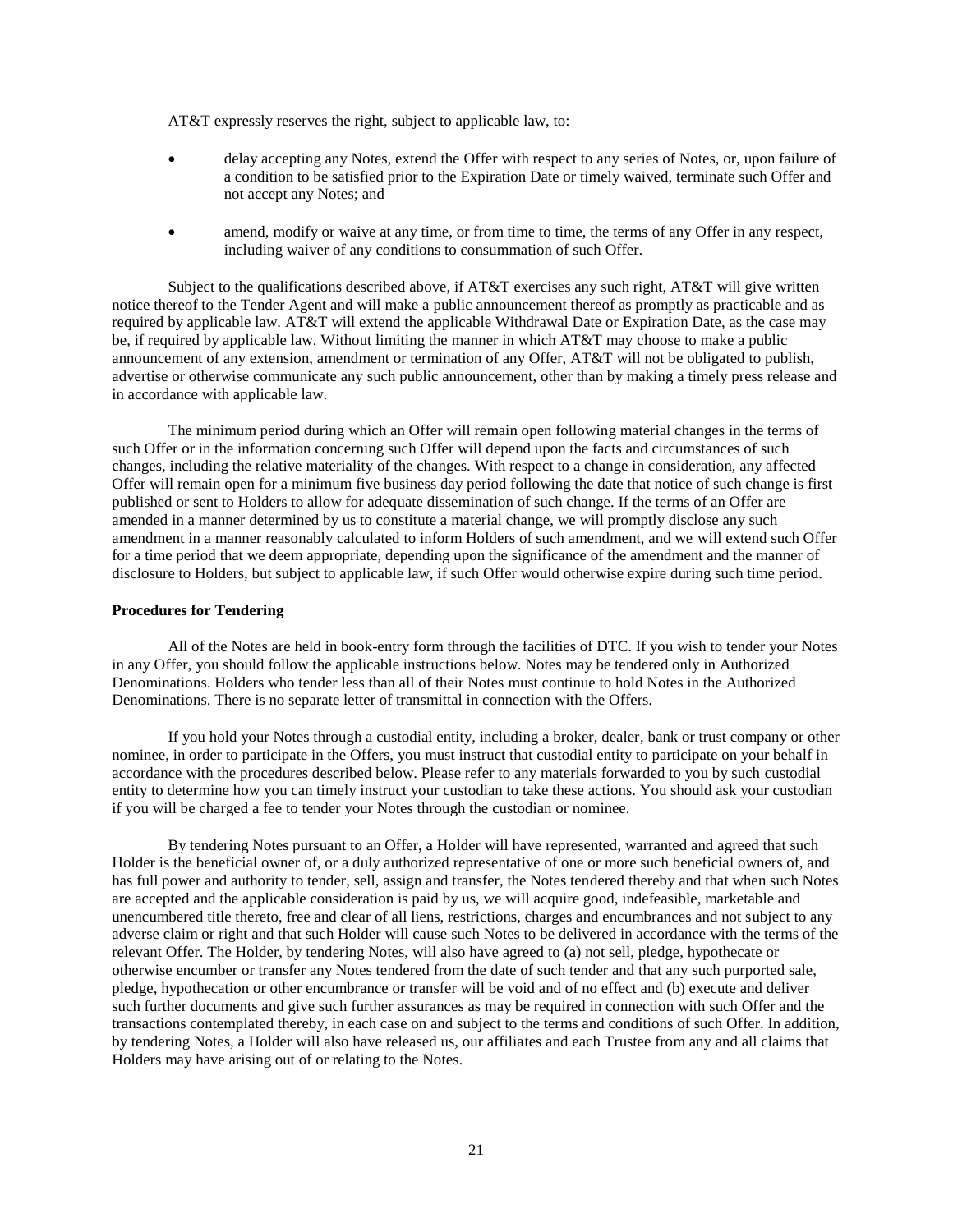The tender by a Holder pursuant to the procedures set forth herein will constitute an agreement between such Holder and us in accordance with the terms and subject to the conditions set forth herein and in the other Tender Offer Documents. If you need assistance with respect to the procedures for participating in the Offers, you should contact the Information Agent, at the address and telephone numbers listed on the back cover page of this Offer to Purchase.

Only Holders are authorized to tender their Notes pursuant to the Offers. Therefore, to tender Notes that are held through a broker, dealer, commercial bank, trust company or other nominee, a beneficial owner thereof must instruct such nominee to tender the Notes on such beneficial owner's behalf according to the procedure described below. See "—Book-Entry Transfer" and "—Other Matters" for discussion of the items that all Holders who tender Notes in any of the Offers will have represented, warranted and agreed.

For a Holder to tender Notes validly pursuant to the Offers, (1) an Agent's Message and any other required documents must be received by the Tender Agent at its address set forth on the back cover of this Offer to Purchase at or prior to the Expiration Date and (2) tendered Notes must be transferred pursuant to the procedures for bookentry transfer described below and a confirmation of such book-entry transfer must be received by the Tender Agent at or prior to the Expiration Date or Guaranteed Delivery Date, as applicable.

To effectively tender Notes, DTC Direct Participants should transmit their acceptance through ATOP, for which the Offers will be eligible, and DTC will then edit and verify the acceptance and send an Agent's Message to the Tender Agent for its acceptance. Delivery of tendered Notes must be made to the Tender Agent pursuant to the book-entry delivery procedures set forth below.

#### *Book-Entry Transfer*

The Tender Agent will establish an account with respect to the Notes at DTC for purposes of the Offers, and any financial institution that is a Direct Participant in DTC may make book-entry delivery of the Notes by causing DTC to transfer such Notes into the Tender Agent's account in accordance with DTC's procedures for such transfer. DTC will then send an Agent's Message to the Tender Agent. The confirmation of a book-entry transfer into the Tender Agent's account at DTC as described above is referred to herein as a "Book-Entry Confirmation." Delivery of documents to DTC does not constitute delivery to the Tender Agent.

The term "Agent's Message" means a message transmitted by DTC to, and received by, the Tender Agent and forming a part of the Book-Entry Confirmation, which states that DTC has received an express acknowledgment from the Direct Participant in DTC described in such Agent's Message, stating the aggregate principal amount of Notes that have been tendered by such Direct Participant pursuant to the Offers, that such Direct Participant has received this Offer to Purchase and that such Direct Participant agrees to be bound by and makes the representations and warranties contained in the terms of the Offers and that AT&T may enforce such agreement against such Direct Participant.

**Holders desiring to tender Notes pursuant to ATOP must allow sufficient time for completion of the ATOP procedures during normal business hours of DTC**. Except as otherwise provided herein, delivery of Notes will be made only when the Agent's Message is actually received by the Tender Agent. No documents should be sent to us or the Dealer Managers. If you are tendering through a nominee, you should check to see whether there is an earlier deadline for instructions with respect to your decision.

## *Guaranteed Delivery*

For Holders tendering Notes, if such Holder desires to tender Notes pursuant to the Offers and such Holder cannot comply, by the Expiration Date, with the procedure for transfer through DTC, such Holder may effect a tender of Notes pursuant to a guaranteed delivery (the "Guaranteed Delivery Procedures") if all of the following are complied with:

such tender is made by or through DTC;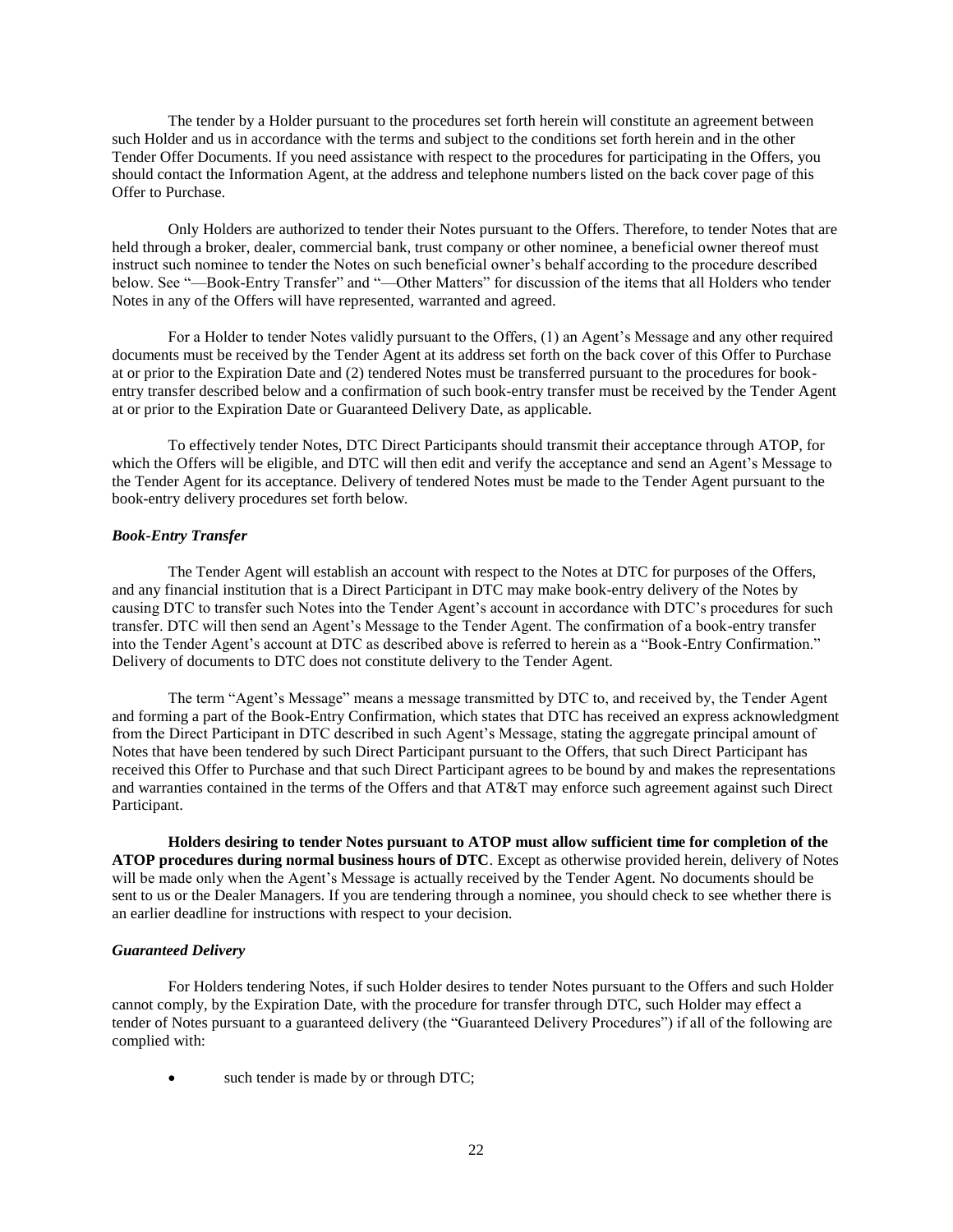- a properly completed and duly executed Notice of Guaranteed Delivery, substantially in the form provided by us, attached as Annex B hereto, is received by the Tender Agent, as provided below, before the Expiration Date; and
- no later than 5:00 p.m., New York City time, on the Guaranteed Delivery Date, a properly transmitted Agent's Message together with confirmation of book-entry transfer of the Notes specified therein pursuant to the procedures set forth under the caption "Procedures for Tendering," and all other required documents are received by the Tender Agent.

The Notice of Guaranteed Delivery may be transmitted in accordance with the usual procedures of DTC and the Tender Agent; provided, however, that if the notice is sent by DTC through electronic means, it must state that DTC has received an express acknowledgment from the Holder on whose behalf the notice is given that the Holder has received and agrees to become bound by the form of the notice to the Tender Agent. If the ATOP procedures are used, the DTC participant need not complete and physically deliver the Notice of Guaranteed Delivery. However, the DTC participant will be bound by the terms of the Offers.

For the avoidance of doubt, Accrued Interest will cease to accrue on the Settlement Date for all Notes accepted in the Offers. Under no circumstances will any interest be payable because of any delay in the transmission of funds to Holders by DTC or its participants.

An Eligible Institution (as defined below) that tenders Notes pursuant to the Guaranteed Delivery Procedures must (i) no later than the Expiration Date, comply with ATOP procedures applicable to guaranteed delivery and (ii) no later than the Guaranteed Delivery Date, deliver the Agent's Message, together with confirmation of book-entry transfer of the Notes specified therein, to the Tender Agent as specified above. **Failure to do so could result in a financial loss to such Eligible Institution.**

If a Holder is tendering Notes through ATOP pursuant to the Guaranteed Delivery Procedures, the Eligible Institution should not complete and deliver the Notice of Guaranteed Delivery, but such Eligible Institution will be bound by the terms of the Offers, including the Notice of Guaranteed Delivery, as if it was executed and delivered by such Eligible Institution. Holders who hold Notes in book-entry form and tender pursuant to the Guaranteed Delivery Procedures should, prior to the Guaranteed Delivery Date, only comply with ATOP procedures applicable to guaranteed delivery.

An "Eligible Institution" is one of the following firms or other entities identified and defined in Rule 17Ad-15 under the Exchange Act:

- a bank:
- a broker, dealer, municipal securities dealer, municipal securities broker, government securities dealer or government securities broker;
- a credit union;
- a national securities exchange, registered securities association or clearing agency; or
- a savings association (as defined in Section 3(b) of the Federal Deposit Insurance Act).

Notes may be tendered pursuant to the Guaranteed Delivery Procedures only in Authorized Denominations. No alternative, conditional or contingent tenders will be accepted.

#### **Other Matters**

Subject to, and effective upon, the acceptance of, and the payment of the applicable consideration for, the principal amount of Notes tendered in accordance with the terms and subject to the conditions of the applicable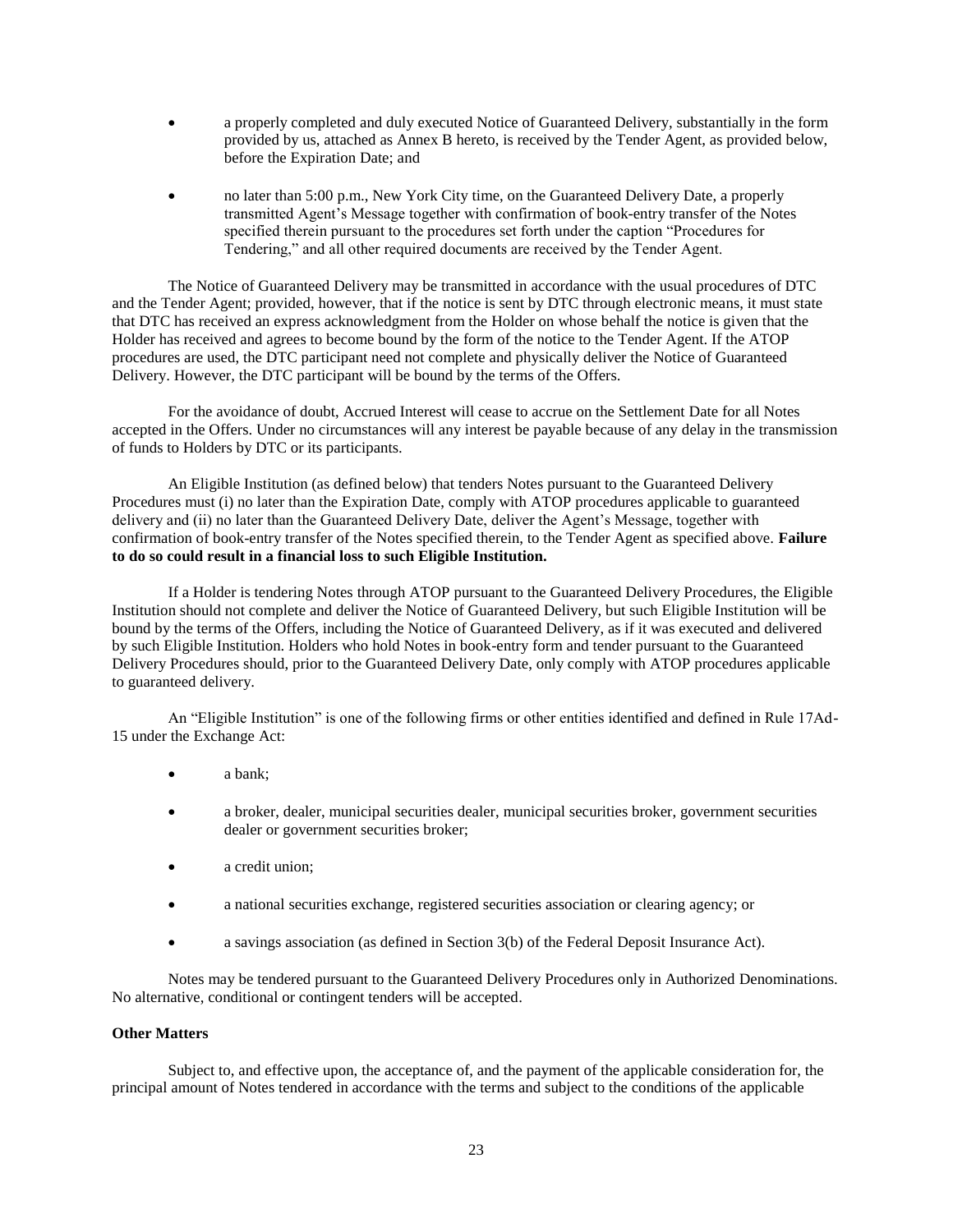Offer, a tendering Holder, by submitting or sending an Agent's Message to the Tender Agent in connection with the tender of Notes, will have:

- irrevocably agreed to sell, assign and transfer to or upon our order or our nominees' order, all right, title and interest in and to, and any and all claims in respect of or arising or having arisen as a result of the tendering Holder's status as a holder of, all Notes tendered, such that thereafter it shall have no contractual or other rights or claims in law or equity against us or any fiduciary, trustee, fiscal agent or other person connected with the Notes arising under, from or in connection with such Notes;
- waived any and all rights with respect to the Notes tendered (including, without limitation, any existing or past defaults and their consequences in respect of such Notes and the applicable indenture governing each series of Notes);
- released and discharged us and each Trustee from any and all claims the tendering Holder may have, now or in the future, arising out of or related to the Notes tendered, including, without limitation, any claims that the tendering Holder is entitled to receive additional principal or interest payments with respect to the Notes tendered (other than as expressly provided in this Offer to Purchase) or to participate in any repurchase, redemption or defeasance of the Notes tendered;
- irrevocably constituted and appointed the Tender Agent the true and lawful agent and attorney-infact of such tendering Holder (with full knowledge that the Tender Agent also acts as our agent) with respect to any tendered Notes, with full power of substitution and resubstitution (such power of attorney being deemed to be an irrevocable power coupled with an interest) to (a) deliver such Notes or transfer ownership of such Notes on the account books maintained by DTC together with all accompanying evidences of transfer and authenticity, to or upon our order, (b) present such Notes for transfer on the register, and (c) receive all benefits or otherwise exercise all rights of beneficial ownership of such Notes, all in accordance with the terms of such Offer; and
- represented, warranted and agreed that:
	- it is the beneficial owner of, or a duly authorized representative of one or more beneficial owners of, the Notes tendered thereby, and it has full power and authority to tender the Notes;
	- the Notes being tendered were owned as of the date of tender, free and clear of any liens, charges, claims, encumbrances, interests and restrictions of any kind, and AT&T will acquire good, indefeasible and unencumbered title to those Notes, free and clear of all liens, charges, claims, encumbrances, interests and restrictions of any kind, when AT&T accepts the same;
	- it will not sell, pledge, hypothecate or otherwise encumber or transfer any Notes tendered thereby from the date of such tender, and any purported sale, pledge, hypothecation or other encumbrance or transfer will be void and of no effect;
	- it is a person to whom it is lawful to make available this Offer to Purchase or to make the Offers in accordance with applicable laws (including the offering restrictions set out in this Offer to Purchase);
	- all authority conferred or agreed to be conferred shall not be affected by, and shall survive, its death or incapacity, and any obligation of it hereunder shall be binding upon its heirs, executors, administrators, trustees in bankruptcy, personal and legal representatives, successors and assigns;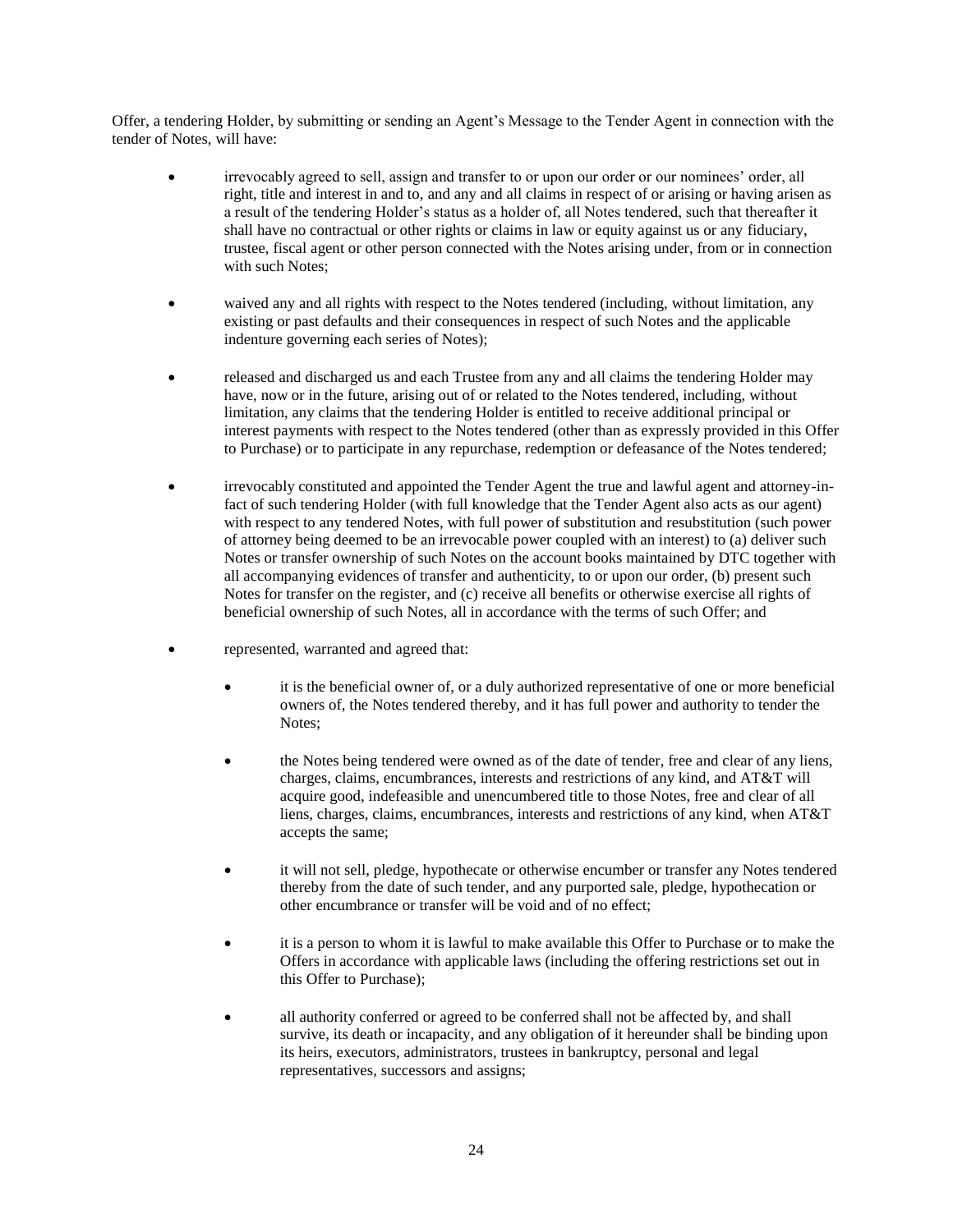- it has had access to such financial and other information and has been afforded the opportunity to ask such questions of representatives of AT&T and receive answers thereto, as it deems necessary in connection with its decision to participate in the Offers;
- it acknowledges that AT&T, the Dealer Managers and others will rely upon the truth and accuracy of the foregoing acknowledgements, representations and agreements and agrees that if any of the acknowledgements, representations and warranties made by its submission of the Agent's Message is, at any time at or prior to the consummation of any of the Offers, no longer accurate, it shall promptly notify AT&T and the Dealer Managers. If it is tendering the Notes as a fiduciary or agent for one or more investor accounts, it represents that it has sole investment discretion with respect to each such account and it has full power to make the foregoing acknowledgements, representations and agreements on behalf of such account;
- it has received the Offer to Purchase, and has reviewed and considered the offer and distribution restrictions, terms, conditions, risk factors, and other considerations of the Offers, all as described in this Offer to Purchase and any related communications, and has undertaken an appropriate analysis of the implications of such Offers without reliance on us, the Dealer Managers, the Tender Agent, or the Information Agent;
- the tender of Notes shall constitute an undertaking to execute any further documents and give any further assurances that may be required in connection with any of the foregoing, in each case on and subject to the terms and conditions described or referred to in this Offer to Purchase;
- it and the person receiving the applicable consideration have observed the laws of all relevant jurisdictions, obtained all requisite governmental, exchange control or other required consents, complied with all requisite formalities and paid any issue, transfer or other taxes or requisite payments due from any of them in each respect in connection with any offer or acceptance in any jurisdiction, and that it and such person or persons have not taken or omitted to take any action in breach of the terms of such Offer or which will or may result in AT&T or any other person acting in breach of the legal or regulatory requirements of any such jurisdiction in connection with such Offer or the tender of Notes in connection therewith;
- it understands that it is liable for its own taxes and has no recourse to AT&T, the Dealer Managers, the Tender Agent, the Information Agent, or the Trustee with respect to taxes arising in connection with the Offers;
- it understands that tenders of Notes pursuant to any of the procedures described in this Offer to Purchase and acceptance of such Notes by AT&T will, once such acceptance has been notified by AT&T to the Tender Agent, constitute a binding agreement between such Holder and AT&T upon the terms and subject to the conditions of this Offer to Purchase;
- it recognizes that under certain circumstances set forth in this Offer to Purchase, AT&T may terminate or amend an Offer (if applicable) or may postpone the acceptance for payment of, or the payment for, Notes tendered or may not be required to purchase any of the Notes tendered;
- it requests that any Notes representing principal amounts not tendered or not accepted for purchase be issued in the name of, and delivered by credit to, the account of DTC who will credit the account of the participant from which such Notes were received;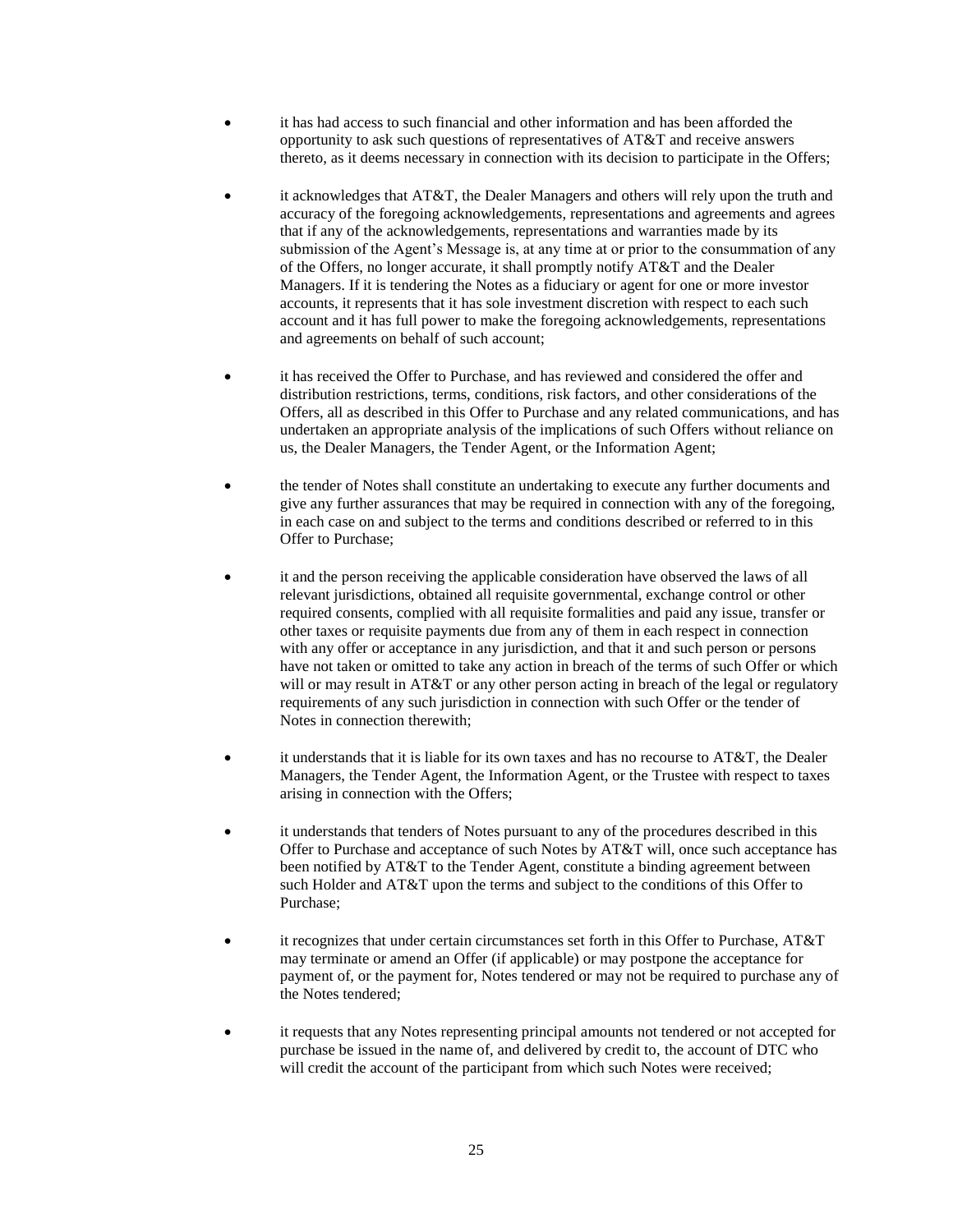- it acknowledges that none of AT&T, the Dealer Managers, the Information Agent, the Tender Agent, or the Trustee is making any recommendation as to whether or not it should tender Notes in response to the Offers;
- for purposes of the Offers, it understands that validly tendered Notes (or defectively tendered Notes with respect to which AT&T has or has caused to be waived such defect) will be deemed to have been accepted by AT&T if, as and when the Tender Agent has received confirmation from AT&T (orally or by written notice) thereof; and
- neither it nor the person receiving the applicable consideration is acting on behalf of any person who could not truthfully make the foregoing representations, warranties and undertakings or those set forth in the Agent's Message.

**By tendering Notes pursuant to an Offer, a Holder will have agreed that the delivery and surrender of the Notes is not effective, and the risk of loss of the Notes does not pass to the Tender Agent, until receipt by the Tender Agent of a properly transmitted Agent's Message. All questions as to the form of all documents and the validity (including time of receipt) and acceptance of tenders and withdrawals of Notes will be determined by us, in our sole discretion, which determination shall be final and binding.**

Notwithstanding any other provision of this Offer to Purchase, payment of the applicable Total Consideration and the applicable Accrued Coupon Payment, with respect to the Notes tendered for purchase and accepted by us pursuant to the Offers will occur only after timely receipt by the Tender Agent of a Book-Entry Confirmation with respect to such Notes, together with an Agent's Message and any other required documents. The tender of Notes pursuant to the Offers by the procedures set forth above will constitute an agreement between the tendering Holder and us in accordance with the terms and subject to the conditions of the applicable Offer. The method of delivery of Notes, the Agent's Message and all other required documents is at the election and risk of the tendering Holder. In all cases, sufficient time should be allowed to ensure timely delivery.

**Alternative, conditional or contingent tenders will not be considered valid**. We reserve the right to reject any or all tenders of Notes that are not in proper form or the acceptance of which would, in our opinion, be unlawful. We also reserve the right, subject to applicable law and limitations described elsewhere in this Offer to Purchase, to waive any defects, irregularities or conditions of tender as to particular Notes, including any delay in the submission thereof or any instruction with respect thereto. A waiver of any defect or irregularity with respect to the tender of one Note shall not constitute a waiver of the same or any other defect or irregularity with respect to the tender of any other Note. Our interpretations of the terms and conditions of the Offers will be final and binding on all parties. Any defect or irregularity in connection with tenders of Notes must be cured within such time as we determine, unless waived by us. Tenders of Notes shall not be deemed to have been made until all defects and irregularities have been waived by us or cured. None of us, any Trustee, the Dealer Managers, the Tender Agent, the Information Agent or any other person will be under any duty to give notice of any defects or irregularities in tenders of Notes or will incur any liability to Holders for failure to give any such notice.

### **Withdrawal of Tenders**

Notes tendered in an Offer may be validly withdrawn at any time at or prior to the applicable Withdrawal Date for such Offer. Subject to applicable law, we may extend the Expiration Date with respect to any Offer, with or without extending the Withdrawal Date for such Offer, unless required by law. Notes tendered after the applicable Withdrawal Date may not be withdrawn, except in limited circumstances. After the applicable Withdrawal Date for a given Offer, for example, Notes tendered in such Offer may not be validly withdrawn unless we amend or otherwise change the applicable Offer in a manner material to tendering Holders or are otherwise required by law to permit withdrawal (as determined by us in our reasonable discretion). Under these circumstances, we will allow previously tendered Notes to be withdrawn for a period of time following the date that notice of the amendment or other change is first published or given to Holders that we believe gives Holders a reasonable opportunity to consider such amendment or other change and implement the withdrawal procedures described below. If an Offer is terminated, Notes tendered pursuant to such Offer will be returned promptly to the tendering Holders.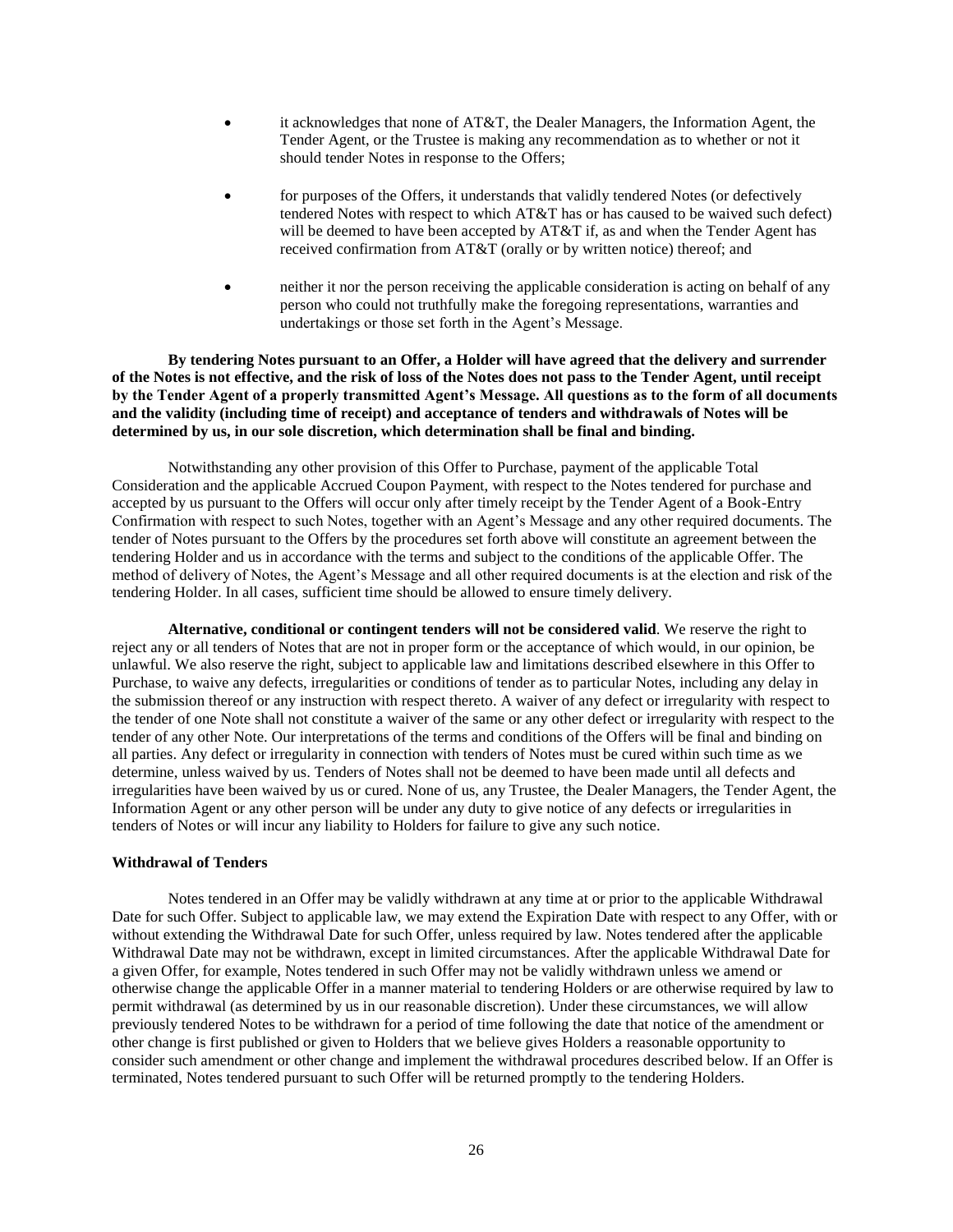For a withdrawal of a tender of Notes to be effective, a written or facsimile transmission notice of withdrawal must be timely received by the Tender Agent at its address set forth on the back cover of this Offer to Purchase at or prior to the applicable Withdrawal Date, by facsimile transmission, mail, overnight courier or hand delivery or by a properly transmitted "Request Message" through ATOP. Any such notice of withdrawal must:

- (a) specify the name of the Holder who tendered the Notes to be withdrawn and, if different, the name of the registered holder of such Notes (or, in the case of Notes tendered by book-entry transfer, the name of the DTC participant whose name appears on the security position as the owner of such Notes);
- (b) contain a description of the Notes to be withdrawn (including the principal amount of the Notes to be withdrawn); and
- (c) except in the case of a notice of withdrawal transmitted through ATOP, be signed by such participant in the same manner as the participant's name is listed in the applicable Agent's Message, or be accompanied by evidence satisfactory to us that the person withdrawing the tender has succeeded to the beneficial ownership of such Notes.

The signature on a notice of withdrawal must be guaranteed by a recognized participant in the Securities Transfer Agents Medallion Program, the New York Stock Exchange, Inc. Medallion Signature Program or the Stock Exchange Medallion Program unless such Notes have been tendered for the account of an Eligible Institution. If the Notes to be withdrawn have been delivered or otherwise identified to the Tender Agent, a signed notice of withdrawal will be effective immediately upon the Tender Agent's receipt of written or facsimile notice of withdrawal.

If you tendered your Notes through a custodial entity and wish to withdraw your Notes, you will need to make arrangements for withdrawal with your custodian or nominee. Your ability to withdraw the tender of your Notes will depend upon the terms of the arrangements you have made with your custodian or nominee and, if your custodian or nominee is not the Direct Participant tendering those Notes, the arrangements between your custodian and such Direct Participant, including any arrangements involving intermediaries between your custodian and such Direct Participant.

A withdrawal of a tender of Notes may not be rescinded, and any Notes properly withdrawn will thereafter not be validly tendered for purposes of the Offers. Withdrawal of Notes may only be accomplished in accordance with the foregoing procedures. Notes validly withdrawn may thereafter be retendered at any time at or prior to the Expiration Date by following the procedures described under "—Procedures for Tendering."

We will determine all questions as to the form and validity (including time of receipt) of any notice of withdrawal of a tender, in our sole discretion, which determination shall be final and binding. None of us, any Trustee, the Dealer Managers, the Tender Agent or the Information Agent or any other person will be under any duty to give notification of any defect or irregularity in any notice of withdrawal of a tender or incur any liability for failure to give any such notification.

If we are delayed in our acceptance for purchase of any Notes for any reason, then, without prejudice to our rights hereunder, but subject to applicable law, tendered Notes may be retained by the Tender Agent on our behalf and may not be validly withdrawn (subject to Rule 14e-l under the Exchange Act, which requires that we issue or pay the consideration offered or return the Notes deposited by or on behalf of the Holders promptly after the expiration or termination of an Offer).

## **Acceptance of Notes**

Assuming the conditions to the Offers are timely satisfied or waived, we will pay the applicable Total Consideration and applicable Accrued Coupon Payment on the Settlement Date for Notes that are validly tendered at or prior to the Expiration Date and accepted in the Offers.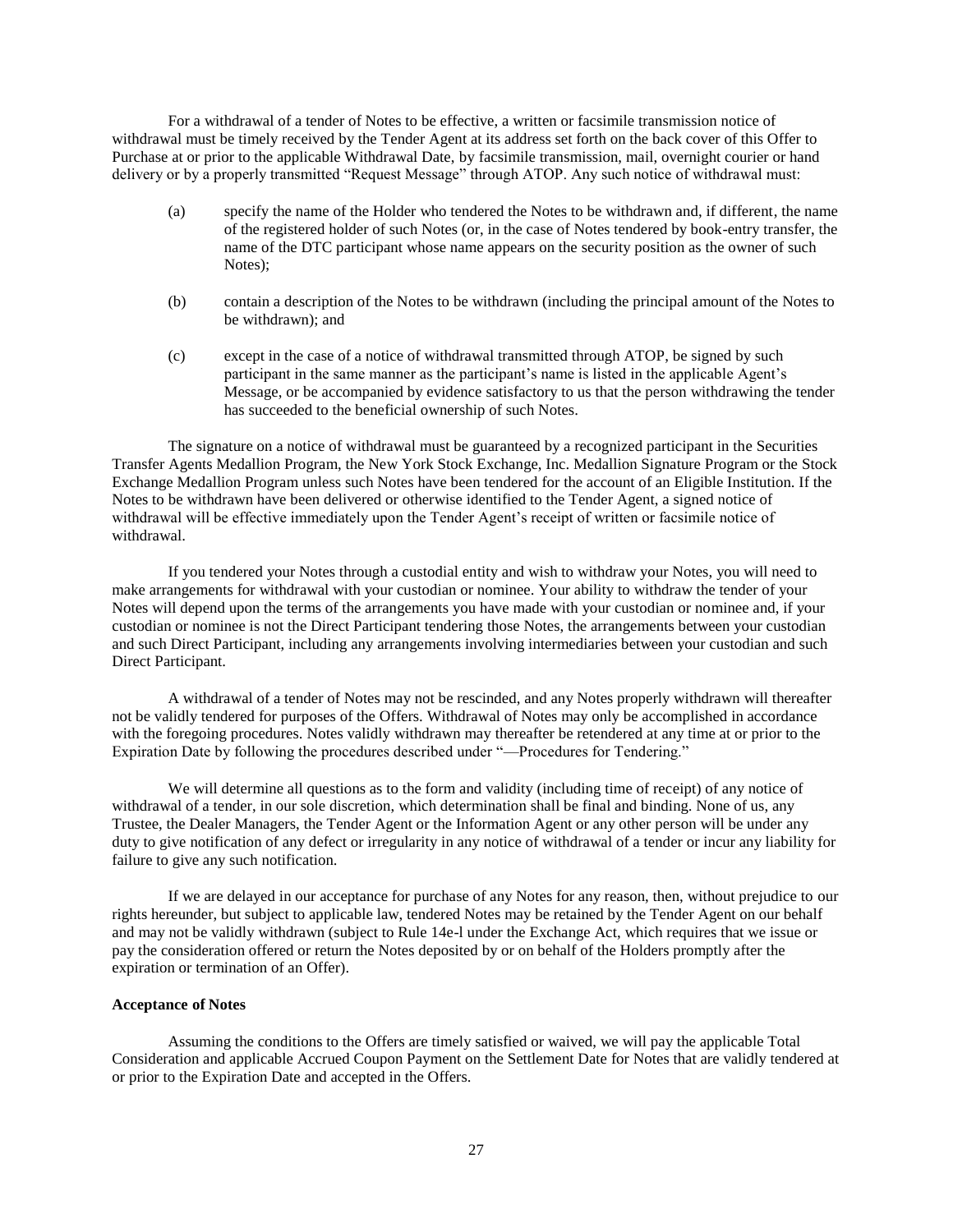AT&T reserves the right to transfer or assign, in whole or from time to time in part, to one or more of its affiliates, the right to purchase all or any of the Notes tendered pursuant to an Offer, or to pay all or any portion of the applicable Total Consideration and the applicable Accrued Coupon Payment for such Notes, but any such transfer or assignment will in no way prejudice the rights of tendering Holders to receive payment for such Notes validly tendered and accepted for payment pursuant to an Offer or to receive the applicable Total Consideration and applicable Accrued Coupon Payment from AT&T.

We reserve the right, in our sole discretion, but subject to applicable law and limitations described elsewhere in this Offer to Purchase, to (a) delay acceptance of Notes tendered under any Offer (subject to Rule 14e-1 under the Exchange Act, which requires that we pay the consideration offered or return Notes deposited by or on behalf of the Holders promptly after the expiration or termination of the Offer) or (b) terminate any Offer at any time at or prior to the Expiration Date if the conditions thereto are not satisfied at or prior to the Expiration Date or timely waived.

For purposes of the Offers, we will have accepted for purchase validly tendered Notes (or defectively tendered Notes with respect to which we have waived such defect) if, as and when we give oral (promptly confirmed in writing) or written notice thereof to the Tender Agent. We will pay any applicable cash amounts by depositing such payment with DTC. Subject to the terms and conditions of each Offer, payment of any cash amounts will be made by the Tender Agent on the Settlement Date upon receipt of such notice. The Tender Agent will act as agent for participating Holders of the Notes for the purpose of receiving Notes from, and transmitting cash payments to, such Holders. With respect to tendered Notes that are to be returned to Holders, such Notes will be credited to the account maintained at DTC.

If, for any reason, acceptance for purchase of tendered Notes, or delivery of any cash amounts for validly tendered and accepted Notes, pursuant to the Offers is delayed, or we are unable to accept tendered Notes for purchase or deliver any cash amounts for validly tendered and accepted Notes pursuant to the Offers, then the Tender Agent may, nevertheless, on behalf of us, retain the tendered Notes, without prejudice to our rights described under "—Expiration Date; Extensions" and "—Conditions to the Offers" and "—Withdrawal of Tenders" above, but subject to Rule 14e-1 under the Exchange Act, which requires that we pay the consideration offered or return the Notes tendered promptly after the expiration or termination of the Offers.

If any tendered Notes are not accepted for purchase for any reason pursuant to the terms and conditions of an Offer, such Notes will be credited to the account maintained at DTC.

Holders of Notes tendered and accepted by us pursuant to the Offers will be entitled to accrued and unpaid interest on their Notes to, but excluding, the Settlement Date, which interest shall be payable on the Settlement Date. For the avoidance of doubt, Accrued Interest will cease to accrue on the Settlement Date for all Notes accepted in the Offers. Under no circumstances will any additional interest be payable because of any delay by DTC or any other third party in the transmission of funds to Holders of accepted Notes or otherwise.

Tendering Holders of Notes accepted in the Offers will not be obligated to pay brokerage commissions or fees to us, the Dealer Managers, the Tender Agent or the Information Agent or, except as set forth below, to pay transfer taxes with respect to the tender of their Notes.

## **Transfer Taxes**

We will pay all transfer taxes, if any, applicable to the purchase of Notes by us in the Offers. If transfer taxes are imposed for any reason other than the tender and transfer of Notes to us, the amount of those transfer taxes, whether imposed on the registered holders or any other persons, will be payable by the tendering Holder. Transfer taxes that will not be paid by us include taxes, if any, imposed:

 if tendered Notes are to be registered in the name of any person other than the person on whose behalf an Agent's Message was sent; or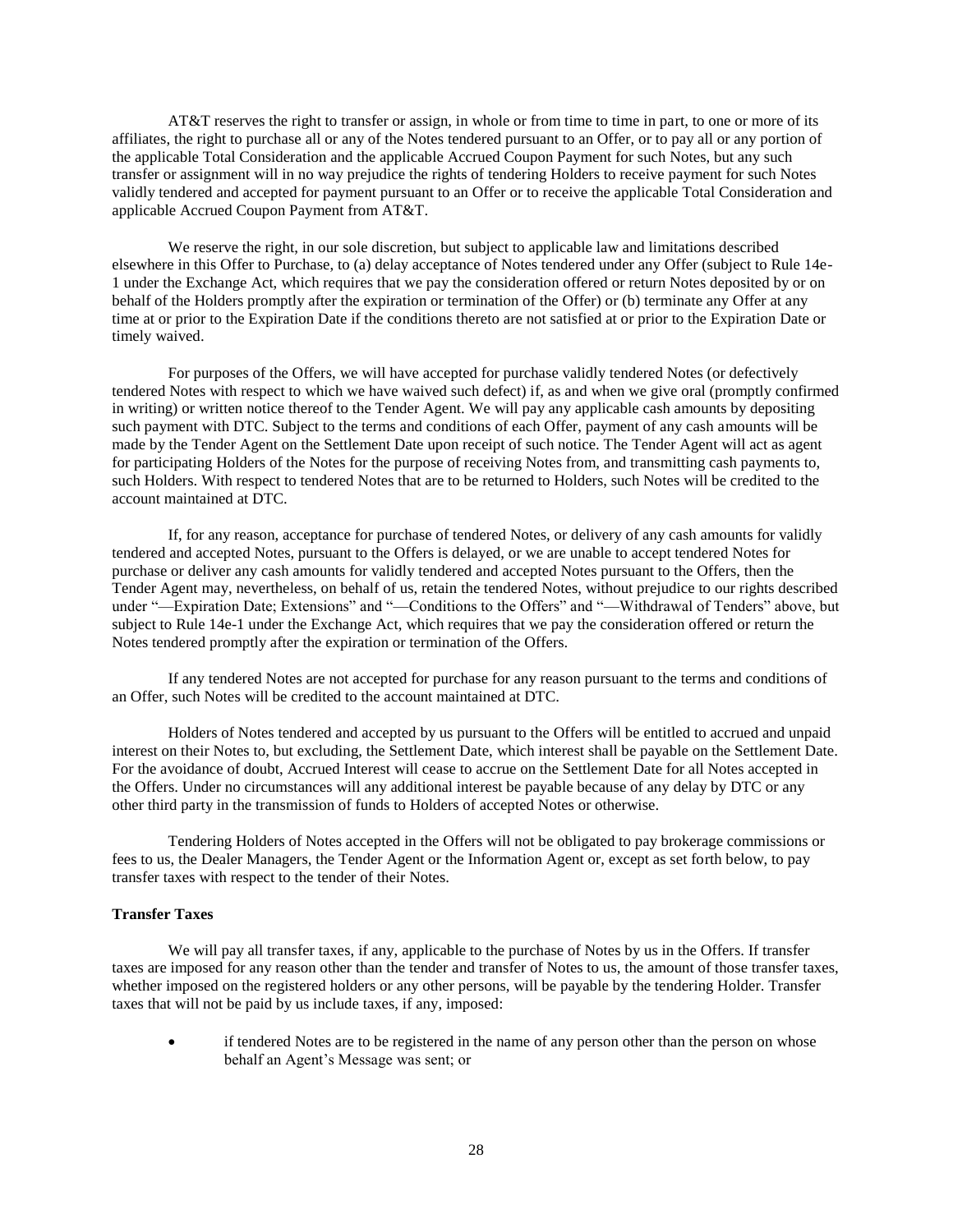if any cash payment in respect of an Offer is being made to any person other than the person on whose behalf an Agent's Message was sent.

If satisfactory evidence of payment of or exemption from transfer taxes that are not required to be borne by us is not submitted with the Agent's Message, the amount of those transfer taxes will be billed directly to the tendering Holder and/or deducted from the Total Consideration and/or Accrued Interest with respect to the Notes tendered by such Holder.

#### **Certain Consequences to Holders of Notes Not Tendering in the Offers**

Any of the Notes that are not tendered to us at or prior to the Expiration Date or are not purchased will remain outstanding, will mature on their respective maturity dates and will continue to accrue interest in accordance with, and will otherwise be entitled to all the rights and privileges under, the applicable indenture and other documents governing each series of Notes. The trading markets for Notes that are not purchased could become more limited than the existing trading markets for the Notes. More limited trading markets might adversely affect the liquidity, market prices and price volatility of the Notes. If markets for Notes that are not purchased exist or develop, the Notes may trade at a discount to the prices at which they would trade if the principal amount outstanding had not been reduced. See "Risk Factors."

#### **Tender Agent**

Global Bondholder Services Corporation has been appointed as the Tender Agent for the Offers. All correspondence in connection with the Offers should be sent or delivered by each Holder of Notes, or a beneficial owner's custodian bank, depositary, broker, trust company or other nominee, to the Tender Agent at the address and telephone numbers set forth on the back cover of this Offer to Purchase. We will pay the Tender Agent reasonable and customary fees for its services and will reimburse it for its out-of-pocket expenses in connection therewith.

#### **Information Agent**

Global Bondholder Services Corporation also has been appointed as the Information Agent for the Offers and will receive reasonable and customary compensation for its services, and we will reimburse it for its out-ofpocket expenses in connection therewith. Questions concerning tender procedures and requests for additional copies of this Offer to Purchase and the Notice of Guaranteed Delivery should be directed to the Information Agent at the address and telephone numbers set forth on the back cover of this Offer to Purchase. Holders of Notes also may contact their custodian bank, depositary, broker, trust company or other nominee for assistance concerning the Offers.

#### **Dealer Managers**

We have retained Deutsche Bank Securities Inc., TD Securities, Goldman Sachs & Co. LLC and Citigroup to act as the Lead Dealer Managers in connection with the Offers. We will pay the Dealer Managers a reasonable and customary fee for soliciting tenders in the Offers. We also will reimburse the Dealer Managers for their reasonable out-of-pocket expenses. The obligations of the Dealer Managers to perform such function are subject to certain conditions. We have agreed to indemnify the Dealer Managers and their respective affiliates and related persons against certain liabilities, including liabilities under the federal securities laws, in connection with their services, or to contribute to payments the Dealer Managers and their respective affiliates and related persons may be required to make because of any of those liabilities. Questions regarding the terms of the Offers may be directed to the Lead Dealer Managers at the addresses and telephone numbers set forth on the back cover of this Offer to Purchase.

At any given time, the Dealer Managers and their respective affiliates may trade Notes or other of our securities for their own accounts or for the accounts of their customers and, accordingly, may hold a long or short position in the Notes. To the extent the Dealer Managers or their respective affiliates hold Notes during the Offers, they may tender such Notes under the Offers.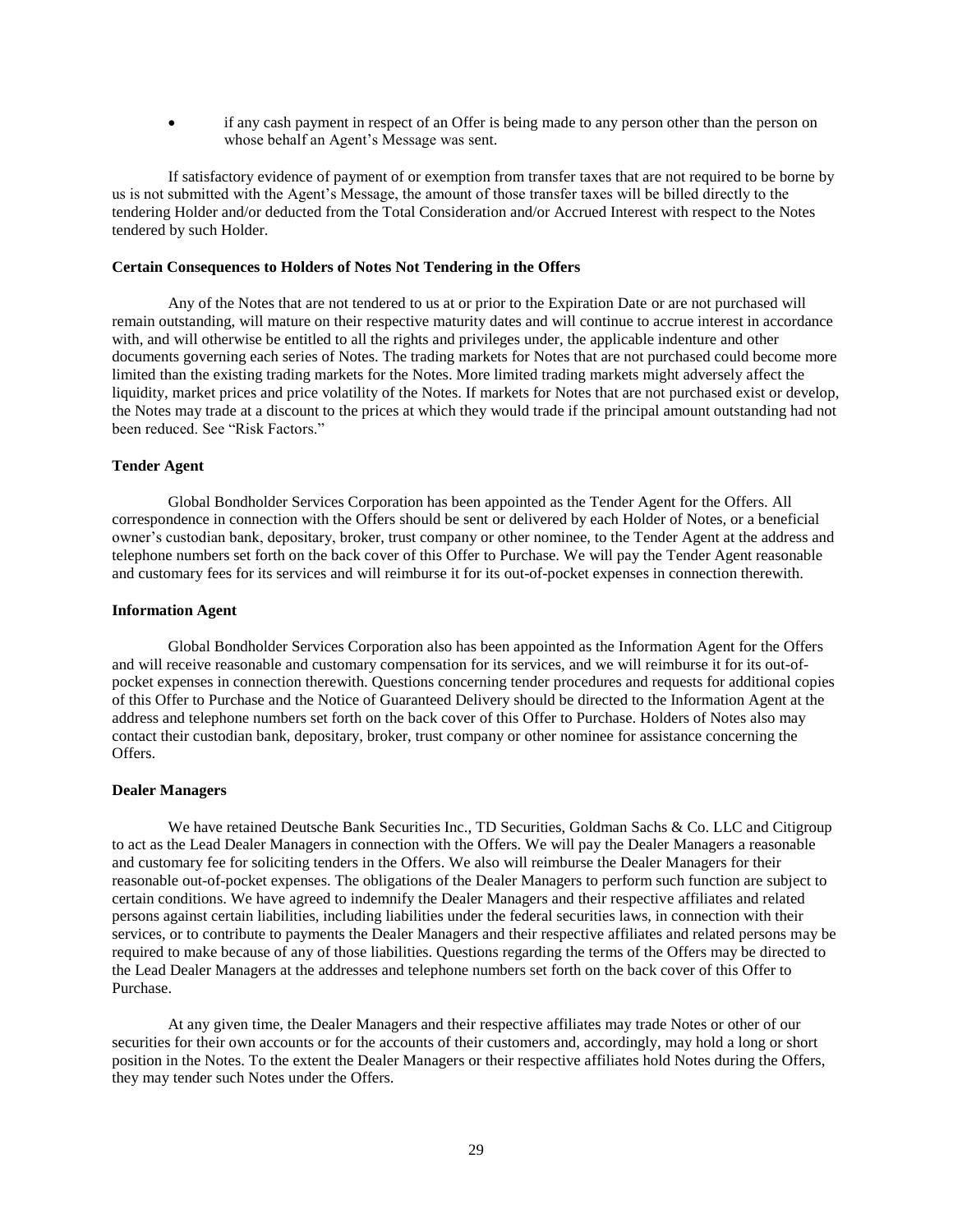The Dealer Managers and their respective affiliates are full service financial institutions engaged in various activities, which may include securities trading, commercial and investment banking, financial advisory, investment management, investment research, principal investment, hedging, financing and brokerage activities. Certain of the Dealer Managers have performed commercial banking, investment banking or advisory services for us from time to time for which they have received customary fees and reimbursement of expenses. The Dealer Managers, from time to time, engage in transactions with and perform services for us in the ordinary course of their business for which they may receive customary fees and reimbursement of expenses. In addition, certain Dealer Managers or their affiliates may provide credit to us as lenders. If any of the Dealer Managers or their affiliates provide credit to us, certain of those Dealer Managers or their affiliates routinely hedge, certain other of those Dealer Managers or their affiliates have hedged and are likely to continue to hedge and certain other of those Dealer Managers or their affiliates may hedge, their credit exposure to us consistent with their customary risk management policies.

Typically, these Dealer Managers and their affiliates would hedge such exposure by entering into transactions which consist of either the purchase of credit default swaps or the creation of short positions in our securities, including potentially the Notes. Any such credit default swaps or short positions could adversely affect future trading prices of the Notes. In the ordinary course of their various business activities, the Dealer Managers and their respective affiliates may make or hold a broad array of investments and actively trade debt and equity securities (or related derivative securities) and financial instruments (including bank loans) for their own account and for the accounts of their customers, and such investment and securities activities may involve our securities or instruments. The Dealer Managers and their respective affiliates may also make investment recommendations or publish or express independent research views in respect of such securities or instruments and may at any time hold, or recommend to clients that they acquire, long or short positions in such securities and instruments.

#### **Other Fees and Expenses**

The expenses of the Offers will be borne by us.

Tendering Holders of Notes will not be required to pay any fee or commission to the Dealer Managers.

However, if a tendering Holder handles the transaction through its broker, dealer, commercial bank, trust company or other institution, the Holder may be required to pay brokerage fees or commissions to any such entity.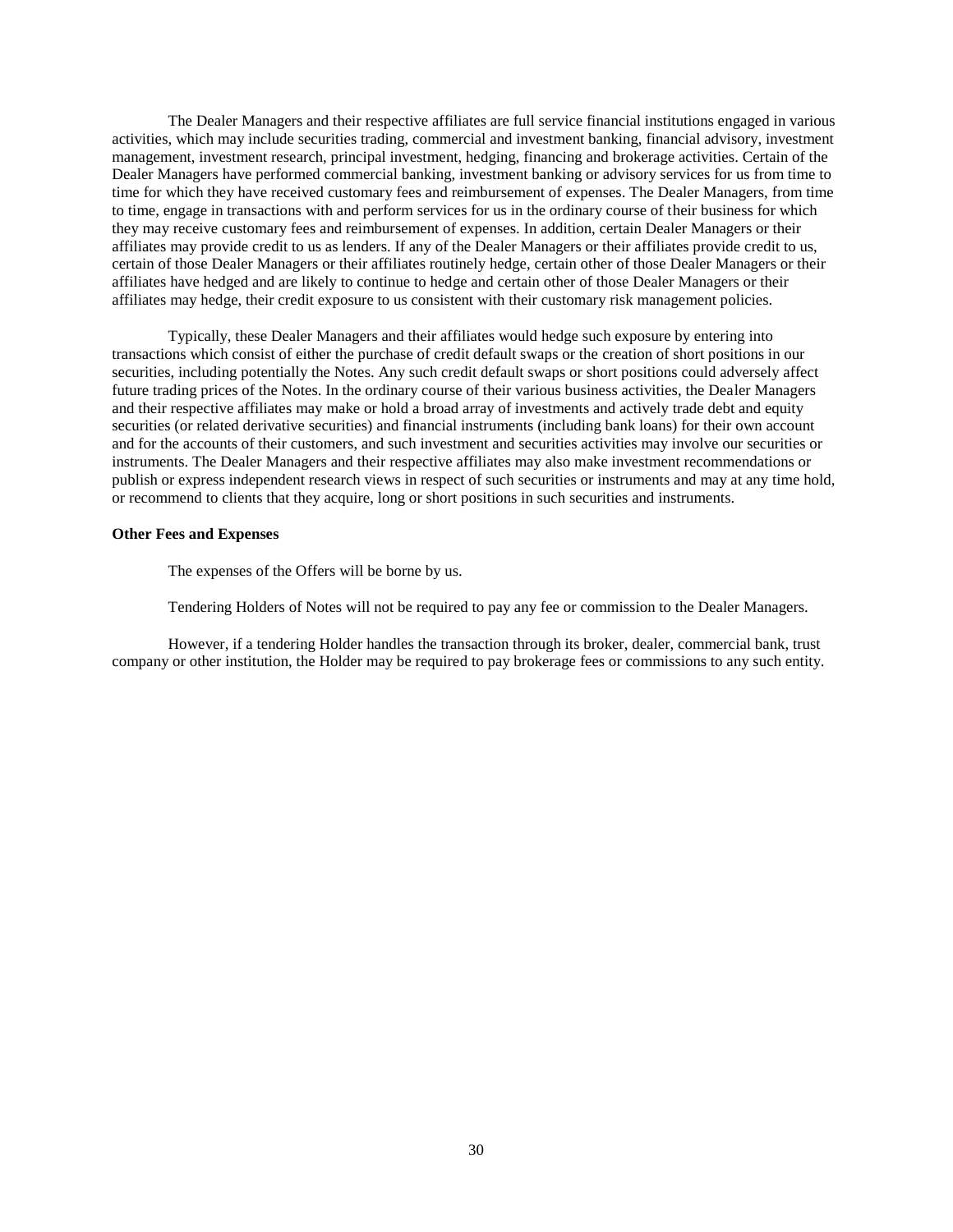## **CERTAIN UNITED STATES FEDERAL INCOME TAX CONSIDERATIONS**

The following summary describes certain U.S. federal income tax consequences of the Offers to certain beneficial owners of the Notes. This discussion applies only to beneficial owners that hold the Notes as capital assets. This discussion addresses only United States federal income taxation and does not discuss all of the tax consequences that may be relevant to beneficial owners in light of their individual circumstances, including foreign, state or local tax consequences, and tax consequences arising under the Medicare contribution tax on net investment income or the alternative minimum tax. This discussion does not apply to a member of a class of Holders subject to special rules, such as:

- a dealer in securities;
- a trader in securities that elects to use a mark-to-market method of accounting for its securities holdings;
- a bank;
- a life insurance company;
- a regulated investment company;
- a real estate investment trust;
- a tax-exempt organization;
- a person that holds Notes that are a hedge or that are hedged against interest rate risks;
- a person that holds Notes as part of a straddle, conversion or other risk reduction transaction for tax purposes;
- a person that purchased or sells Notes as part of a wash sale for tax purposes; and
- a U.S. Holder (as defined below) whose functional currency is not the U.S. dollar.

If an entity or arrangement that is treated as a partnership for U.S. federal income tax purposes holds a Note, the U.S. federal income tax treatment of a partner generally will depend upon the status of the partner and the activities and tax treatment of the partnership. A partner in a partnership holding the Notes should consult its tax advisor with regard to the United States federal income tax consequences of the Offers.

This discussion is based on the Internal Revenue Code of 1986, as amended (the "Code"), its legislative history, administrative pronouncements, judicial decisions and existing and proposed regulations of the United States Department of the Treasury all as in effect as of the date hereof, changes to any of which subsequent to the date of this Offer to Purchase may affect the tax consequences described herein, possibly on a retroactive basis.

## **Please consult your own tax advisor concerning the consequences of tendering the Notes in your particular circumstances under the Code and the laws of any other taxing jurisdiction.**

## *Tax Considerations for U.S. Holders*

This subsection describes the tax consequences to a U.S. Holder. As used herein, the term "*U.S. Holder*" means a beneficial owner of a Note that is, for U.S. federal income tax purposes:

a citizen or resident of the United States,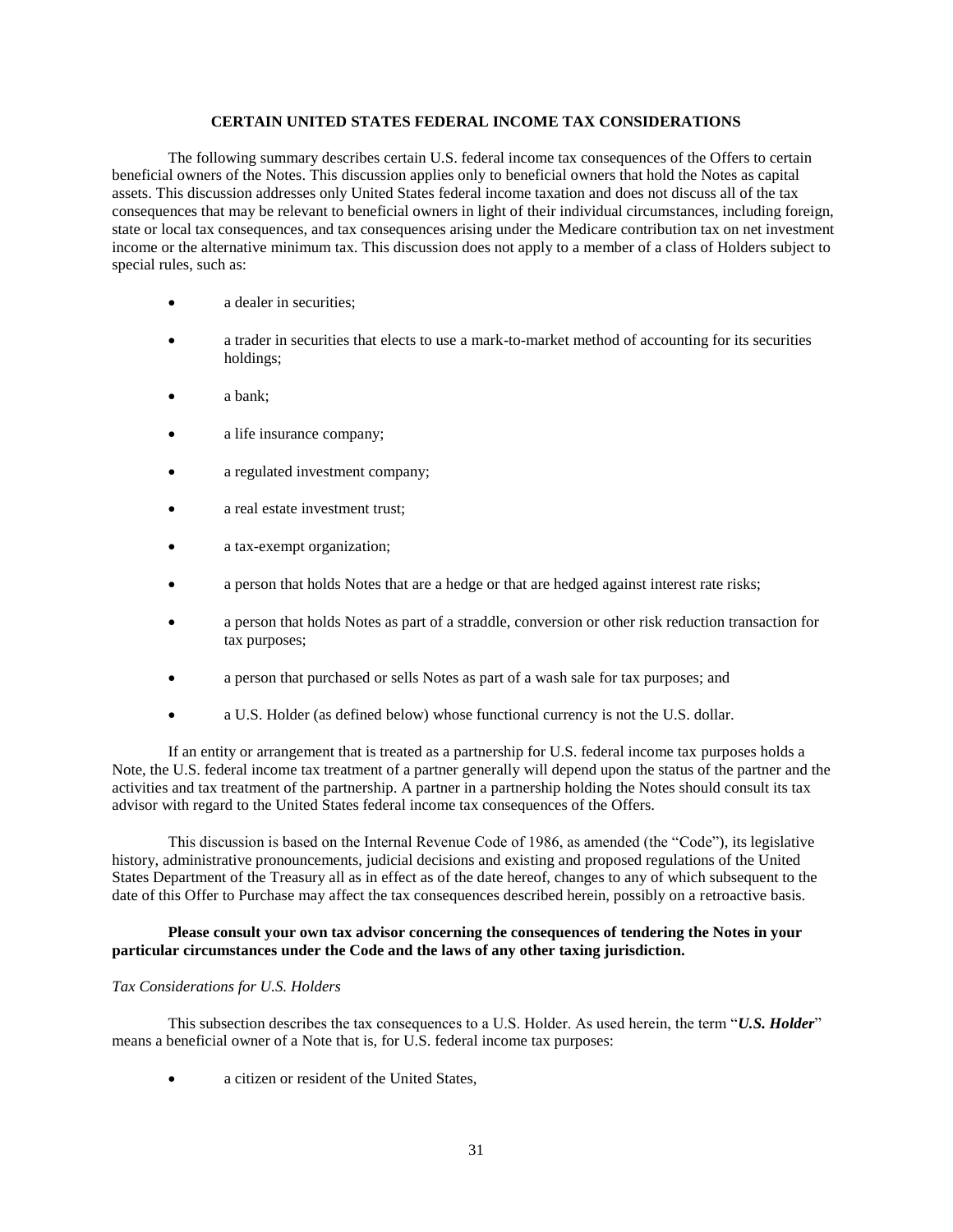- a domestic corporation,
- an estate whose income is subject to United States federal income tax regardless of its source or
- a trust if a United States court can exercise primary supervision over the trust's administration and one or more United States persons are authorized to control all substantial decisions of the trust.

If you are not a U.S. Holder, this subsection does not apply to you and you should refer to "Tax Considerations for Non-U.S. Holders" below.

Upon AT&T's repurchase of a Note pursuant to an Offer, a U.S. Holder will recognize taxable gain or loss equal to the difference between the amount of cash received in exchange for the Note (other than the Accrued Coupon Payment), and such U.S. Holder's adjusted tax basis in the Note. The Accrued Coupon Payment will be treated as ordinary interest income to the extent not previously included in income.

Subject to the application of the market discount rule discussed below, any gain or loss will be capital gain or loss. Any capital gain or loss will be long-term capital gain or loss if the U.S. Holder held the Notes for more than one year at the time of the repurchase. Long-term capital gains of non-corporate U.S. Holders are generally eligible for reduced rates of taxation. The deductibility of capital losses for U.S. federal income tax purposes is subject to limitations.

If a U.S. Holder acquired a Note with more than a *de minimis* amount of "market discount", any gain recognized by the U.S. Holder upon the repurchase of the Note pursuant to an Offer would be treated as ordinary interest income to the extent of any accrued market discount that had not previously been included as ordinary income.

## *Tax Considerations for Non-U.S. Holders*

This subsection describes the tax consequences to a Non-U.S. Holder. As used herein, the term "Non-U.S. Holder" means a beneficial owner of a Note that is, for U.S. federal income tax purposes:

- a nonresident alien individual,
- a foreign corporation or
- an estate or trust that in either case is not subject to United States federal income tax on a net income basis on income or gain from a note.

Subject to the discussion below concerning the Accrued Coupon Payment and backup withholding, a Non-U.S. Holder generally will not be subject to U.S. federal income tax upon a disposition of Notes from pursuant to the Offers unless:

- the Non-U.S. Holder recognizes gain that is effectively connected with the Non-U.S. Holder's conduct of a trade or business in the U.S. (and, if required by an applicable income tax treaty, is attributable to a U.S. permanent establishment); or
- the Non-U.S. Holder is an individual who is present in the United States for 183 days or more in the taxable year of the sale, and certain other conditions are met.

A Non-U.S. Holder described in the first bullet point above generally will be required to pay U.S. federal income tax on the net gain derived from the sale in the same manner as if such Non-U.S. Holder were a U.S. Holder, unless an applicable income tax treaty provides otherwise, and if such Holder is a foreign corporation, it may also be required to pay an additional branch profits tax at a 30% rate (or a lower rate if so specified by an applicable income tax treaty) on its effectively connected earnings and profits that are not reinvested in the United States. A Non-U.S. Holder described in the second bullet point above will be subject to U.S. federal income tax at a 30% rate (or, if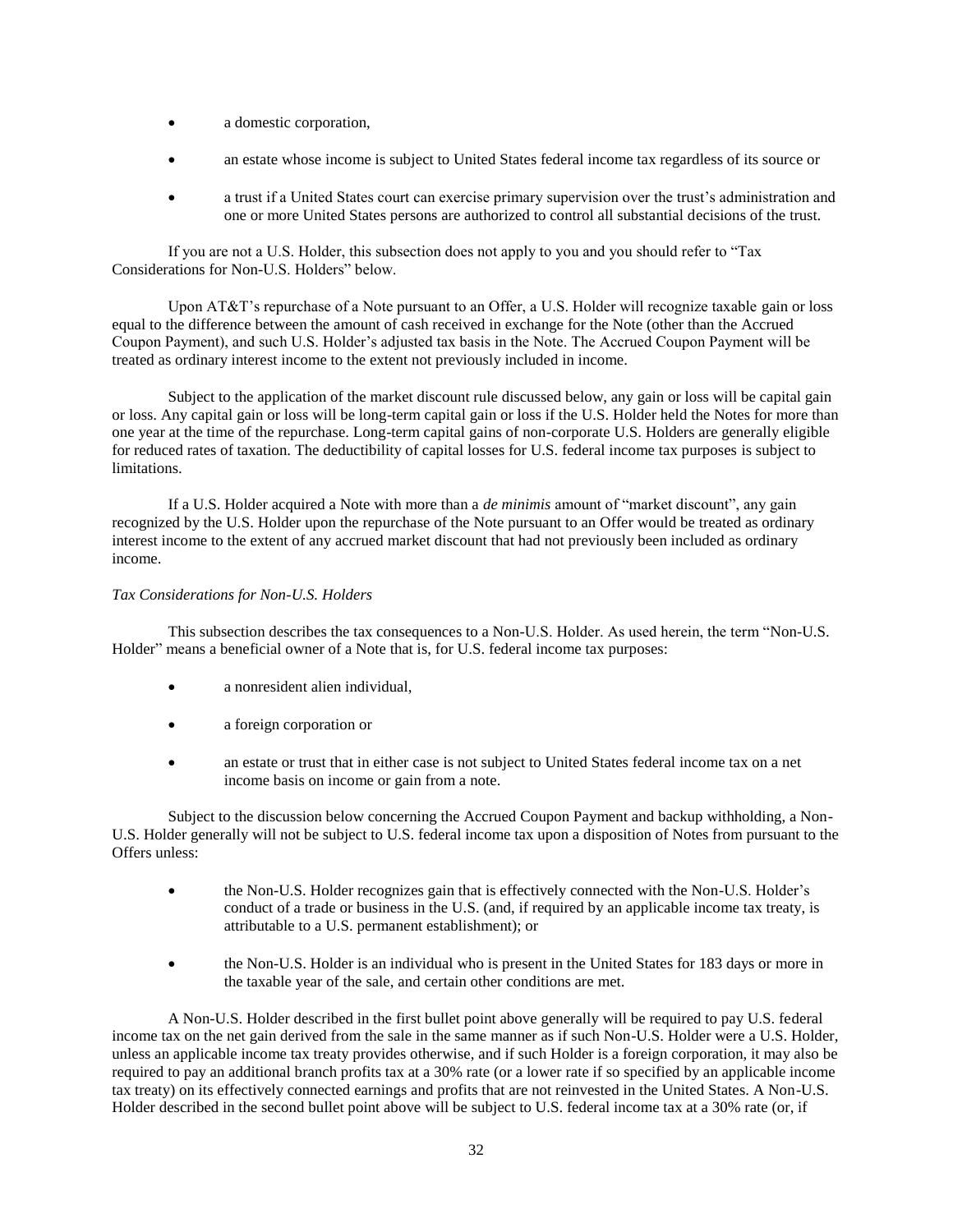applicable, a lower treaty rate) on the gain derived from the sale, which may be offset by certain U.S. source capital losses.

*Accrued Coupon Payment*. Subject to the discussions below under "—Information Reporting and Backup Withholding for U.S. Holders and Non-U.S. Holders" and "-FATCA Withholding" below, an Accrued Coupon Payment amount received by a Non-U.S. Holder that is not effectively connected with the Non-U.S. Holder's conduct of a U.S. trade or business generally will not be subject to U.S. federal income or withholding tax, provided that:

- the Non-U.S. Holder does not actually or constructively own a 10% or greater interest in the total combined voting power of all classes of our voting stock;
- the Non-U.S. Holder is not a "controlled foreign corporation" related to us through actual or constructive stock ownership; and
- the Non-U.S. Holder properly certifies the Non-U.S. Holder's non-U.S. status on Internal Revenue Service ("*IRS*") Form W-8BEN, IRS Form W-8BEN-E or other applicable form, or holds the Notes through certain foreign intermediaries and satisfies the certification requirements of applicable Treasury regulations.

If a Non-U.S. Holder does not satisfy the requirements above, the Accrued Coupon Payment paid to such Non-U.S. Holder generally will be subject to a 30% U.S. federal withholding tax unless (1) such Non-U.S. Holder is entitled to a reduction in or an exemption from withholding on such interest as a result of an applicable tax treaty or (2) such interest, is effectively connected with such Non-U.S. Holder's conduct of a trade or business within the United States (and, if required by an applicable income tax treaty, is attributable to a U.S. permanent establishment). To claim such entitlement, the Non-U.S. Holder must provide the applicable withholding agent with a properly executed (1) IRS Form W-8BEN or IRS Form W-8BEN-E claiming a reduction in or exemption from withholding tax under the benefit of an income tax treaty between the United States and the country in which the Non-U.S. Holder resides or is established, or (2) IRS Form W-8ECI, certifying that interest paid on a Note is not subject to withholding tax because it is effectively connected with the conduct by the Non-U.S. Holder of a trade or business within the United States. Any such effectively connected interest generally will be subject to U.S. federal income tax in the same manner as if such Non-U.S. Holder were a U.S. Holder (and may be subject to an additional branch profits tax in the case of a Non-U.S. Holder treated as a corporation for U.S. federal income tax purposes).

Non-U.S. Holders that do not timely provide the applicable withholding agent with the required certification, but that qualify for a reduced rate under an applicable income tax treaty, may obtain a refund of any excess amounts withheld by timely filing an appropriate claim for refund with the IRS. Non-U.S. Holders should consult their tax advisors regarding their entitlement to benefits under any applicable income tax treaty.

#### *Information Reporting and Backup Withholding for U.S. Holders and Non-U.S. Holders*

In general, payors are required to report to the IRS amounts that are received by a non-corporate U.S. Holder upon a disposition of Notes pursuant to the Offers. Additionally, backup withholding would generally apply to such payments to a U.S. Holder if such U.S. Holder fails to provide an accurate taxpayer identification number, or (in the case of payments attributable to accrued but unpaid interest) such U.S. Holder is notified by the IRS that it has failed to report all interest and dividends required to be shown in its federal income tax return.

In general, Accrued Coupon Payments to Non-U.S. Holders are subject to reporting on IRS Form 1042-S. Payments to Non-U.S. Holders upon a disposition of Notes pursuant to the Offers would not otherwise be subject to backup withholding and information reporting, provided that the certification requirements described above under "—Tax Considerations for Non-U.S. Holders" are satisfied or the Non-U.S. Holder otherwise establishes an exemption.

A Holder may generally obtain a refund of any amounts withheld under the backup withholding rules that exceeds such Holder's income tax liability by filing a refund claim with the IRS.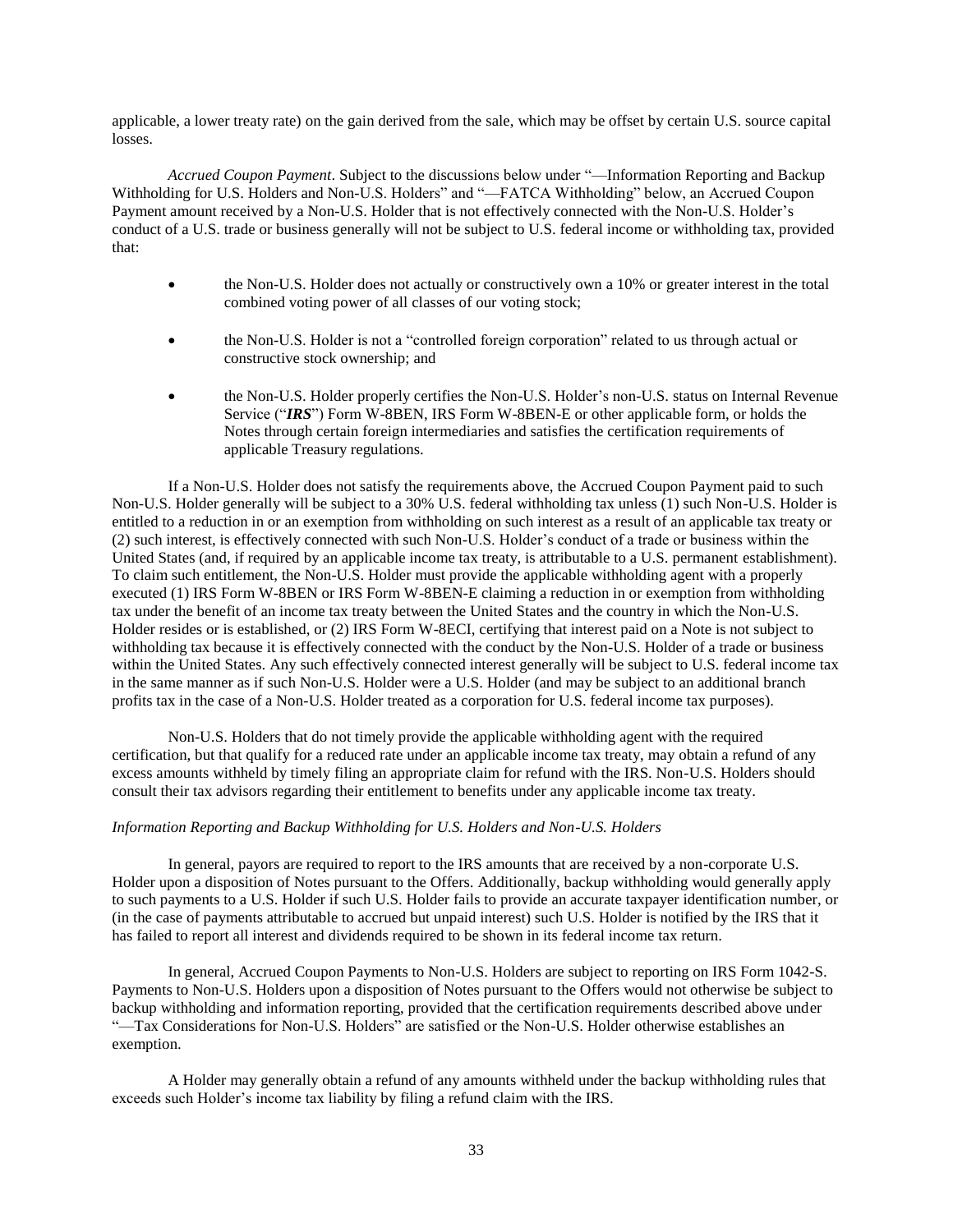## *FATCA Withholding*

Pursuant to sections 1471 through 1474 of the Code, commonly known as the Foreign Accounting Tax Compliance Act ("*FATCA*"), a 30% withholding tax ("*FATCA withholding*") may be imposed on U.S. source interest payments to certain non-U.S. entities with respect to certain financial instruments.. Accordingly, Accrued Coupon Payments could be subject to FATCA withholding if paid to a Non-U.S. Holder that is subject to the FATCA information reporting requirements and fails to comply with them or paid through a non-U.S. person (e.g., a foreign bank or broker) that fails to comply with FATCA requirements. Holders should consult their own tax advisors regarding the relevant U.S. law and other official guidance on FATCA withholding.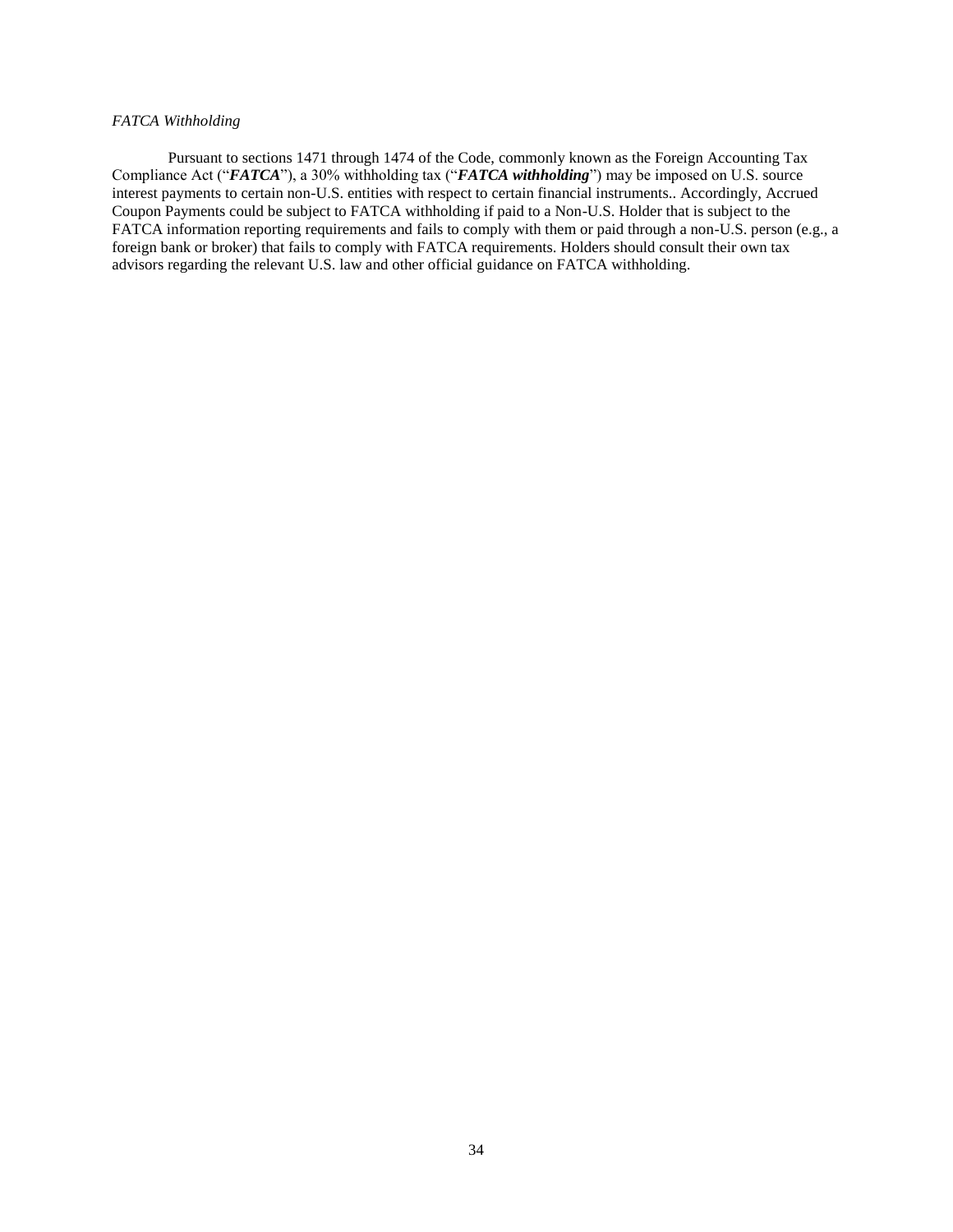## **NOTICE TO CERTAIN NON-U.S. HOLDERS**

No action has been or will be taken in any jurisdiction that would permit the possession, circulation or distribution of this Offer to Purchase or any material relating to us or the Notes in any jurisdiction where action for that purpose is required. Accordingly, neither this Offer to Purchase nor any other offering material or advertisements in connection with the Offers may be distributed or published, in or from any such jurisdiction, except in compliance with any applicable rules or regulations of such jurisdiction.

This Offer to Purchase does not constitute an offer or an invitation by, or on behalf of, us or by, or on behalf of, the Dealer Managers to participate in the Offers in any jurisdiction in which it is unlawful to make such an offer or solicitation in such jurisdiction. The distribution of this Offer to Purchase may be restricted by law in certain jurisdictions. Persons into whose possession this Offer to Purchase comes are required by us and the Dealer Managers to inform themselves about and to observe any such restrictions. This Offer to Purchase may not be used for or in connection with an offer or solicitation by anyone in any jurisdiction in which such offer or solicitation is not authorized or to any person to whom it is unlawful to make such offer or solicitation.

In those jurisdictions where the securities, blue sky or other laws require the Offers to be made by a licensed broker or dealer and the Dealer Managers or any of their respective affiliates is such a licensed broker or dealer in any such jurisdiction, the Offers shall be deemed to be made by the Dealer Managers or such affiliate (as the case may be) on behalf of AT&T in such jurisdiction.

#### **United Kingdom**

The communication of this Offer to Purchase and any other documents or materials relating to the Offers is not being made by, and such documents and/or materials have not been approved, by an authorized person for the purposes of section 21 of the Financial Services and Markets Act 2000, as amended. Accordingly, such documents and/or materials are not being distributed to, and must not be passed on to, the general public in the United Kingdom. In the United Kingdom, this Offer to Purchase and any other documents or materials relating to the Offers are directed only at persons outside the United Kingdom or persons in the United Kingdom who are (i) persons who have professional experience in matters relating to investments falling within the definition of "investment professionals" in Article 19(5) of the Financial Services and Markets Act 2000 (Financial Promotion) Order 2005 ("Financial Promotion Order"); and (ii) high net worth companies, and other persons to whom such documents and materials may lawfully be communicated, falling within Article 49(2)(a) to (d) of the Financial Promotion Order (all such persons in (i) and (ii) together being referred to as "Relevant Persons"). In the United Kingdom, any investment or investment activity to which this Offer to Purchase relates will be available only to, and engaged in only with, Relevant Persons. Any person in the United Kingdom who is not a Relevant Person should not act or rely on this Offer to Purchase or any of its contents.

## **France**

The Offers are not being made, directly or indirectly, to the public in France. Neither this Offer to Purchase nor any other documents or offering materials relating to the Offers, has been or shall be distributed to the public in France and only (i) qualified investors (*investisseurs qualifiés*) acting for their own account, other than individuals, and/or (ii) legal entities whose total assets exceed  $\epsilon$ 5 million, or whose annual turnover exceeds  $\epsilon$ 5 million, or whose managed assets exceed  $\epsilon$ 5 million or whose average annual headcount exceeds 50, acting for their own account all as defined in, and in accordance with, Articles L.341-2, L.411-2, D.341-1 and D.411-1 of the French *Code monétaire et financier*, are eligible to participate in the Offers. This Offer to Purchase has not been submitted to the clearance procedures (*visa*) of the *Autorité des marchés financiers.*

## **Belgium**

The Offers do not constitute a public offering within the meaning of Articles 3, §1, 1° and 6, §1, of the Belgian Takeover Law. The Offers are exclusively conducted under applicable private placement exemptions and have therefore not been, and will not be, notified to, and neither this Offer to Purchase nor any other document or material relating to the Offers have been, or will be, approved by the Belgian Financial Services and Markets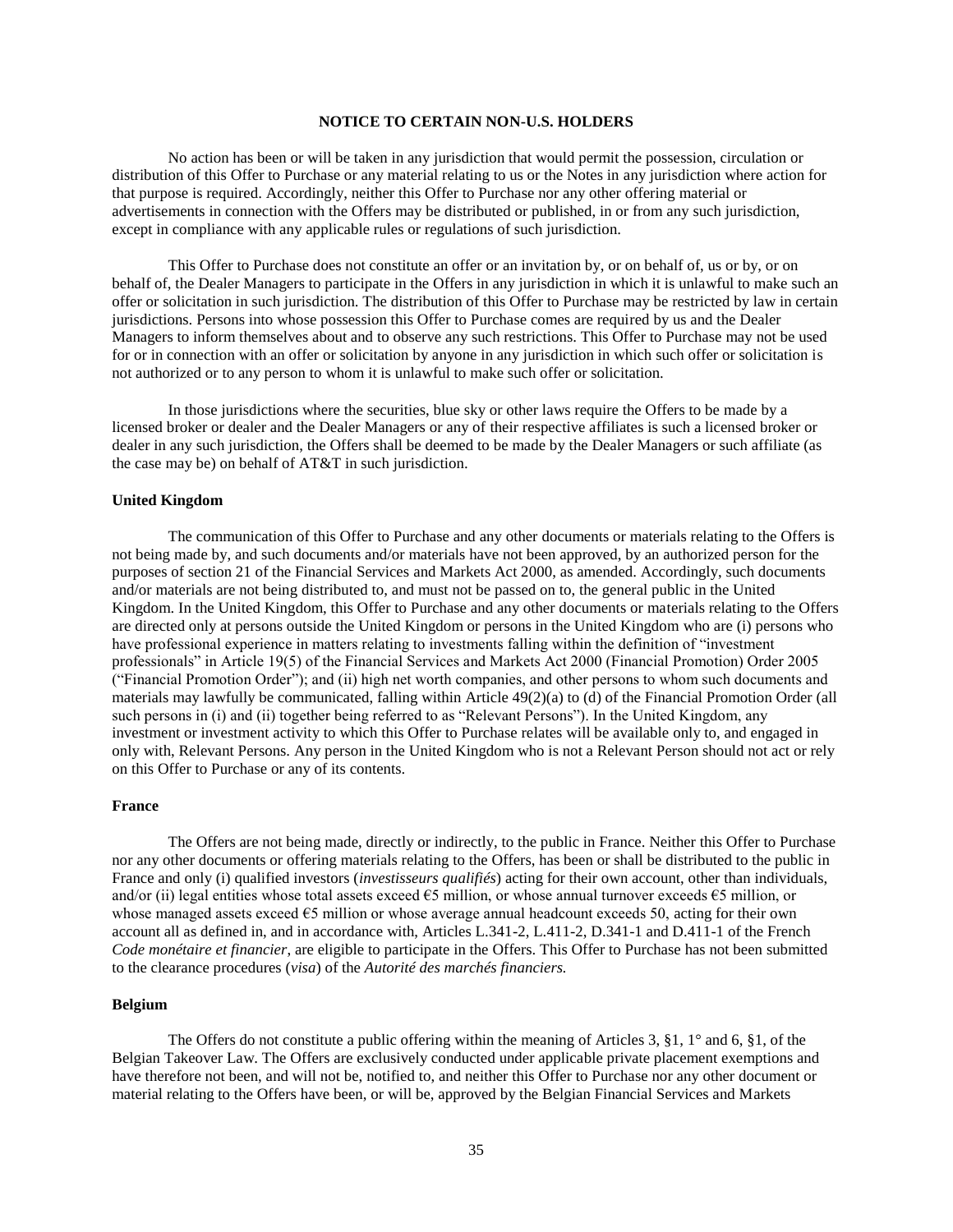Authority *(Autorité des Services et Marchés Financiers/Autoriteit voor Financiële Diensten en Markten*). Accordingly, the Offers, this Offer to Purchase, any memorandum, information circular, brochure or any similar documents relating to the Offers may not be advertised, offered or distributed, directly or indirectly, to any person located and/or resident in Belgium other than to persons who qualify as "Qualified Investors" in the meaning of Article 10, §1, of the Belgian Prospectus Law, as referred to in Article 6, §3, 1° of the Belgian Takeover Law, and who is acting for its own account, or in other circumstances which do not constitute a public offering in Belgium pursuant to the Belgian Takeover Law. This Offer to Purchase has been issued only for the personal use of the above Qualified Investors and exclusively for the purpose of the Offers. Accordingly, the information contained herein may not be used for any other purpose or disclosed to any other person in Belgium.

## **Italy**

None of the Offers, this Offer to Purchase or any other documents or materials relating to the Offers has been or will be submitted to the clearance procedure of the CONSOB, pursuant to applicable Italian laws and regulations.

The Offers are being carried out in Italy as exempted offers pursuant to article 101-*bis*, paragraph 3-*bis* of the Financial Services Act and article 35-*bis*, paragraph 4 of CONSOB Regulation No. 11971 of May 14, 1999, as amended.

Holders or beneficial owners of the Notes that are a resident of and/or located in Italy can tender the Notes for purchase through authorized persons (such as investment firms, banks or financial intermediaries permitted to conduct such activities in Italy in accordance with the Financial Services Act, CONSOB Regulation No. 16190 of October 29, 2007, as amended, and Legislative Decree No. 385 of September 1, 1993, as amended) and in compliance with applicable laws and regulations and with any requirements imposed by CONSOB or any other Italian authority.

Each intermediary must comply with the applicable laws and regulations concerning information duties *visà-vis* its clients in connection with the Notes or the Offers.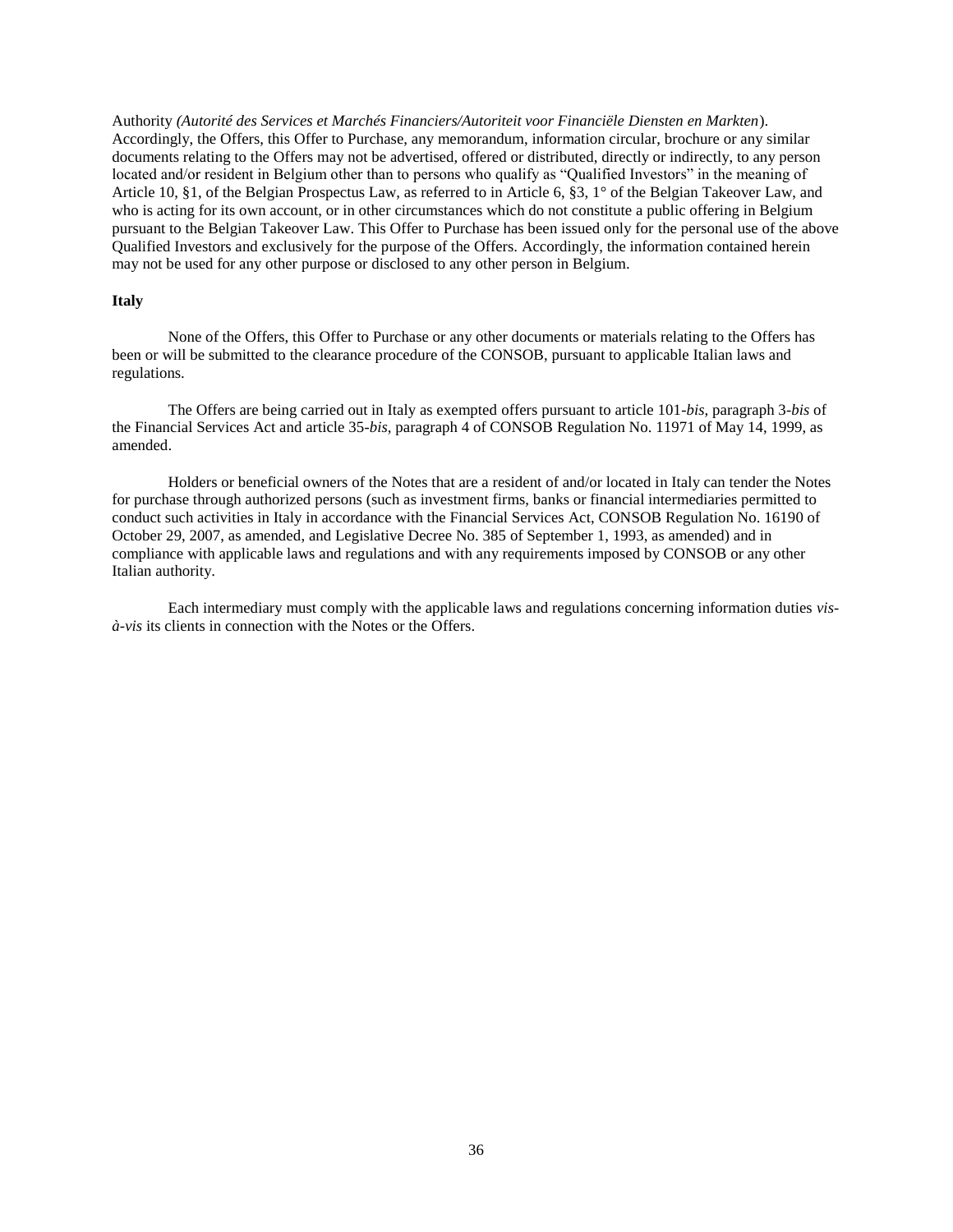# **ANNEX A: FORMULA TO DETERMINE THE TOTAL CONSIDERATION FOR THE NOTES**

| <b>YLD</b>                 | $=$               | The Offer Yield for the applicable series of Notes, expressed as a<br>decimal number. The Offer Yield equals the sum of the applicable<br>Reference Yield and the applicable Fixed Spread.                                                                                                                                                                                                           |
|----------------------------|-------------------|------------------------------------------------------------------------------------------------------------------------------------------------------------------------------------------------------------------------------------------------------------------------------------------------------------------------------------------------------------------------------------------------------|
| <b>CPN</b>                 | $\quad =$         | The contractual rate of interest payable on a Note, calculated in<br>accordance with the terms of such Note, expressed as a decimal<br>number.                                                                                                                                                                                                                                                       |
| <b>CFi</b>                 | $=$               | The aggregate amount of cash per \$1,000 principal amount<br>scheduled to be paid on the "ith" out of the N remaining cash<br>payment dates, assuming for this purpose that the Notes are<br>redeemed on the par call date or paid down on the maturity date, as<br>applicable*.                                                                                                                     |
| N                          | $\qquad \qquad =$ | The number of semi-annual interest payments on a Note, based on<br>the maturity date or, if applicable, the par call date of such series of<br>Notes, from (but excluding) the Settlement Date to (and including)<br>the maturity date of such series of Notes*.                                                                                                                                     |
| S                          | $=$               | The number of days from and including the semi-annual interest<br>payment date immediately preceding the Settlement Date up to, but<br>excluding, the Settlement Date. The number of days is computed<br>using the 30/360 day-count method.                                                                                                                                                          |
|                            | $=$               | Divide. The term immediately to the left of the division symbol is<br>divided by the term immediately to the right of the division symbol<br>before any addition or subtraction operations are performed.                                                                                                                                                                                            |
| $\sum_{i=1}^{N}$           | $=$               | Summate. The term in the brackets to the right of the summation<br>symbol is separately calculated "N" times (substituting for "i" in<br>that term each whole number shown between 1 and N, inclusive,<br>which may not be a whole number in the case of Notes priced to<br>the par call date) and the separate calculations are then added<br>together.                                             |
| exp                        | $=$               | Exponentiate. The term to the left of "exp" is raised to the power<br>indicated by the term to the right of "exp."                                                                                                                                                                                                                                                                                   |
| <b>Accrued Interest</b>    |                   | \$1,000(CPN/2)(S/180)                                                                                                                                                                                                                                                                                                                                                                                |
| <b>Total Consideration</b> | $=$               | The price per each \$1,000 principal amount of Notes (excluding<br>Accrued Interest) calculated using the formula below. The Total<br>Consideration is rounded to the nearest cent per \$1,000 principal<br>amount of Notes. A tendering Holder will receive a total amount<br>per \$1,000 principal amount (rounded to the nearest cent) equal to<br>the Total Consideration plus Accrued Interest. |
|                            |                   | N<br>$\begin{array}{c}\n\text{CFi} \\ (1+YLD/2)\text{exp}(I-S180)\n\end{array}\n\quad \  \  \prod \text{--Accrued Interest}$                                                                                                                                                                                                                                                                         |

\* The application of the par call date, if any, will be in accordance with market practice. Specifically, if the interest rate on a particular series of Notes is less than the applicable Offer Yield, then the calculation will assume that the payments in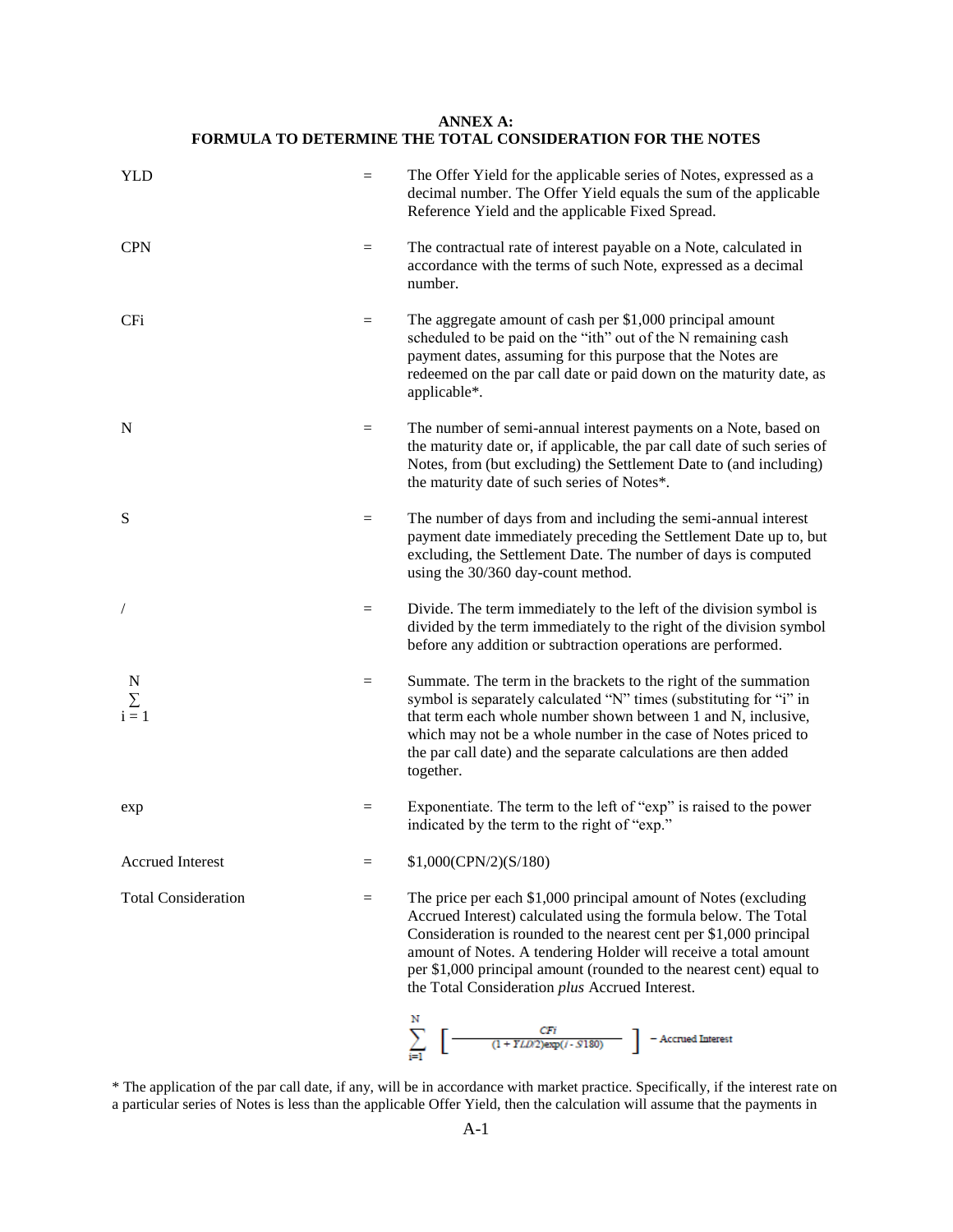respect of such Note are through the maturity date of the Note, and if the interest rate is greater than the applicable Offer Yield, then the calculation will assume that the payments of such Note are through the par call date.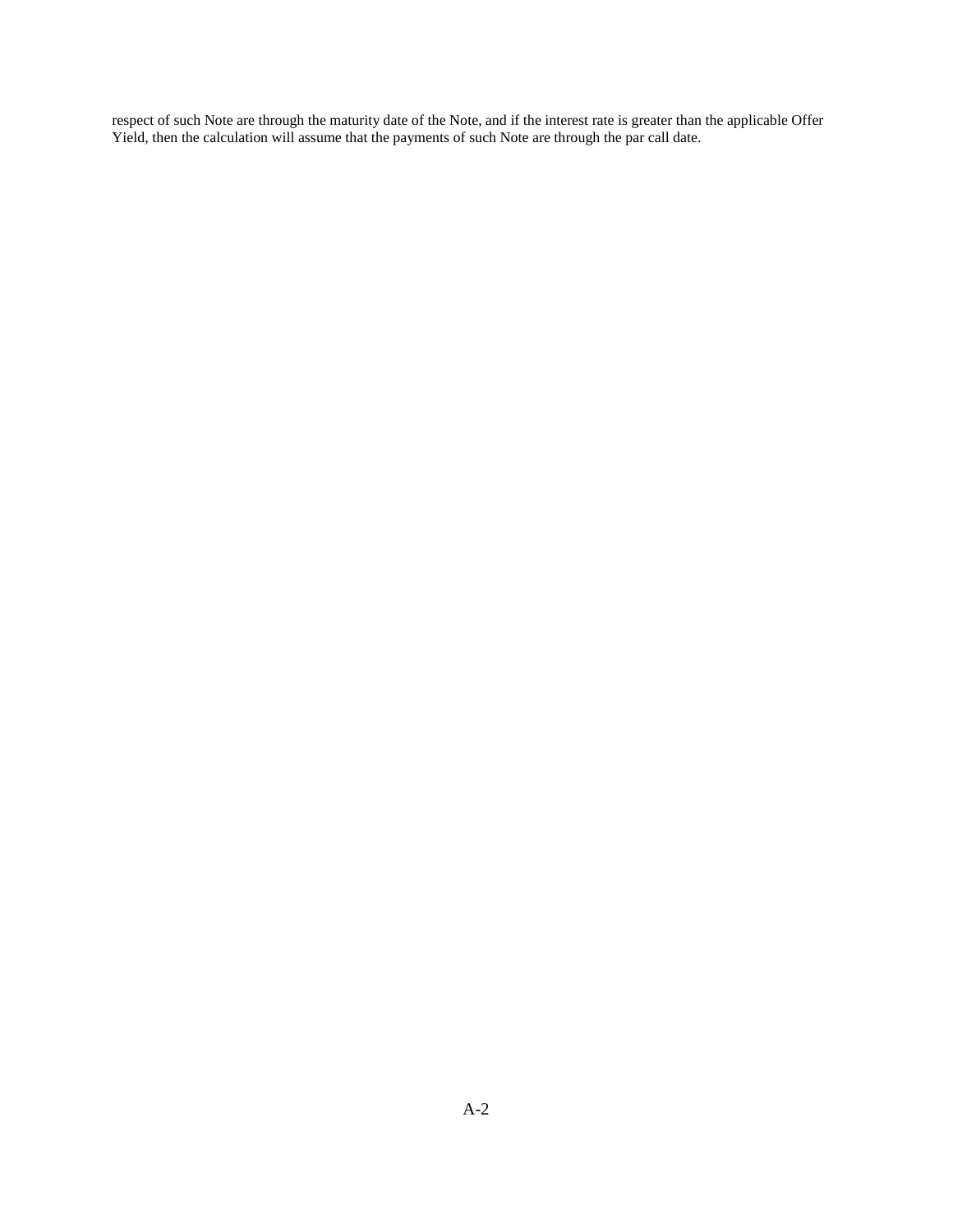## **ANNEX B: FORM OF NOTICE OF GUARANTEED DELIVERY**





# **Notice of Guaranteed Delivery Relating To Offers to Purchase for Cash Any and All of the Outstanding Notes Listed Below**

| <b>Acceptance</b><br>Priority<br>Level <sup>(1)</sup> | <b>Title of Notes</b>        | <b>Issuer</b> | Principal<br>Amount<br>Outstanding<br>(in millions) | <b>CUSIP</b><br><b>Number</b> | <b>Par Call</b><br>$\mathbf{Date}^{(2)}$ | <b>Maturity Date</b> | Reference<br>U.S.<br><b>Treasury</b><br>Security $^{(3)}$ | <b>Bloomberg</b><br><b>Reference</b><br>$Page^{(3)}$ | <b>Fixed</b><br><b>Spread</b><br>(Basis<br>Points) |
|-------------------------------------------------------|------------------------------|---------------|-----------------------------------------------------|-------------------------------|------------------------------------------|----------------------|-----------------------------------------------------------|------------------------------------------------------|----------------------------------------------------|
| 1                                                     | 3.500% Global Notes due 2061 | AT&T<br>Inc.  | \$1,500                                             | 00206RKF8                     | August 1, 2060                           | February 1, 2061     | 2.250%<br>due<br>02/15/2052                               | PX1                                                  | 177                                                |
| $\overline{c}$                                        | 3.300% Global Notes due 2052 | AT&T<br>Inc.  | \$2,250                                             | 00206RKE1                     | August 1, 2051                           | February 1, 2052     | 2.250%<br>due<br>02/15/2052                               | PX1                                                  | 165                                                |
| 3                                                     | 3.100% Global Notes due 2043 | AT&T<br>Inc.  | \$2,500                                             | 00206RKD3                     | August 1, 2042                           | February 1, 2043     | 2.375%<br>due<br>02/15/2042                               | PX1                                                  | 145                                                |
| $\overline{4}$                                        | 3.850% Global Notes due 2060 | AT&T<br>Inc.  | \$1,500                                             | 00206RKB7                     | December 1.<br>2059                      | June 1, 2060         | 2.250%<br>due<br>02/15/2052                               | PX1                                                  | 182                                                |
| 5                                                     | 3.650% Global Notes due 2051 | AT&T<br>Inc.  | \$3,000                                             | 00206RKA9                     | December 1,<br>2050                      | June 1, 2051         | 2.250%<br>due<br>02/15/2052                               | PX1                                                  | 165                                                |
| 6                                                     | 3.500% Global Notes due 2041 | AT&T<br>Inc.  | \$2,500                                             | 00206RJZ6                     | December 1.<br>2040                      | June 1, 2041         | 2.375%<br>due<br>02/15/2042                               | PX1                                                  | 150                                                |
| $\tau$                                                | 2.250% Global Notes due 2032 | AT&T<br>Inc.  | \$2,500                                             | 00206RKH4                     | November 1.<br>2031                      | February 1, 2032     | 2.875%<br>due<br>05/15/2032                               | PX1                                                  | 130                                                |
| 8                                                     | 1.650% Global Notes due 2028 | AT&T<br>Inc.  | \$2,250                                             | 00206RKG6                     | December 1.<br>2027                      | February 1, 2028     | 2.750%<br>due<br>04/30/2027                               | PX1                                                  | 105                                                |
| 9                                                     | 2.300% Global Notes due 2027 | AT&T<br>Inc.  | \$2,500                                             | 00206RJX1                     | April 1, 2027                            | June 1, 2027         | 2.750%<br>due<br>04/30/2027                               | PX1                                                  | 95                                                 |

(1) Subject to the satisfaction or waiver of the conditions of the Offers described in the Offer to Purchase, if the Maximum Purchase Condition is not satisfied with respect to every series of Notes, we will accept Notes for purchase in the order of their respective Acceptance Priority Level specified in the table above (each, an "Acceptance Priority Level," with 1 being the highest Acceptance Priority Level and 9 being the lowest Acceptance Priority Level). It is possible that a series of Notes with a particular Acceptance Priority Level will not be accepted for purchase even if one or more series with a higher or lower Acceptance Priority Level are accepted for purchase.

(2) For each series of Notes in respect of which a par call date is indicated, the calculation of the applicable Total Consideration (as defined below) will be performed taking into account such par call date. See Annex A-1 to the Offer to Purchase for an overview of the calculation of the Total Consideration (including the par call detail) with respect to the Notes.

(3) The Total Consideration for each series of Notes (such consideration, the "Total Consideration") payable per each \$1,000 principal amount of such series of Notes validly tendered for purchase will be based on the fixed spread specified in the table above (the "Fixed Spread") for such series of Notes, plus the yield of the specified Reference Security for that series as quoted on the Bloomberg reference page specified in the table above as of 11:00 a.m., New York City time on May 20, 2022, unless extended with respect to the applicable Offer (such date and time with respect to an Offer, as the same may be extended with respect to such Offer, the "Price Determination Date"). The Total Consideration does not include the applicable Accrued Coupon Payment, which will be payable in cash in addition to the applicable Total Consideration.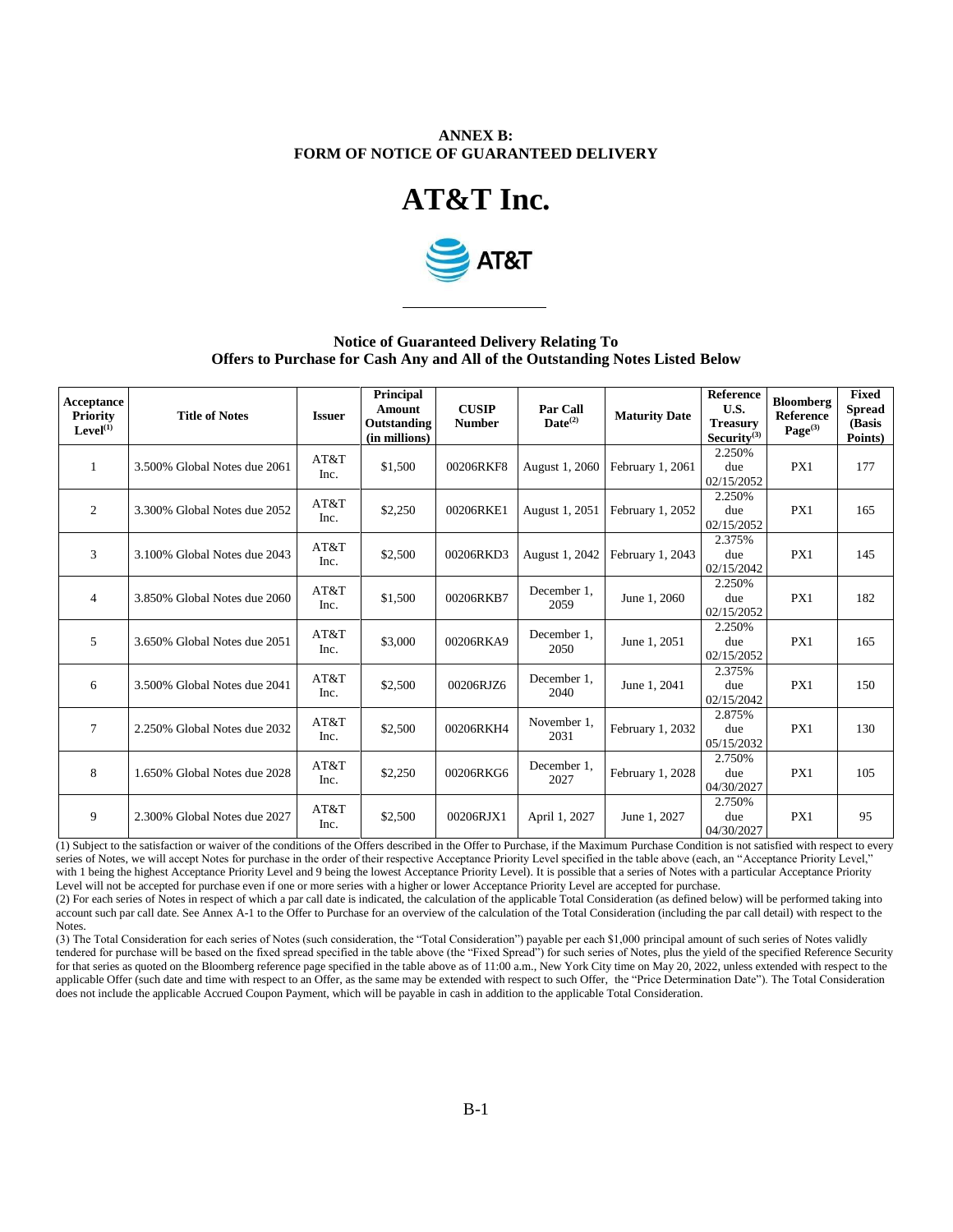**This notice of guaranteed delivery ("Notice of Guaranteed Delivery") relates to the Offers (as defined below) being made by AT&T Inc. ("AT&T"). The Offers will each expire at 5:00 p.m., New York City time, on May 20, 2022, unless extended or earlier terminated (such date and time with respect to an Offer, as the same may be extended with respect to such Offer, the "Expiration Date"). Notes (as defined below) tendered for purchase may be validly withdrawn at any time at or prior to 5:00 p.m., New York City time, on May 20, 2022, unless extended or earlier terminated (such date and time with respect to an Offer, as the same may be extended with respect to such Offer, the "Withdrawal Date"), but not thereafter, unless extended by AT&T as described below. The Offers are being made upon the terms and subject to the conditions set forth in the offer to purchase dated May 16, 2022 (as it may be amended or supplemented from time to time, the "Offer to Purchase" and, together with this Notice of Guaranteed Delivery, the "Tender Offer Documents") relating to the Notes of the series listed above. There is no separate letter of transmittal in connection with the Offers. Capitalized terms used but not defined herein shall have the meanings given to them in the Offer to Purchase.**

*The Tender Agent and Information Agent for the Offers is:*

## **Global Bondholder Services Corporation**

*By Facsimile (Eligible Institutions Only)*: (212) 430-3775 or (212) 430-3779

*By Mail or Hand*: 65 Broadway—Suite 404 New York, New York 10006 Banks and Brokers Call Collect: (212) 430-3774

All Others, Please Call Toll-Free: (855) 654-2014

*By E-mail*: contact@gbsc-usa.com

**Delivery of this Notice of Guaranteed Delivery to an address other than the one set forth above or transmission of instructions via facsimile to a number other than the facsimile number set forth above will not constitute a valid delivery to the Tender Agent. The method of delivery of this Notice of Guaranteed Delivery and all other required documents to the Tender Agent, including delivery through DTC and any acceptance or Agent's Message transmitted through ATOP (as defined and described in the Offer to Purchase), is at the election and risk of Holders.**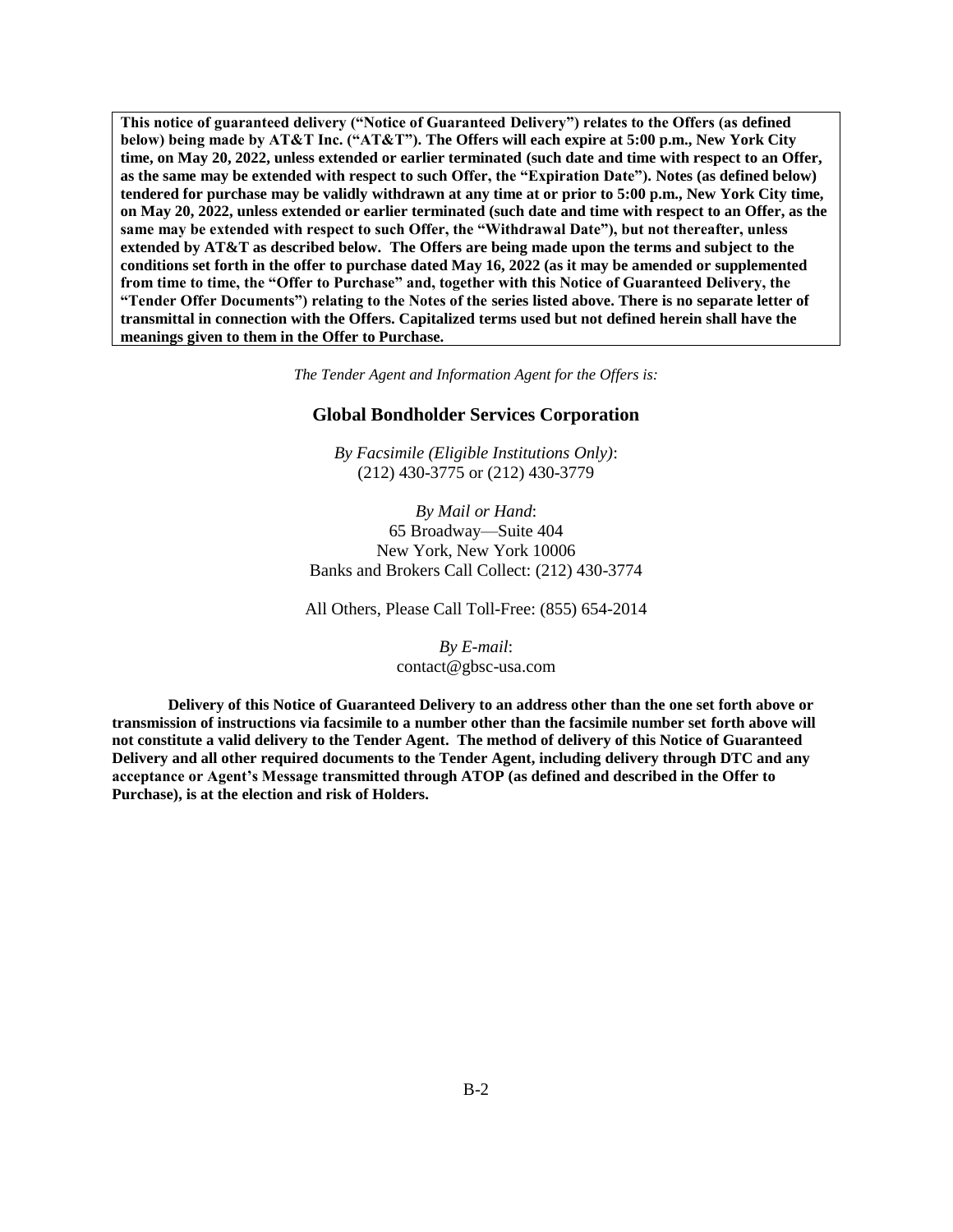This Notice of Guaranteed Delivery is being provided in connection with the offers (the "Offers") by AT&T to purchase for cash any and all of its outstanding notes of the series listed above (collectively, the "Notes"), upon the terms and subject to the conditions set forth in the Tender Offer Documents.

Notes may be tendered and accepted for payment only in principal amounts equal to minimum denominations of \$2,000 and integral multiples of \$1,000 in excess thereof. No alternative conditional or contingent tenders will be accepted. Holders who tender less than all of their Notes must continue to hold Notes in at least the Minimum Authorized Denomination of \$2,000 principal amount.

If a Holder desires to tender Notes pursuant to the Offers and such Holder cannot comply with the procedure for book-entry transfer through DTC by the Expiration Date, such Holder may effect a tender of Notes pursuant to the Guaranteed Delivery Procedures described in the Offer to Purchase if all of the following are complied with:

- such tender is made by or through DTC;
- a properly completed and duly executed copy of this Notice of Guaranteed Delivery is received by the Tender Agent before the Expiration Date; and
- no later than 5:00 p.m., New York City time, on the Guaranteed Delivery Date, a properly transmitted Agent's Message together with confirmation of book-entry transfer of the Notes specified therein pursuant to the procedures set forth in the Offer to Purchase under the caption "Procedures for Tendering," and all other required documents are received by the Tender Agent.

There is no separate letter of transmittal in connection with the Offers.

This Notice of Guaranteed Delivery may be delivered by facsimile transmission, mail, overnight courier or hand delivery to the Tender Agent and must include a guarantee by an Eligible Institution (as defined below) in the form set forth herein. For Notes to be properly tendered under the Guaranteed Delivery Procedures, the Tender Agent must receive this Notice of Guaranteed Delivery at or prior to the Expiration Date.

FOR THE AVOIDANCE OF DOUBT, THE DELIVERY OF THE NOTES TENDERED BY THE GUARANTEED DELIVERY PROCEDURES MUST BE MADE NO LATER THAN THE GUARANTEED DELIVERY DATE; PROVIDED, THAT AT&T WILL NOT PAY ACCRUED INTEREST FOR ANY PERIODS FOLLOWING THE SETTLEMENT DATE (AS DEFINED IN THE OFFER TO PURCHASE) IN RESPECT OF ANY NOTES ACCEPTED IN THE OFFERS, INCLUDING THOSE TENDERED BY THE GUARANTEED DELIVERY PROCEDURES SET FORTH ABOVE, AND UNDER NO CIRCUMSTANCES WILL AT&T PAY ADDITIONAL INTEREST ON THE CONSIDERATION AFTER THE SETTLEMENT DATE BY REASON OF ANY DELAY IN THE GUARANTEED DELIVERY PROCEDURES.

THE METHOD OF DELIVERY OF THE NOTES, THIS NOTICE OF GUARANTEED DELIVERY, AND ALL OTHER REQUIRED DOCUMENTS TO THE TENDER AGENT, INCLUDING DELIVERY THROUGH DTC, IS AT THE ELECTION AND RISK OF THE HOLDER TENDERING NOTES. IF SUCH DELIVERY IS MADE BY MAIL, IT IS SUGGESTED THAT THE HOLDER USE PROPERLY INSURED, REGISTERED MAIL WITH RETURN RECEIPT REQUESTED AND THAT SUFFICIENT TIME BE ALLOWED TO ASSURE TIMELY DELIVERY.

The Eligible Institution that completes this form must communicate the guarantee to the Tender Agent within the time period shown herein. Failure to do so could result in a financial loss to such Eligible Institution.

Foreign Holders that want to tender using a guaranteed delivery process should contact their brokers or the Tender Agent.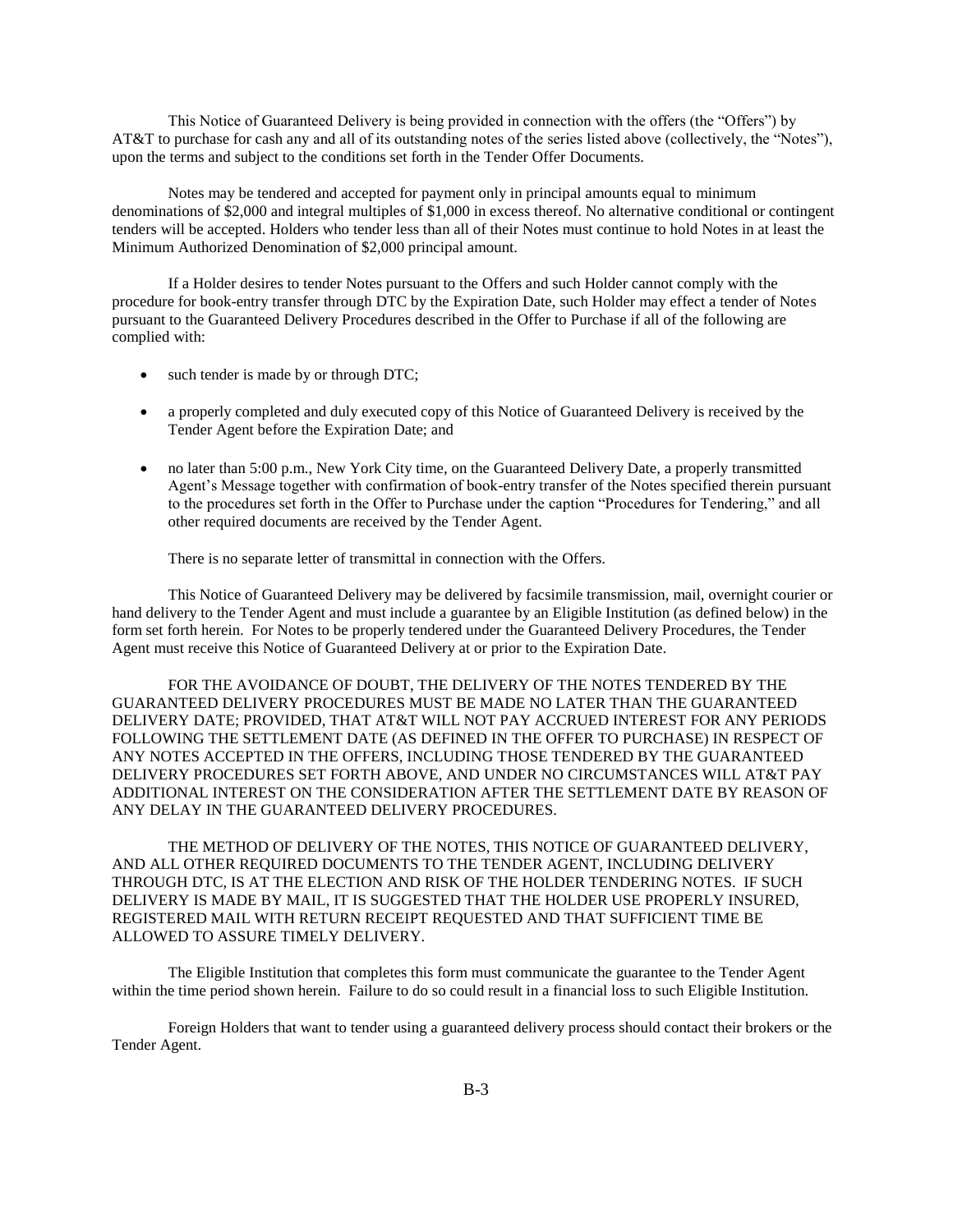## Ladies and Gentlemen:

The undersigned represents that the undersigned owns and hereby tenders to AT&T, upon the terms and subject to the conditions set forth in the Offer to Purchase and this Notice of Guaranteed Delivery and instructions thereto and hereto, receipt of which is hereby acknowledged, the principal amount of Notes, set forth below, all pursuant to the Guaranteed Delivery Procedures set forth in the Offer to Purchase.

The undersigned understands that tenders of Notes pursuant to the Offers may not be withdrawn after the Withdrawal Date, except in limited circumstances. Tenders of Notes may be withdrawn at or prior to the Withdrawal Date. If an Offer is terminated, Notes tendered pursuant to such Offer will be returned promptly to the tendering Holders,

All authority conferred or agreed to be conferred by this Notice of Guaranteed Delivery shall not be affected by, and shall survive, the death or incapacity of the undersigned, and every obligation of the undersigned under this Notice of Guaranteed Delivery shall be binding upon the heirs, executors, administrators, trustees in bankruptcy, personal and legal representatives, successors and assigns of the undersigned.

Notes may be tendered pursuant to the Guaranteed Delivery Procedures only in Authorized Denominations as set forth in the Offer to Purchase. No alternative, conditional or contingent tenders will be accepted.

If the ATOP procedures are used to tender Notes held in book-entry form, such DTC participant need not complete and physically deliver a Notice of Guaranteed Delivery. However, such DTC participant will be bound by the terms of the Offers, including this Notice of Guaranteed Delivery, as if it was executed and delivered by such Eligible Institution.

As more fully described in the Offer to Purchase, guaranteed deliveries will be required to be provided no later than 5:00 p.m., New York City time, on May 24, 2022, the second business day after the Expiration Date. The Settlement date is expected to be May 26, 2022 (the "Settlement Date"), unless extended with respect to any Offer. Under no circumstances will additional interest be paid by AT&T by reason of any delay in the Guaranteed Delivery Procedures.

## **THE GUARANTEE ON THE NEXT PAGE SIDE MUST BE COMPLETED.**

#### **GUARANTEE**

**(Not to be used for signature guarantee)**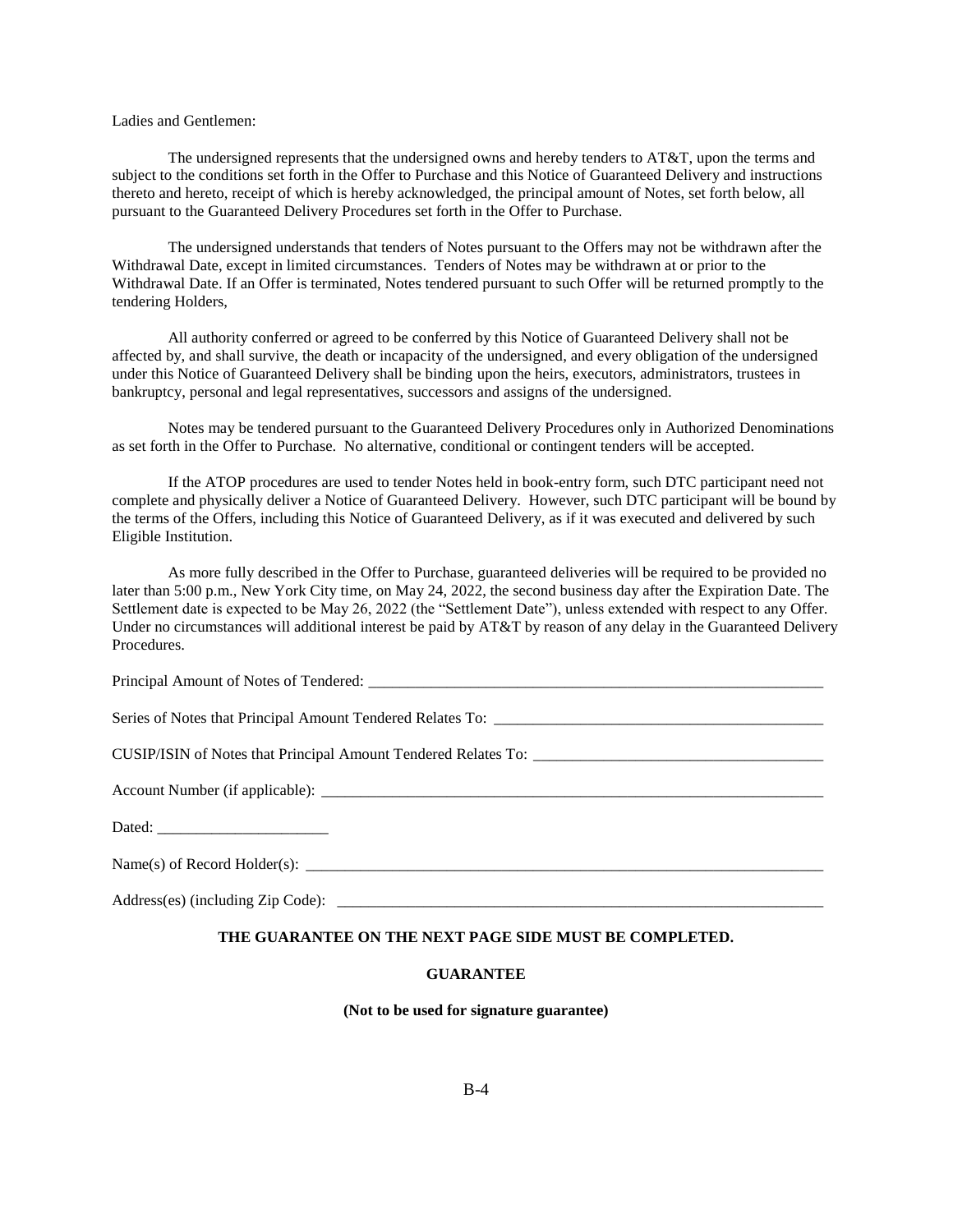The undersigned, a firm that is a participant in the Securities Transfer Agents Medallion Program, or an "Eligible Institution" (as such term is defined in Rule 17Ad-15 under the Securities Exchange Act of 1934, as amended), hereby (i) represents that the above-named persons are deemed to own the Notes tendered hereby, (ii) represents that such tender of Notes is being made by guaranteed delivery and (iii) guarantees that confirmation of book-entry transfer of such Notes into the Tender Agent's account at the book-entry transfer facility, pursuant to the procedures set forth in "Description of the Offers—Procedures for Tendering" in the Offer to Purchase, and any other required documents, will be received by the Tender Agent at its address set forth above within the time period(s) indicated herein, as applicable.

**The Eligible Institution that completes this form must communicate the guarantee to the Tender Agent within the time period indicated herein. Failure to do so may result in financial loss to such Eligible Institution.**

| (Please Type or Print) |
|------------------------|
|                        |
|                        |
|                        |
|                        |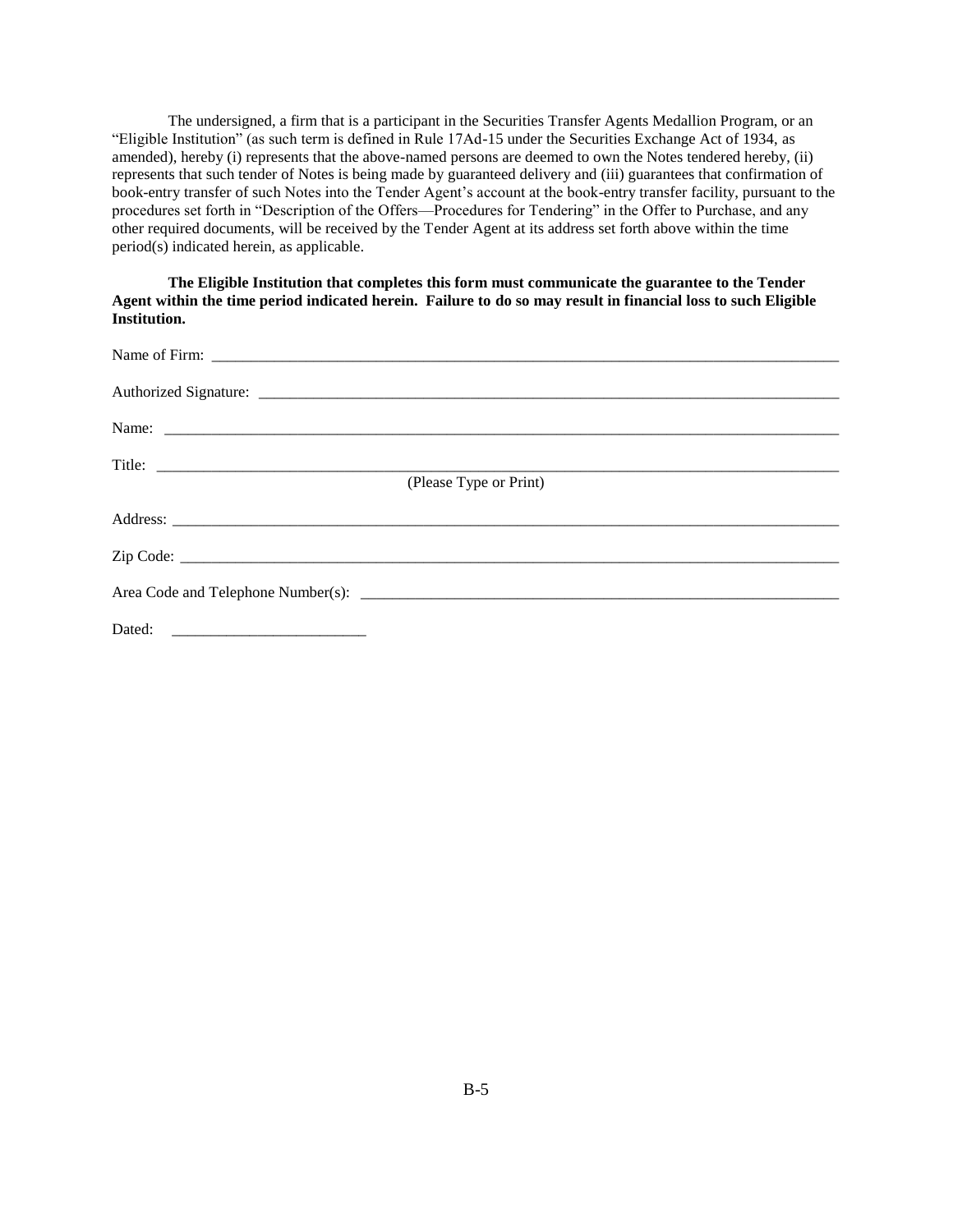| The Lead Dealer Managers for the Offers are: |                                 |                            |                                        |
|----------------------------------------------|---------------------------------|----------------------------|----------------------------------------|
| Deutsche Bank Securities Inc.                | <b>TD</b> Securities            | Goldman Sachs & Co. LLC    | Citigroup Global Markets Inc.          |
| 1 Columbus Circle                            | 1 Vanderbilt Avenue, 12th Floor | 200 West Street            | 388 Greenwich Street, Trading          |
| New York, NY 10019                           | New York, NY 10017              | New York, NY 10282         | $4th$ Floor                            |
| Attn: Liability Management                   | Attn: Liability Management      | Attn: Liability Management | New York, NY 10013                     |
| Group                                        | Group                           | Group                      | <b>Attention: Liability Management</b> |
| Toll-Free: (866) 627-0391                    | Toll Free: $+1$ (866) 584-2096  | Toll-Free: (800) 828-3182  | Group                                  |
| Collect: (212) 250-2955                      | Collect: $+1$ (212) 827-7795    | Collect: (212) 357-1452    | Toll-Free: (800) 558-3745              |
|                                              | Email: LM@tdsecurities.com      |                            | Collect: (212) 723-6106                |

*Requests for information in relation to the procedures for tendering Notes in, and for any documents or materials relating to, the Offers should be directed to the Tender Agent at the address or telephone numbers set forth below. You may also contact your broker, dealer, commercial bank or trust company or other nominee for assistance concerning the Offers. Copies of the Offer to Purchase and this Notice of Guaranteed Delivery are available at the following web address:*

https://gbsc-usa.com/registration/att

# **Information Agent and Tender Agent for the Offer is:**

## **Global Bondholder Services Corporation**

*By Facsimile (Eligible Institutions Only)*: (212) 430-3775 or (212) 430-3779

*By Mail or Hand*: 65 Broadway—Suite 404 New York, New York 10006 Banks and Brokers Call Collect: (212) 430-3774

All Others, Please Call Toll-Free: (855) 654-2014

*By E-mail*: contact@gbsc-usa.com